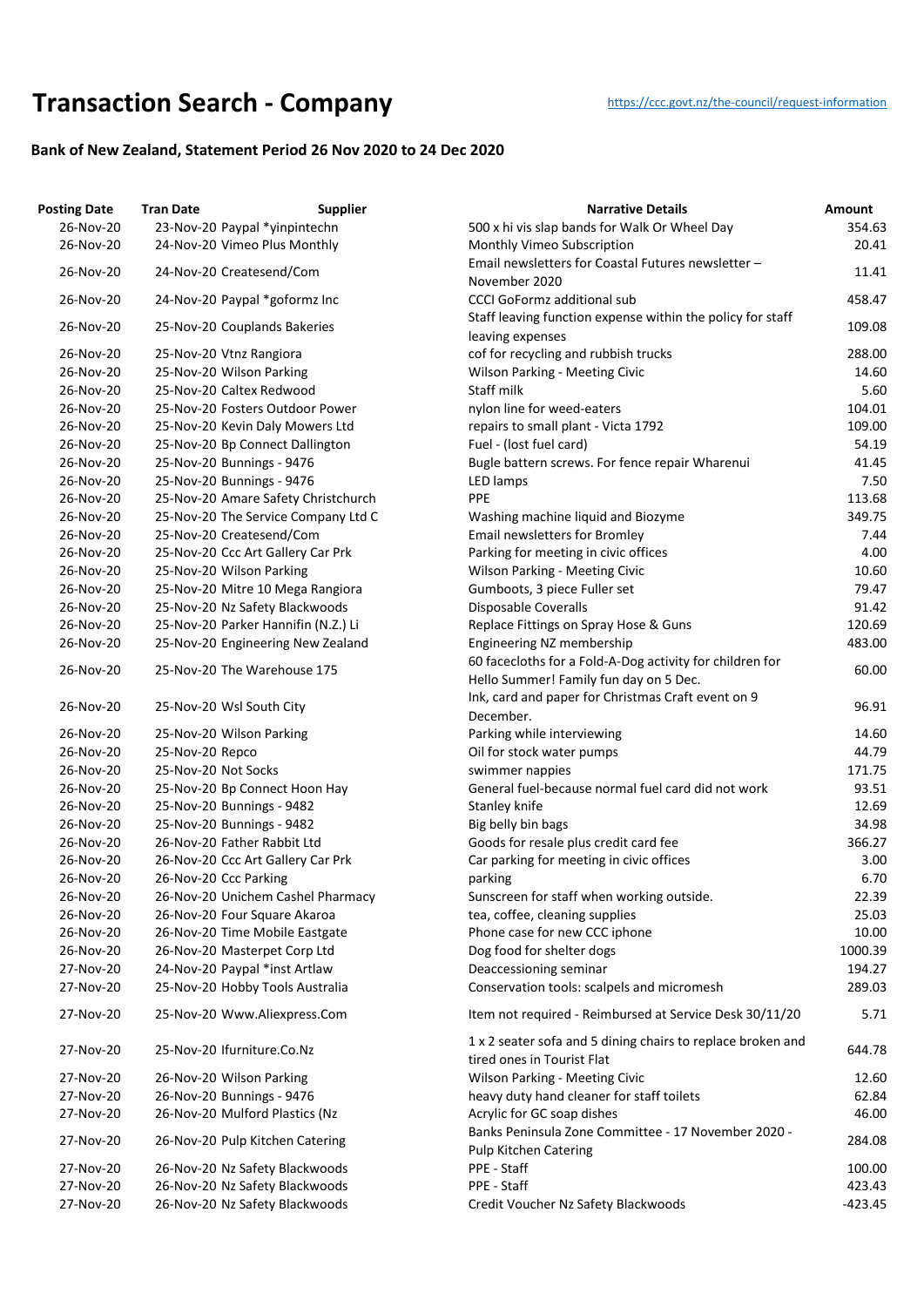| <b>osting Date</b> | <b>Tran Date</b>             | <b>Supplier</b>                  | <b>Narrative Details</b>                                        |
|--------------------|------------------------------|----------------------------------|-----------------------------------------------------------------|
| 27-Nov-20          | 26-Nov-20 Kmart Online       |                                  | 2 x printing paper, 2 x highlighters, 3 x correction ta         |
|                    |                              |                                  | and sallotape                                                   |
| 27-Nov-20          | 26-Nov-20 Wilson Parking     |                                  | Parking for meeting at Turanga                                  |
| 27-Nov-20          | 26-Nov-20 Wilson Parking     |                                  | Parking while attending meetings                                |
| 27-Nov-20          |                              | 26-Nov-20 Trees For Canterbury   | Plants for native section                                       |
| 27-Nov-20          | 26-Nov-20 Lux Expresso       |                                  | Morning tea for Bill and Jane Hammond                           |
| 27-Nov-20          |                              | 26-Nov-20 Avonside Wainoni Vet   | Vaccination for education dog "Maggie"                          |
| 27-Nov-20          |                              | 26-Nov-20 Shoof International    | 5x size 5, and 5x size 6 muzzles for menacing dogs              |
| 27-Nov-20          | 26-Nov-20 Essentially Tamara |                                  | Giftware for resale in the B G V C Gift shop                    |
| 27-Nov-20          | 27-Nov-20 Nzrc Online Shop   |                                  | NZ Red Cross - First Aid Revalidation                           |
| 27-Nov-20          | 27-Nov-20 Nzrc Online Shop   |                                  | Replacement defib pads                                          |
| 27-Nov-20          |                              | 27-Nov-20 The Warehouse 123      | NYE20 - Equipment MISC - The Warehouse                          |
| 27-Nov-20          |                              | 27-Nov-20 The Warehouse 123      | NYE20 - Equipment Misc - The Warehouse 2                        |
| 27-Nov-20          | 27-Nov-20 Wsl South City     |                                  | Labels                                                          |
| 27-Nov-20          |                              | 27-Nov-20 New World Stanmore     | <b>Retirement function</b>                                      |
| 27-Nov-20          | 27-Nov-20 Garden Box         |                                  | potting mix for repotting plants                                |
| 27-Nov-20          |                              | 27-Nov-20 Placemakers Riccarton  | Hagley Stairs High-viz project                                  |
| 30-Nov-20          | 26-Nov-20 Les Nereides Paris |                                  | Goods for resale                                                |
| 30-Nov-20          |                              | 26-Nov-20 Facebk *x5bzbyncr2     | <b>Facebook Marketing</b>                                       |
| 30-Nov-20          | 26-Nov-20 Artprice           |                                  | Library book                                                    |
| 30-Nov-20          |                              | 26-Nov-20 Have You Met Miss Jo   | Giftware for resale in the B G V C Gift shop                    |
| 30-Nov-20          |                              | 26-Nov-20 Paypal *josiejoans Jos | Giftware for resale in the B G V C Gift shop                    |
| 30-Nov-20          |                              | 27-Nov-20 Bp Connect Dallington  | Fuel (No fuel card)                                             |
| 30-Nov-20          | 27-Nov-20 Fulcrumapp.Com     |                                  | Fulcrum Subscription November 2020                              |
| 30-Nov-20          | 27-Nov-20 Caltex Hornby      |                                  | Milk for Hornby staff kitchen                                   |
| 30-Nov-20          | 27-Nov-20 Wilson Parking     |                                  | <b>Wilson Parking - Meeting Civic</b>                           |
| 30-Nov-20          | 27-Nov-20 Wilson Parking     |                                  | <b>Wilson Parking - Meeting Civic</b>                           |
| 30-Nov-20          | 27-Nov-20 Createsend/Com     |                                  | Email newsletters for Bromley                                   |
| 30-Nov-20          | 27-Nov-20 Createsend/Com     |                                  | Email newsletters for Performing Arts Precinct Upd              |
|                    |                              |                                  | November 2020                                                   |
| 30-Nov-20          |                              | 27-Nov-20 Nz Safety Blackwoods   | Structural engineer high vis long sleeve vest.                  |
| 30-Nov-20          |                              | 27-Nov-20 Nz Safety Blackwoods   | PPE - Staff                                                     |
| 30-Nov-20          | 27-Nov-20 Aliexpress.Com     |                                  | Personal Use in Error - Reimbursed at Service Desk              |
|                    |                              |                                  | 01/12/20                                                        |
| 30-Nov-20          | 27-Nov-20 Wilson Parking     |                                  | Parking for a staff member to attend day of meetin              |
|                    |                              |                                  | Civic Offices - 53 Hereford Street.                             |
| 30-Nov-20          | 27-Nov-20 Super Cheap Auto   |                                  | Purchase of a vehicle adaptor for new AMO vehicle               |
| 30-Nov-20          | 27-Nov-20 Wilson Parking     |                                  | Wilson Parking Building in Cashel/Hereford Street               |
| 30-Nov-20          | 27-Nov-20 Funky Pumpkin      |                                  | Personal Use in Error - Reimbursed at Service Desk              |
|                    |                              |                                  | 07/12/20                                                        |
| 30-Nov-20          |                              | 27-Nov-20 Nz Safety Blackwoods   | PPE - Maintenance Safety Goggles                                |
| 30-Nov-20          | 27-Nov-20 Onesignal Pushno   |                                  | <b>ITDPCX OneSignal mthly sub</b>                               |
| 30-Nov-20          | 27-Nov-20 Adobe Stock        |                                  | Licence fee for Adobe stock subscription                        |
| 30-Nov-20          | 27-Nov-20 Bunnings - 9482    |                                  | Big belly bags, globes                                          |
| 30-Nov-20          | 27-Nov-20 Wsl South City     |                                  | Binding of Tsunami report for tsunami public drop-              |
|                    |                              |                                  | sessions                                                        |
| 30-Nov-20          | 27-Nov-20 Ecart Uni Of Melb  |                                  | Library thesis and refund                                       |
| 30-Nov-20          | 28-Nov-20 Pool Land Ltd      |                                  | Skimmer cover Waltham toddlers pool                             |
| 30-Nov-20          |                              | 28-Nov-20 Fresh Choice Parklands | fruit juice for Travis volunteers                               |
| 30-Nov-20          | 28-Nov-20 Bp Connect Qe li   |                                  | petrol 91 for tools etc.                                        |
| 30-Nov-20          | 28-Nov-20 Fuel Rescue        |                                  | Removal of Diesel from Petrol vehicle                           |
| 30-Nov-20          |                              | 28-Nov-20 Facebk *bg4juxsbt2     | Facebook boost for Drag Yourself to the Gallery eve<br>Dec 2020 |
| 30-Nov-20          | 28-Nov-20 Countdown          |                                  | Milk & batteries                                                |
| 30-Nov-20          |                              | 28-Nov-20 The Warehouse 123      | cleaning products                                               |
| 30-Nov-20          | 28-Nov-20 Bunnings - 9482    |                                  | cleaning products                                               |
| 30-Nov-20          | 28-Nov-20 Gopro Inc.         |                                  | GoPro accessory to use for live video streaming.                |
| 30-Nov-20          | 28-Nov-20 Officevibe         |                                  | ITDA Officevibe mthly sub                                       |
| 30-Nov-20          | 28-Nov-20 Bunnings - 9482    |                                  | leave shovel for cleaning up around Belfast pool                |
| 30-Nov-20          | 28-Nov-20 Hoo*hootsuite Inc  |                                  | Monthly Trumba invoice. Original invoice in US\$                |
| 30-Nov-20          | 28-Nov-20 Bunnings - 9482    |                                  | <b>Hagley Camera Tower Locks</b>                                |

| <b>Posting Date</b> | <b>Tran Date</b>        | <b>Supplier</b>                  | <b>Narrative Details</b>                                                 | <b>Amount</b> |
|---------------------|-------------------------|----------------------------------|--------------------------------------------------------------------------|---------------|
| 27-Nov-20           | 26-Nov-20 Kmart Online  |                                  | 2 x printing paper, 2 x highlighters, 3 x correction tape                | 33.00         |
|                     |                         |                                  | and sallotape                                                            |               |
| 27-Nov-20           |                         | 26-Nov-20 Wilson Parking         | Parking for meeting at Turanga                                           | 12.60         |
| 27-Nov-20           |                         | 26-Nov-20 Wilson Parking         | Parking while attending meetings                                         | 9.10          |
| 27-Nov-20           |                         | 26-Nov-20 Trees For Canterbury   | Plants for native section                                                | 296.40        |
| 27-Nov-20           | 26-Nov-20 Lux Expresso  |                                  | Morning tea for Bill and Jane Hammond                                    | 9.00          |
| 27-Nov-20           |                         | 26-Nov-20 Avonside Wainoni Vet   | Vaccination for education dog "Maggie"                                   | 70.70         |
| 27-Nov-20           |                         | 26-Nov-20 Shoof International    | 5x size 5, and 5x size 6 muzzles for menacing dogs                       | 174.50        |
| 27-Nov-20           |                         | 26-Nov-20 Essentially Tamara     | Giftware for resale in the B G V C Gift shop                             | 1289.85       |
| 27-Nov-20           |                         | 27-Nov-20 Nzrc Online Shop       | NZ Red Cross - First Aid Revalidation                                    | 130.00        |
| 27-Nov-20           |                         | 27-Nov-20 Nzrc Online Shop       | Replacement defib pads                                                   | 345.00        |
| 27-Nov-20           |                         | 27-Nov-20 The Warehouse 123      | NYE20 - Equipment MISC - The Warehouse                                   | 26.50         |
| 27-Nov-20           |                         | 27-Nov-20 The Warehouse 123      | NYE20 - Equipment Misc - The Warehouse 2                                 | 54.00         |
| 27-Nov-20           |                         | 27-Nov-20 Wsl South City         | Labels                                                                   | 90.00         |
| 27-Nov-20           |                         | 27-Nov-20 New World Stanmore     | <b>Retirement function</b>                                               | 388.64        |
| 27-Nov-20           | 27-Nov-20 Garden Box    |                                  | potting mix for repotting plants                                         | 151.62        |
| 27-Nov-20           |                         | 27-Nov-20 Placemakers Riccarton  | Hagley Stairs High-viz project                                           | 228.07        |
| 30-Nov-20           |                         | 26-Nov-20 Les Nereides Paris     | Goods for resale                                                         | 917.25        |
| 30-Nov-20           |                         | 26-Nov-20 Facebk *x5bzbyncr2     | <b>Facebook Marketing</b>                                                | 100.00        |
| 30-Nov-20           | 26-Nov-20 Artprice      |                                  | Library book                                                             | 385.17        |
| 30-Nov-20           |                         | 26-Nov-20 Have You Met Miss Jo   | Giftware for resale in the B G V C Gift shop                             | 600.91        |
| 30-Nov-20           |                         | 26-Nov-20 Paypal *josiejoans Jos | Giftware for resale in the B G V C Gift shop                             | 801.30        |
| 30-Nov-20           |                         | 27-Nov-20 Bp Connect Dallington  | Fuel (No fuel card)                                                      | 60.00         |
| 30-Nov-20           |                         | 27-Nov-20 Fulcrumapp.Com         | Fulcrum Subscription November 2020                                       | 222.06        |
| 30-Nov-20           |                         | 27-Nov-20 Caltex Hornby          | Milk for Hornby staff kitchen                                            | 6.00          |
| 30-Nov-20           |                         | 27-Nov-20 Wilson Parking         | <b>Wilson Parking - Meeting Civic</b>                                    | 8.60          |
| 30-Nov-20           |                         | 27-Nov-20 Wilson Parking         | <b>Wilson Parking - Meeting Civic</b>                                    | 12.60         |
| 30-Nov-20           |                         | 27-Nov-20 Createsend/Com         | <b>Email newsletters for Bromley</b>                                     | 7.44          |
| 30-Nov-20           |                         | 27-Nov-20 Createsend/Com         | Email newsletters for Performing Arts Precinct Update -<br>November 2020 | 12.00         |
| 30-Nov-20           |                         | 27-Nov-20 Nz Safety Blackwoods   | Structural engineer high vis long sleeve vest.                           | 60.97         |
| 30-Nov-20           |                         | 27-Nov-20 Nz Safety Blackwoods   | PPE - Staff                                                              | 278.47        |
|                     |                         |                                  | Personal Use in Error - Reimbursed at Service Desk                       |               |
| 30-Nov-20           |                         | 27-Nov-20 Aliexpress.Com         | 01/12/20                                                                 | 22.36         |
|                     |                         |                                  | Parking for a staff member to attend day of meetings at                  |               |
| 30-Nov-20           |                         | 27-Nov-20 Wilson Parking         | Civic Offices - 53 Hereford Street.                                      | 13.10         |
| 30-Nov-20           |                         | 27-Nov-20 Super Cheap Auto       | Purchase of a vehicle adaptor for new AMO vehicle                        | 27.98         |
| 30-Nov-20           |                         | 27-Nov-20 Wilson Parking         | Wilson Parking Building in Cashel/Hereford Street                        | 9.60          |
|                     |                         |                                  | Personal Use in Error - Reimbursed at Service Desk                       |               |
| 30-Nov-20           |                         | 27-Nov-20 Funky Pumpkin          | 07/12/20                                                                 | 14.95         |
| 30-Nov-20           |                         | 27-Nov-20 Nz Safety Blackwoods   | PPE - Maintenance Safety Goggles                                         | 43.58         |
| 30-Nov-20           |                         | 27-Nov-20 Onesignal Pushno       | <b>ITDPCX OneSignal mthly sub</b>                                        | 72.31         |
| 30-Nov-20           | 27-Nov-20 Adobe Stock   |                                  | Licence fee for Adobe stock subscription                                 | 44.69         |
| 30-Nov-20           |                         | 27-Nov-20 Bunnings - 9482        | Big belly bags, globes                                                   | 81.60         |
|                     |                         |                                  | Binding of Tsunami report for tsunami public drop-in                     |               |
| 30-Nov-20           |                         | 27-Nov-20 Wsl South City         | sessions                                                                 | 45.48         |
| 30-Nov-20           |                         | 27-Nov-20 Ecart Uni Of Melb      | Library thesis and refund                                                | 107.69        |
| 30-Nov-20           | 28-Nov-20 Pool Land Ltd |                                  | Skimmer cover Waltham toddlers pool                                      | 69.00         |
| 30-Nov-20           |                         | 28-Nov-20 Fresh Choice Parklands | fruit juice for Travis volunteers                                        | 8.00          |
| 30-Nov-20           |                         | 28-Nov-20 Bp Connect Qe li       | petrol 91 for tools etc.                                                 | 79.17         |
| 30-Nov-20           | 28-Nov-20 Fuel Rescue   |                                  | Removal of Diesel from Petrol vehicle                                    | 300.00        |
| 30-Nov-20           |                         | 28-Nov-20 Facebk *bg4juxsbt2     | Facebook boost for Drag Yourself to the Gallery event 2<br>Dec 2020      | 30.00         |
| 30-Nov-20           | 28-Nov-20 Countdown     |                                  | Milk & batteries                                                         | 17.41         |
| 30-Nov-20           |                         | 28-Nov-20 The Warehouse 123      | cleaning products                                                        | 74.00         |
| 30-Nov-20           |                         | 28-Nov-20 Bunnings - 9482        | cleaning products                                                        | 200.35        |
| 30-Nov-20           | 28-Nov-20 Gopro Inc.    |                                  | GoPro accessory to use for live video streaming.                         | 149.99        |
| 30-Nov-20           | 28-Nov-20 Officevibe    |                                  | ITDA Officevibe mthly sub                                                | 1086.93       |
| 30-Nov-20           |                         | 28-Nov-20 Bunnings - 9482        | leave shovel for cleaning up around Belfast pool                         | 26.98         |
| 30-Nov-20           |                         | 28-Nov-20 Hoo*hootsuite Inc      | Monthly Trumba invoice. Original invoice in US\$                         | 110.87        |
| 30-Nov-20           |                         | 28-Nov-20 Bunnings - 9482        | <b>Hagley Camera Tower Locks</b>                                         | 200.20        |
|                     |                         |                                  |                                                                          |               |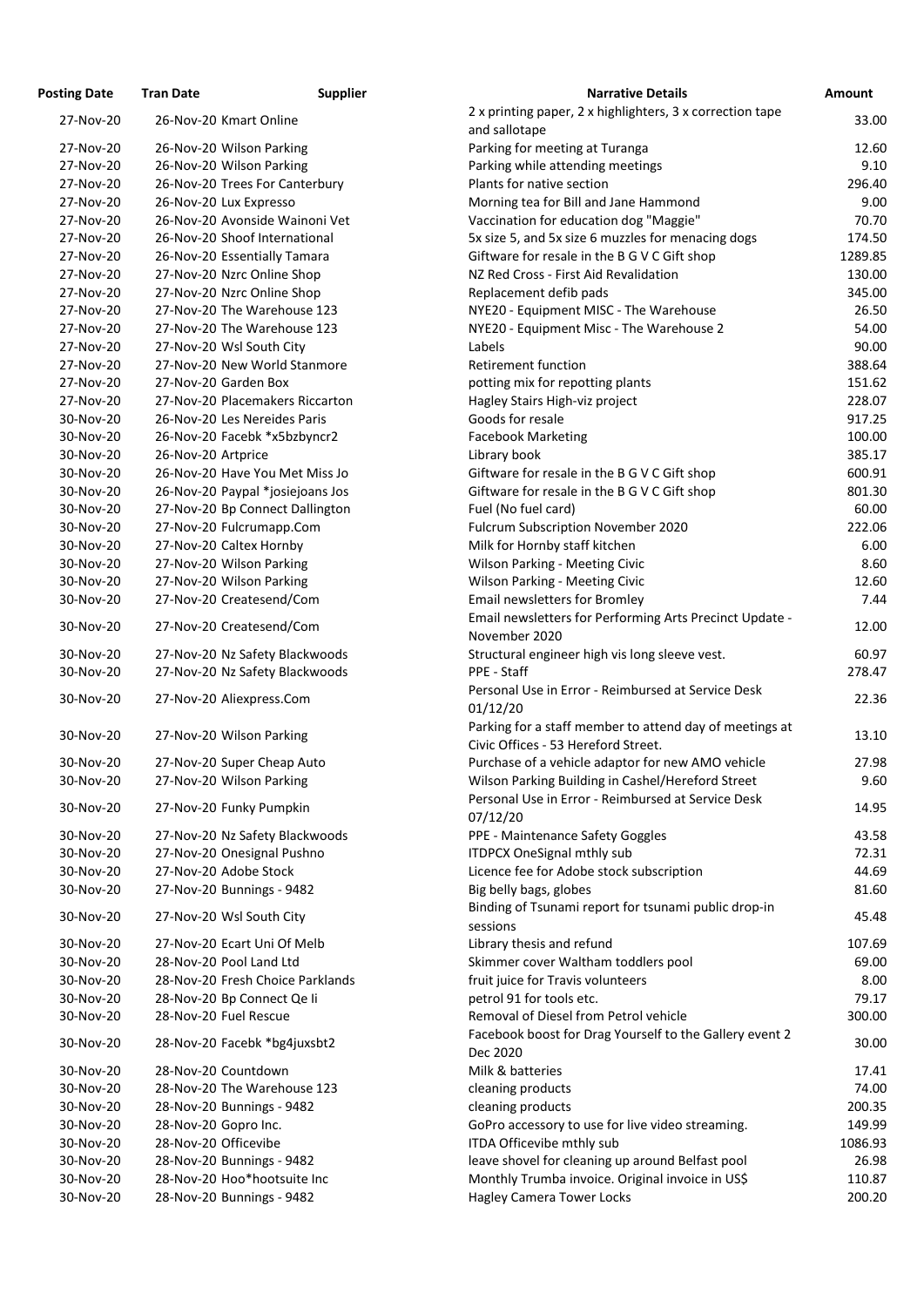| <b>Posting Date</b>    | <b>Tran Date</b>      | <b>Supplier</b>                                              | <b>Narrative Details</b>                                                                                  | Amount |
|------------------------|-----------------------|--------------------------------------------------------------|-----------------------------------------------------------------------------------------------------------|--------|
| 30-Nov-20              |                       | 29-Nov-20 Kmart - Riccarton                                  | 4x replacement trains purchased with Saygo donation                                                       | 22.00  |
| 30-Nov-20              |                       | 29-Nov-20 New World Prestons                                 | Milk for re sale in the shop                                                                              | 24.72  |
| 30-Nov-20              |                       | 30-Nov-20 Edward Gibbon St Albans                            | bathroom wall heater managers house                                                                       | 305.31 |
| 30-Nov-20              |                       | 30-Nov-20 Mitre 10 Mega Hornby                               | plants for Curators House garden                                                                          | 93.71  |
| 30-Nov-20              |                       | 30-Nov-20 Mobil Aranui                                       | Supply Milk for Staff                                                                                     | 8.98   |
| 30-Nov-20              |                       | 30-Nov-20 Sanco Tooling Ltd                                  | Router bit                                                                                                | 44.85  |
| 30-Nov-20              |                       | 30-Nov-20 Mitre 10 Mega Papanui                              | Isolation Equipment - Chlorine UV Plant                                                                   | 332.60 |
| 30-Nov-20              |                       | 30-Nov-20 New World Durham Street                            | <b>Volunteer Training</b>                                                                                 | 32.84  |
| 30-Nov-20              |                       | 30-Nov-20 Irrigation Warehouse                               | Broken irrigation Hagley oval -t join                                                                     | 18.30  |
| 30-Nov-20              |                       | 30-Nov-20 Toms Emporium                                      | 3 rolls of Christmas ribbon for a Christmas Craft event on                                                | 5.00   |
|                        |                       |                                                              | 9 Dec (Hyggelig Holiday)<br><b>Grubbers for Nassella Tussock control</b>                                  | 94.96  |
| 30-Nov-20<br>30-Nov-20 |                       | 30-Nov-20 Mitre 10 Beckenham<br>30-Nov-20 Central Innovation |                                                                                                           | 379.50 |
|                        |                       |                                                              | ITDPLOB ArchiCAD CCBC mthly sub                                                                           |        |
| $1-Dec-20$             | 29-Nov-20 Rtpi        |                                                              | Royal Town Planning Institute -annual subscription                                                        | 400.84 |
| $1-Dec-20$             |                       | 29-Nov-20 Ab* Abebooks.Co Ig33rr                             | Library book refund                                                                                       | 67.66  |
| $1-Dec-20$             |                       | 30-Nov-20 Wilson Parking                                     | Wilson Parking - Meeting Civic                                                                            | 4.60   |
| $1-Dec-20$             |                       | 30-Nov-20 Para Rubber Christchur                             | Rubber mat for rec pool                                                                                   | 99.99  |
| 1-Dec-20               |                       | 30-Nov-20 The Service Company Ltd C                          | cleaning supplies                                                                                         | 125.75 |
| $1-Dec-20$             |                       | 30-Nov-20 Createsend/Com                                     | Email newsletters for Dyers Pass Road Upgrade.                                                            | 8.28   |
| $1-Dec-20$             |                       | 30-Nov-20 Papertree St Martins                               | Envelope for posting document<br>Privacy Law Update 2020 Part 2 - Employers Obligations -                 | 4.70   |
| 1-Dec-20               |                       | 30-Nov-20 Business Fitness Nz                                | <b>Training</b>                                                                                           | 247.25 |
| $1-Dec-20$             |                       | 30-Nov-20 Outback Communications                             | Tait single charger plug pack for radio for fitness centre                                                | 138.00 |
| $1-Dec-20$             |                       | 30-Nov-20 Blacks Fasteners                                   | In House Maintenance Biosolids Note: includes 0.55<br>surcharge                                           | 27.92  |
| $1-Dec-20$             |                       | 30-Nov-20 Hcd Christchurch                                   | In House Maintenance - WO                                                                                 | 107.50 |
| 1-Dec-20               |                       | 30-Nov-20 The Sauce Kitchen Ltd                              | Catering for Pre-event refreshments for distinguished<br>guests Apprentices Graduation Ceremony on 17 Nov | 153.00 |
| $1-Dec-20$             |                       | 30-Nov-20 The Warehouse 220                                  | Note book for animal pest team                                                                            | 18.99  |
| $1-Dec-20$             |                       | 30-Nov-20 Fosters Outdoor Power                              | Stihl battery chargers for animal pest team                                                               | 699.98 |
| $1-Dec-20$             |                       | 30-Nov-20 The Christmas Hutt                                 | Christmas tree lights for the big tree in the foyer                                                       | 118.00 |
| 1-Dec-20               |                       | 30-Nov-20 Nz Safety Blackwoods                               | Spray suit x 1, & Safety Boots for spraying safety<br>requirements                                        | 887.56 |
| $1-Dec-20$             |                       | 30-Nov-20 Nz Safety Blackwoods                               | 3 x tape measures                                                                                         | 25.49  |
| $1-Dec-20$             |                       | 30-Nov-20 Eco Frame And Mirror                               | Frame for Wall Plaque award for Turanga                                                                   | 321.90 |
| $1-Dec-20$             |                       | 30-Nov-20 Straight Line Book                                 |                                                                                                           | 80.00  |
| $1-Dec-20$             |                       |                                                              | Library book                                                                                              |        |
|                        | 30-Nov-20 Pay My Park |                                                              | Parking                                                                                                   | 3.60   |
| $1-Dec-20$             |                       | 1-Dec-20 Z Barrington                                        | Milk for tea room                                                                                         | 6.00   |
| $1-Dec-20$             |                       | 1-Dec-20 Caltex Redwood                                      | Milk for staff                                                                                            | 5.60   |
| $1-Dec-20$             |                       | 1-Dec-20 Mitre 10 Mega Papanui                               | Bishopdale opening Dec 2020                                                                               | 20.28  |
| $1-Dec-20$             |                       | 1-Dec-20 Peter Timbs Bishopdale                              | <b>Bishopdale Opening Dec 2020</b>                                                                        | 145.55 |
| $1-Dec-20$             |                       | 1-Dec-20 Bselect - Moorhouse Ave                             | Punture repair for Toro Mower.<br>Eye test paid in error, should have been on monthly                     | 39.90  |
| $1-Dec-20$             |                       | 1-Dec-20 Specsavers Windmill                                 | account - will be refunded and recharged correctly                                                        | 60.00  |
| 1-Dec-20               | 1-Dec-20 Happyhire    |                                                              | Haoppy Hire Invoice for Event expenses                                                                    | 416.15 |
| $1-Dec-20$             |                       | 1-Dec-20 Swanndri Christchurch                               | Regional parks rangers uniform jackets                                                                    | 922.20 |
| $1-Dec-20$             |                       | 1-Dec-20 Addressfinder By Ablet                              | Monthly Address Finder Invoice                                                                            | 79.35  |
| $1-Dec-20$             |                       | 1-Dec-20 Nz Red Cross                                        | Pads x2 for Cowles AED                                                                                    | 287.50 |
| $1-Dec-20$             |                       | 1-Dec-20 Mitre 10 Mega Hornby                                | NPW Toilet Block Project                                                                                  | 259.13 |
| $2-Dec-20$             |                       | 29-Nov-20 Runscope.Com                                       | ITDPEco Runscope mthly sub - charged in error - refunded<br>02/12/20                                      | 115.33 |
| 2-Dec-20               |                       | 30-Nov-20 Sp * Bespoke Letterpre                             | Extra freight charge on goods for resale (puzzles)                                                        | 138.79 |
| 2-Dec-20               |                       | 30-Nov-20 Facebk *k4v8kvs6a2                                 | Facebook marketing for Recycling.                                                                         | 3.56   |
| 2-Dec-20               |                       | 30-Nov-20 Facebk *bb3abyedr2                                 | Facebook marketing for GoLive!                                                                            | 66.41  |
| $2-Dec-20$             |                       | 30-Nov-20 Facebk *lg4fvwjt62                                 | Facebook marketing as invoice.                                                                            | 300.40 |
| $2-Dec-20$             |                       |                                                              |                                                                                                           | 700.00 |
| 2-Dec-20               | 30-Nov-20 Sugarhorse  | 30-Nov-20 Facebk *8dgncyn8v2                                 | Deposit for end of year volunteer function<br>Promotion of Public Programme Events                        | 50.00  |
| 2-Dec-20               |                       | 1-Dec-20 Wilson Parking                                      | <b>Wilson Parking - Meeting Civic</b>                                                                     | 8.60   |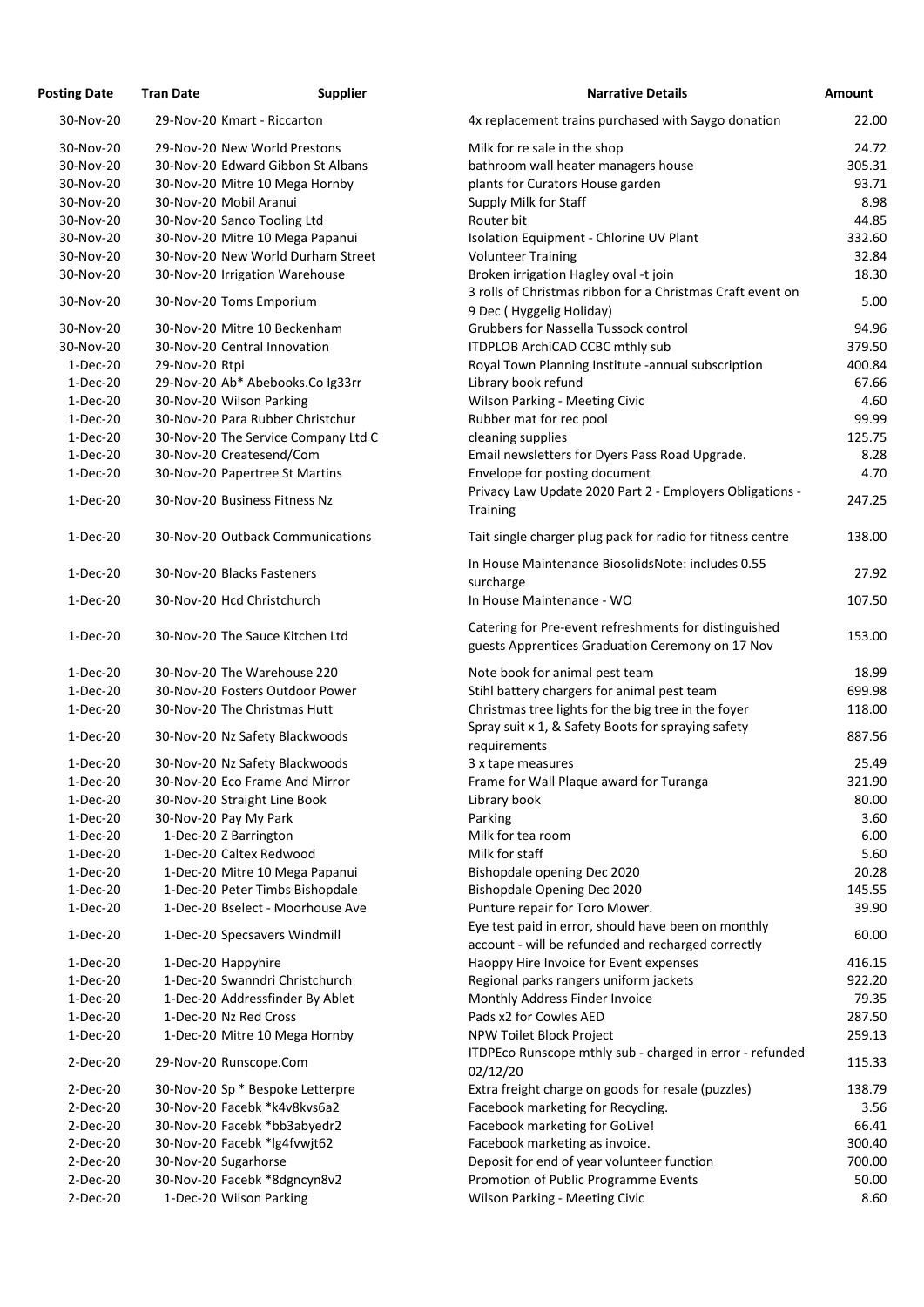| <b>Posting Date</b> | <b>Tran Date</b><br><b>Supplier</b> | <b>Narrative Details</b>                                                                                   | Amount  |
|---------------------|-------------------------------------|------------------------------------------------------------------------------------------------------------|---------|
| $2-Dec-20$          | 1-Dec-20 Engineering New Zealand    | Engineering NZ membership                                                                                  | 1298.58 |
| 2-Dec-20            | 1-Dec-20 Egmont Commercial Lt M/O   | Shade cloth for seedlings and gloves for potting staff                                                     | 494.24  |
| $2-Dec-20$          | 1-Dec-20 Nz Safety Blackwoods       | dust masks for potting                                                                                     | 708.74  |
| $2-Dec-20$          | 1-Dec-20 Bernina Dress Sundries     | Sewing supplies                                                                                            | 62.00   |
| 2-Dec-20            | 1-Dec-20 Kmart - Riccarton          | Pop up library Summertime Reading                                                                          | 69.00   |
| $2-Dec-20$          | 1-Dec-20 Dyers Road Itm             | screws purchased to mount TV on wall in Tea room                                                           | 6.99    |
| $2-Dec-20$          | 1-Dec-20 Saecowilson - Christch     | Oil seals for grit pump 3A                                                                                 | 73.69   |
| $2-Dec-20$          |                                     |                                                                                                            |         |
|                     | 1-Dec-20 George Henry & Co Ltd      | Crushed feed barley for animal pest control                                                                | 51.65   |
| $2-Dec-20$          | 1-Dec-20 Blacks Fasteners           | Fastenings for two MTB cattle grids                                                                        | 168.15  |
| $2-Dec-20$          | 1-Dec-20 Halswell Timber            | Timber for two MTB cattlegrids                                                                             | 1049.72 |
| $2-Dec-20$          | 1-Dec-20 New World St Martins       | milk, tea bags for Halswell quarry                                                                         | 13.69   |
| 2-Dec-20            | 1-Dec-20 Pb Technologies Christchu  | Whale pool ethernet cable to connect pool control to<br>BMS that wasn't included in project                | 15.11   |
| 2-Dec-20            | 1-Dec-20 Sigma Aldrich Nz           | Trace Metals - Chem Lab                                                                                    | 193.20  |
| 2-Dec-20            | 1-Dec-20 Pb Tech Online 09 5269200  | Audio leads 3.5mm to RCA X3                                                                                | 10.22   |
| 2-Dec-20            | 1-Dec-20 Southern Hospitality       | Forks for Kitchen X3                                                                                       | 49.43   |
| $2-Dec-20$          | 1-Dec-20 Coombes Aquatics           | Acid for washing tiles                                                                                     | 90.65   |
|                     |                                     | Sydenham Bakery - Catering for Hoon Hay network                                                            |         |
| $2-Dec-20$          | 1-Dec-20 Sydenham Bakery            | meeting 2 December 2020.                                                                                   | 45.00   |
| 2-Dec-20            | 2-Dec-20 New World Fendalton        | Fendalton-Waimairi-Harewood Community Liaison<br>Meeting Dec 2020                                          | 50.00   |
| 2-Dec-20            | 2-Dec-20 New World Fendalton        | Fendalton-Waimairi-Harewood Community Liaison<br>Meeting Dec 2020                                          | 140.45  |
| 2-Dec-20            | 2-Dec-20 Countdown                  | End of Year Community Board Function Food for BBQ                                                          | 82.46   |
| 2-Dec-20            | 2-Dec-20 Freshchoice City Mkt       | Catering for a meeting of the Te Tira Kahikuhiku<br>consultative group - Meeting held in December 2020     | 165.00  |
| $2-Dec-20$          | 2-Dec-20 Ccc Parking                | Parking                                                                                                    | 6.70    |
| $2-Dec-20$          | 2-Dec-20 Countdown                  | cake for birthday photo shoot                                                                              | 11.00   |
| $2-Dec-20$          | 2-Dec-20 Photogear                  | Card reader, sync cord and camera memory card                                                              | 97.94   |
|                     |                                     |                                                                                                            |         |
| $2-Dec-20$          | 2-Dec-20 New World Durham Street    | Morning tea for Ambassadors Study tour                                                                     | 20.45   |
| 2-Dec-20            | 2-Dec-20 Sydenham Bakery            | Morning tea for Ambassadors study tour                                                                     | 120.50  |
| $2-Dec-20$          | 2-Dec-20 The Warehouse Online       | towels for re-sale                                                                                         | 237.00  |
| 2-Dec-20            | 2-Dec-20 Pak N Save Wainoni         | <b>Bleach for Chem Lab</b>                                                                                 | 2.39    |
| 2-Dec-20            | 2-Dec-20 Akld Transport Parking     | Parking rental car Auckland Hammond publication<br>photography                                             | 2.00    |
| 2-Dec-20            | 2-Dec-20 Kingsmade Noodle           | Meal expenses Auckland Hammond publication<br>photography                                                  | 37.97   |
| 2-Dec-20            | 2-Dec-20 Trademe O312 Ping          | Heavy duty Pooper scooper brush and shovel for the dog                                                     | 48.44   |
|                     |                                     | shelter use x2                                                                                             |         |
| 2-Dec-20            | 2-Dec-20 Resene - Ferrymead         | Paint for graffiti removal                                                                                 | 19.20   |
| 2-Dec-20            | 2-Dec-20 Wilsons Barrington Phmc    | Wilsons Barrington Pharmacy - Sanitiser for Spreydon-<br>Cashmere Community Service & Youth Service Awards | 15.00   |
| $2-Dec-20$          | 2-Dec-20 Countdown                  | Countdown - Catering for Hoon Hay network meeting 2<br>December 2020.                                      | 40.50   |
| 3-Dec-20            | 30-Nov-20 Goformz                   | <b>ITDPLOB GoFormz Health Licensing</b>                                                                    | 110.34  |
| 3-Dec-20            | 1-Dec-20 Fulcrumapp.Com             | Data collection software monthly account for District<br>Planning                                          | 55.46   |
| 3-Dec-20            | 1-Dec-20 Fulcrumapp.Com             | Supply of data capture tool CWW assets                                                                     | 942.82  |
| 3-Dec-20            | 1-Dec-20 Hokonui Alpines            | Alpine plants for section E                                                                                | 303.20  |
| 3-Dec-20            | 2-Dec-20 Wilson Parking             | Wilson Parking - Meeting Civic                                                                             | 6.60    |
| 3-Dec-20            | 2-Dec-20 Mad Butcher Ferry Road     | End of Year Community Board Function Food for BBQ                                                          | 37.62   |
| 3-Dec-20            | 2-Dec-20 Para Rubber Christchur     | Rubber mats to cover missing tiles in Rec Pool                                                             | 849.90  |
| 3-Dec-20            | 2-Dec-20 The Warehouse 120          | Equipment for Graham Condon poolside. Towels for First<br>Aid room, clamp set for poolside maintenance     | 141.97  |
| 3-Dec-20            | 2-Dec-20 Engineering New Zealand    | Subscription - Engineering NZ                                                                              | 603.75  |
| 3-Dec-20            | 2-Dec-20 Samairaz Indian Restauran  | Food - retirement after 15 years.                                                                          | 67.25   |
| 3-Dec-20            | 2-Dec-20 061784370                  | Repairs to 2 x button switches                                                                             | 86.25   |
|                     |                                     |                                                                                                            |         |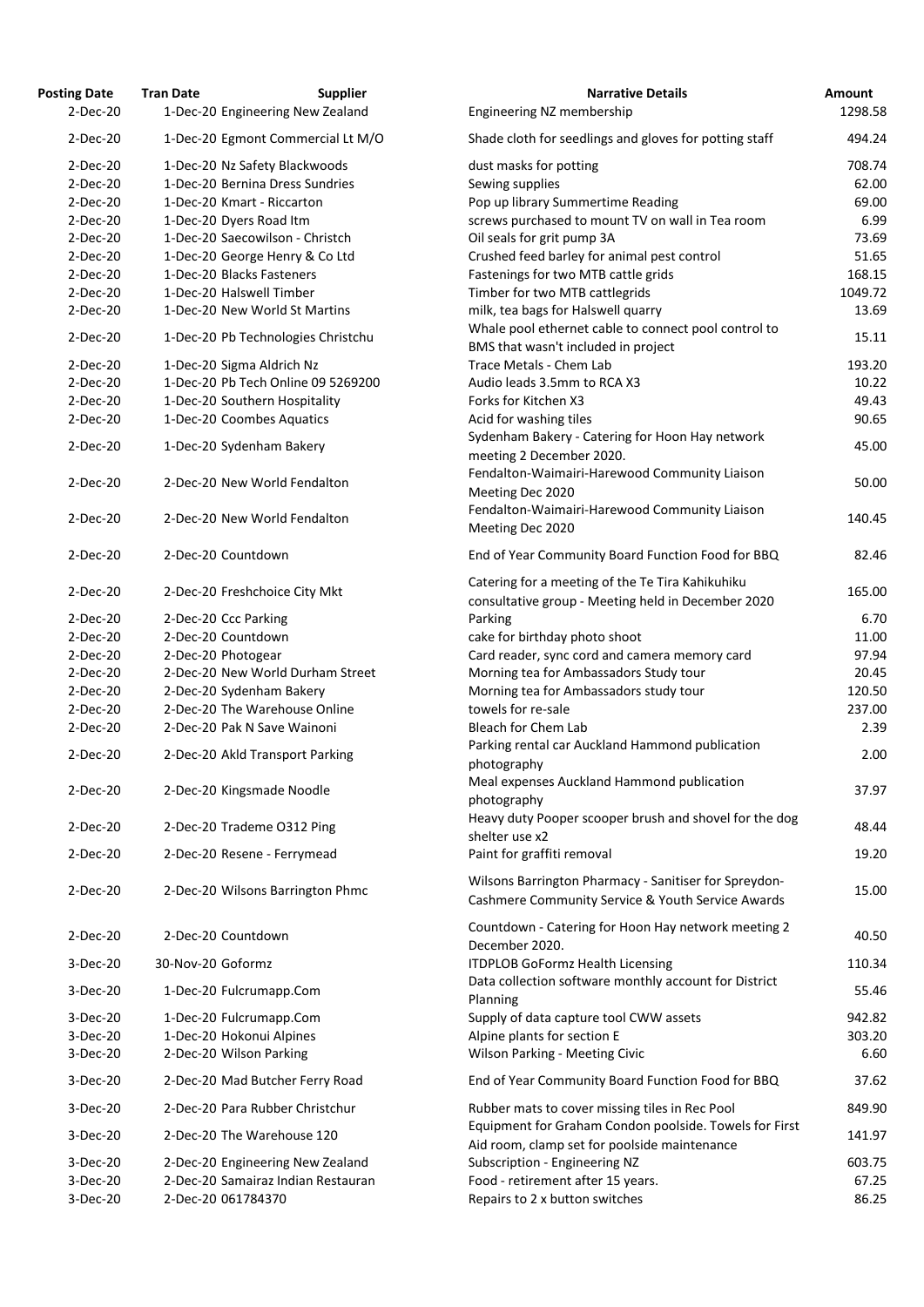| <b>Posting Date</b> | <b>Tran Date</b>                   | <b>Narrative Details</b><br><b>Supplier</b>                                                           | Amount  |
|---------------------|------------------------------------|-------------------------------------------------------------------------------------------------------|---------|
| 3-Dec-20            | 2-Dec-20 Couplands Bakeries        | <b>Riccarton Networking Event costs</b>                                                               | 33.17   |
| 3-Dec-20            | 2-Dec-20 Kmart - Riccarton         | Group fitness mini whiteboards                                                                        | 20.00   |
| 3-Dec-20            | 2-Dec-20 Countdown                 | <b>Biscuits for external guests</b>                                                                   | 2.50    |
| 3-Dec-20            | 2-Dec-20 Blacks Fasteners          | Screws for beach access signs                                                                         | 31.95   |
| 3-Dec-20            | 2-Dec-20 Bunnings - 9482           | Rivet gun, multi tool, drain cleaner & batteries                                                      | 83.79   |
|                     |                                    | Parking rental car Auckland Hammond publication                                                       |         |
| 3-Dec-20            | 2-Dec-20 Wilson P27 Fort           | photography                                                                                           | 16.48   |
|                     |                                    | Parking rental car Auckland Hammond publication                                                       |         |
| 3-Dec-20            | 2-Dec-20 Quest Ponsonby            | photography                                                                                           | 40.60   |
| 3-Dec-20            | 2-Dec-20 Pb Tech Online 09 5269200 | Ergo handshoe mouse, Task 2924898                                                                     | 198.96  |
| 3-Dec-20            | 2-Dec-20 Ross Galt Lock & Key      | battery for key                                                                                       | 10.00   |
| 3-Dec-20            | 2-Dec-20 Vegeland                  | animal area                                                                                           | 15.71   |
| 3-Dec-20            | 2-Dec-20 Ross Galt Lock & Key      | vehicle key item transponder spencer park                                                             | 170.00  |
| 3-Dec-20            | 2-Dec-20 Supervalue Sumner         | Staff room milk for November                                                                          | 12.60   |
| 3-Dec-20            | 2-Dec-20 Kmart - Riccarton         | Stationery                                                                                            | 36.00   |
| 3-Dec-20            | 3-Dec-20 Placemakers Riccarton     | Matrex coldpatch for pathway pot hole repairs                                                         | 174.95  |
|                     |                                    | Shuttle bus service from Auckland Airport to Auckland Art                                             |         |
| 3-Dec-20            | 3-Dec-20 Skybus                    | Gallery                                                                                               | 17.00   |
| 3-Dec-20            | 3-Dec-20 Seekom                    | Online credit card transaction fees for campgrounds                                                   | 393.43  |
| 3-Dec-20            | 3-Dec-20 Beaut Utes                | Replacement gas struts for ute canopy                                                                 | 101.20  |
| 3-Dec-20            | 3-Dec-20 Sopers Macindoe Chch      | Halswell pool changing room door vent                                                                 | 500.00  |
| 3-Dec-20            | 3-Dec-20 Sopers Macindoe Chch      | Halswell pool changing room door vent                                                                 | 537.75  |
| 3-Dec-20            | 3-Dec-20 The Warehouse 178         | PPE                                                                                                   | 42.00   |
| 3-Dec-20            | 3-Dec-20 Herne Bay Mini Mart       | Water, Auckland                                                                                       | 7.99    |
| 3-Dec-20            | 3-Dec-20 Dear Jervois              | Breakfast for two, Auckland                                                                           | 54.00   |
| 3-Dec-20            | 3-Dec-20 Mainland Resene Colorsh   | Wax for plaque for William Brittan Reserve                                                            | 25.00   |
| 3-Dec-20            | 3-Dec-20 Flowers On Cashmere       | 2 flower arrangements for the Apprentices Graduation<br>Ceremony on 17 November at the Aurora Centre. | 200.00  |
| 3-Dec-20            | 3-Dec-20 Nzrc Online Shop          | Replacement battery and AED pads for Linwood library<br>Defibrillator pack                            | 966.00  |
| 3-Dec-20            | 3-Dec-20 The Warehouse 175         | General exhibition install materials for use on Mila walls                                            | 35.00   |
| 3-Dec-20            | 3-Dec-20 Mitre 10 Beckenham        | Bolts, washers and concrete for Naval Point signs                                                     | 51.16   |
| 3-Dec-20            | 3-Dec-20 Akld Transport Parking    | Parking rental car Auckland Hammond publication<br>photography                                        | 2.50    |
| 3-Dec-20            | 3-Dec-20 Rubber Monkey Sales       | Wasabi power battery for Sony recording equipment                                                     | 48.85   |
| 3-Dec-20            | 3-Dec-20 Kiwigas                   | BBQ units refills x 4                                                                                 | 131.88  |
| 3-Dec-20            | 3-Dec-20 Kiwigas                   | BBQ units bottle replacement                                                                          | 139.61  |
| 3-Dec-20            | 3-Dec-20 Olivers Engraving         | Plaque for volunteer recognition                                                                      | 51.75   |
| 3-Dec-20            | 3-Dec-20 Resene - Northwood 032    | Sign paint for Bottle Lake                                                                            | 219.90  |
| 4-Dec-20            | 1-Dec-20 Paypal *yinpintechn       | Reflective slap bands for Cycling promotion                                                           | 349.46  |
| 4-Dec-20            | 2-Dec-20 Createsend/Com            | Email newsletters for Banks Peninsula Community News                                                  | 10.33   |
| 4-Dec-20            | 2-Dec-20 Createsend/Com            | Email newsletters for Fendalton-Waimairi-Harewood                                                     | 10.39   |
| 4-Dec-20            | 2-Dec-20 Createsend/Com            | <b>Community News</b><br>Email newsletters for Woolston Village Upgrade                               | 11.95   |
| 4-Dec-20            | 2-Dec-20 Createsend/Com            | Email newsletters for Linwood-Central-Heathcote                                                       | 17.53   |
|                     |                                    | <b>Community News</b>                                                                                 |         |
| 4-Dec-20            | 2-Dec-20 Cocos Cantina             | Dinner, Auckland                                                                                      | 44.88   |
| 4-Dec-20            | 2-Dec-20 Glo.Com                   | Online yoga training                                                                                  | 26.18   |
| 4-Dec-20            | 2-Dec-20 Hms Airport Terminal      | Meal expenses Auckland Hammond publication<br>photography                                             | 16.50   |
| 4-Dec-20            | 2-Dec-20 El Sizzling Chorizo       | Meal expenses Auckland Hammond publication<br>photography                                             | 38.00   |
| 4-Dec-20            | 3-Dec-20 Wilson Parking            | <b>Wilson Parking - Meeting Civic</b>                                                                 | 8.60    |
| 4-Dec-20            | 3-Dec-20 Westfield Gift Voucher    | Fendalton Walk n Talk                                                                                 | 150.00  |
| 4-Dec-20            | 3-Dec-20 Egmont Commercial Lt M/O  | drippers and ties for specimen trees                                                                  | 361.10  |
| 4-Dec-20            | 3-Dec-20 Pb Tech Online 09 5269200 | iPhone cases for Animal control officers (3) iPhone 8+                                                | 330.05  |
| 4-Dec-20            | 3-Dec-20 Campaignmonitor           | Campaign Monitor Credits.                                                                             | 1192.67 |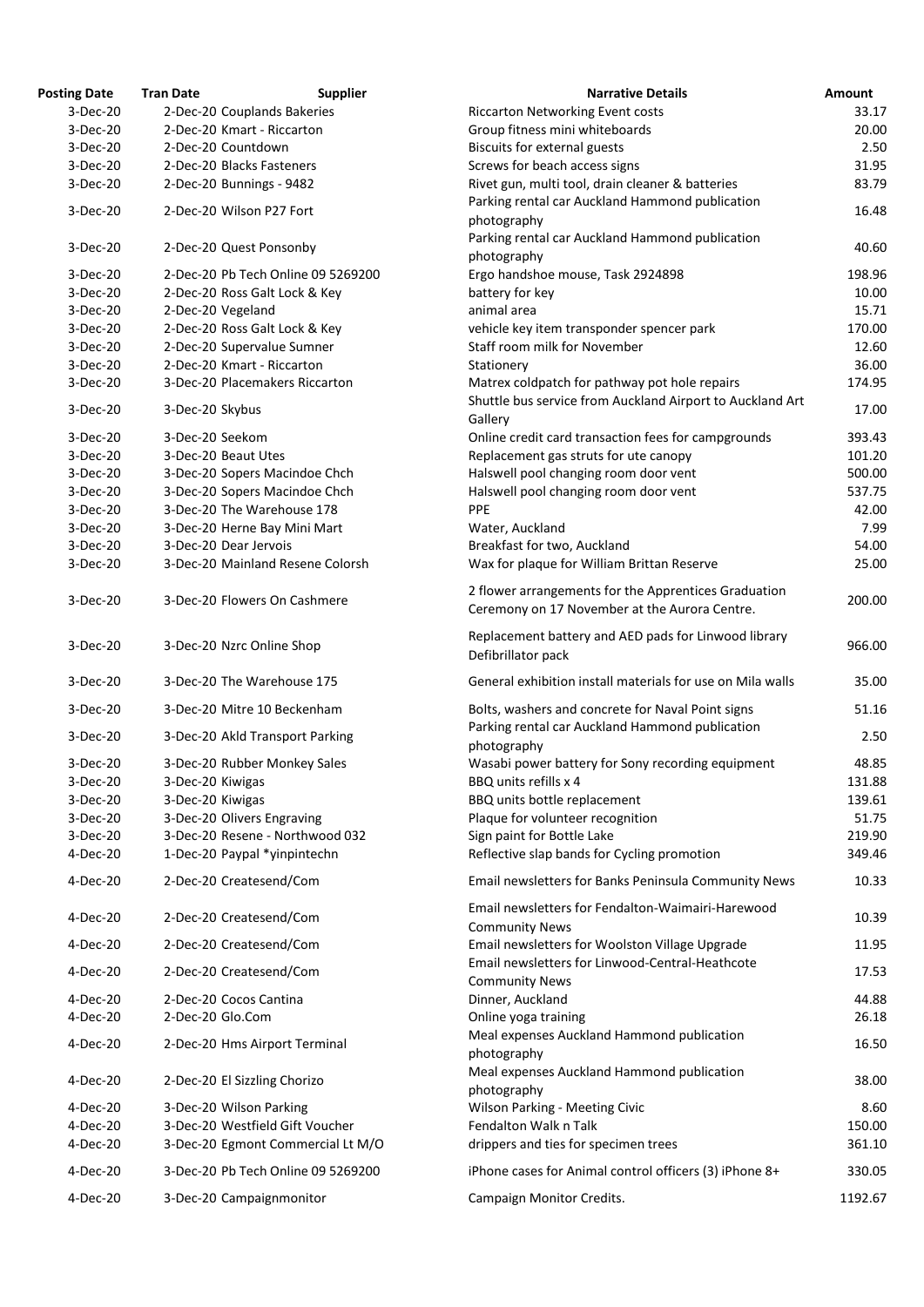| <b>Posting Date</b>  | <b>Tran Date</b>  | <b>Supplier</b>                                                     | <b>Narrative Details</b>                                                             |
|----------------------|-------------------|---------------------------------------------------------------------|--------------------------------------------------------------------------------------|
| 4-Dec-20             |                   | 3-Dec-20 Bunnings - 9476                                            | Brush and roller to apply liquid rubber to leaking roof                              |
| 4-Dec-20<br>4-Dec-20 |                   | 3-Dec-20 Ross Galt Lock & Key<br>3-Dec-20 The Service Company Ltd C | keys cut<br>cleaning supplies                                                        |
| 4-Dec-20             |                   | 3-Dec-20 Createsend/Com                                             | Email newsletters for Spreydon-Cashmere Community<br><b>News</b>                     |
| 4-Dec-20             |                   | 3-Dec-20 Createsend/Com                                             | Email newsletters for Halswell-Hornby-Riccarton<br><b>Community News</b>             |
| 4-Dec-20             |                   | 3-Dec-20 Westfield Gift Voucher                                     | Community service award recipient vouchers                                           |
| 4-Dec-20             |                   | 3-Dec-20 Ecodrop Parkhouse                                          | Dumping of rubbish from volunteer base                                               |
| 4-Dec-20             | 3-Dec-20 Vaniye   |                                                                     | Lunch for two, Auckland                                                              |
| 4-Dec-20             |                   | 3-Dec-20 Nz Safety Blackwoods                                       | Replacement safety boots and safety glasses - worn of<br>equipment                   |
| 4-Dec-20             |                   | 3-Dec-20 Wilson Parking                                             | Parking for meeting at Turanga                                                       |
| 4-Dec-20             |                   | 3-Dec-20 Dyers Rd Landscape                                         | Stones for impounded dog to urinate on as a deterren<br>from urinating in food bowl. |
| 4-Dec-20             |                   | 3-Dec-20 Super Cheap Auto                                           | In House Maintenance                                                                 |
| 4-Dec-20             |                   | 3-Dec-20 Wilson Parking                                             | Parking for meeting at civic building                                                |
| 4-Dec-20             |                   | 3-Dec-20 Nzim Southern Inc                                          | NZ Institute of Management and Leadership Subscript                                  |
| 4-Dec-20             |                   | 3-Dec-20 Omc Power Equipment                                        | 2 x rolls diamond edge nylon for track cutting                                       |
| 4-Dec-20             |                   | 3-Dec-20 Nz Safety Blackwoods                                       | no parking sign                                                                      |
| 4-Dec-20             |                   | 3-Dec-20 Look Sharp Addington                                       | decorations for Halswell quarry Christmas tree                                       |
| 4-Dec-20             |                   | 3-Dec-20 Bunnings - 9476                                            | wood preserving oil and equipment for new macro<br>benches to be installed           |
| 4-Dec-20             |                   | 3-Dec-20 Pulp Kitchen Catering                                      | Canterbury Waste Joint Committee - catering (include                                 |
| 4-Dec-20             |                   | 3-Dec-20 Bunnings - 9482                                            | Councillors from neighbouring Council's)<br>Mower oil & Battery                      |
| 4-Dec-20             |                   | 3-Dec-20 Outsider Mountain Sprt                                     | Work boots                                                                           |
|                      |                   |                                                                     | repair damaged electric connecting cables for battery                                |
| 4-Dec-20             |                   | 3-Dec-20 Fosters Outdoor Power                                      | powered trimmer etc.                                                                 |
| 4-Dec-20             |                   | 3-Dec-20 Ross Galt Lock & Key                                       | Parks padlocks and shackles for regional parks security<br>gates and cables.         |
| 4-Dec-20             |                   | 3-Dec-20 Auckland Transport                                         | Parking rental car Auckland Hammond publication<br>photography                       |
| 4-Dec-20             |                   | 3-Dec-20 Pb Tech Online 09 5269200                                  | Wireless KB and mouse                                                                |
| 4-Dec-20             |                   | 3-Dec-20 Pb Tech Online 09 5269200                                  | Multi card reader and SD card                                                        |
| 4-Dec-20             | 3-Dec-20 Casbolts |                                                                     | Wet weather pants                                                                    |
| 4-Dec-20             |                   | 3-Dec-20 Uoc Parking Meter                                          | Meeting expense                                                                      |
| 4-Dec-20             |                   | 3-Dec-20 Bunnings - 9482                                            | Ear muffs x2 for plantroom and Overalls for PPE                                      |
|                      |                   |                                                                     | Cashmere Gallery - Flowers for Spreydon-Cashmere                                     |
| 4-Dec-20             |                   | 3-Dec-20 Cashmere Gallery                                           | Community Service & Youth Service Awards 3 Dec                                       |
| 4-Dec-20             |                   | 4-Dec-20 Four Square Akaroa                                         | Milk - consumables                                                                   |
| 4-Dec-20             |                   | 4-Dec-20 Ccc Parking                                                | car park machine                                                                     |
| 4-Dec-20             |                   | 4-Dec-20 Stuff Media (Ps)                                           | Press 6 monthly subscription                                                         |
| 4-Dec-20             |                   | 4-Dec-20 Ozone Auckland                                             | Breakfast for two, Auckland                                                          |
| 4-Dec-20             |                   | 4-Dec-20 Wsl South City                                             | portable trolleys/boxes for events                                                   |
| 4-Dec-20             |                   | 4-Dec-20 Mrc Global (NZ) Ltd                                        | Parts for PAC dosing tank on ponds                                                   |
| 4-Dec-20             |                   | 4-Dec-20 Hampton & Co Ltd                                           | MDF for marshal station signage                                                      |
| 4-Dec-20             |                   | 4-Dec-20 Resene Lichfield St 031                                    | Paint for repainting workshop floor                                                  |
| 4-Dec-20             |                   | 4-Dec-20 Z Cashmere                                                 | Gas bottle for bbq trailer                                                           |
| 4-Dec-20             |                   | 4-Dec-20 Nzrc Online Shop                                           | Replacement of expired AED defibrillator pads                                        |
| 4-Dec-20             |                   | 4-Dec-20 Akld Transport Parking                                     | Parking rental car Auckland Hammond publication<br>photography                       |
| 4-Dec-20             |                   | 4-Dec-20 Xcm Group Limited                                          | Alterations for trousers                                                             |
| 4-Dec-20             |                   | 4-Dec-20 New World Prestons                                         | Milk for re sale in the shop                                                         |
| 4-Dec-20             |                   | 4-Dec-20 Halswell Timber                                            | NPW Toilet Block Project                                                             |
| 7-Dec-20             |                   | 2-Dec-20 Runscope.Com                                               | Credit Voucher (USD 79.00) Runscope.Com                                              |
| 7-Dec-20             |                   | 3-Dec-20 Createsend/Com                                             | Email newsletters for Graffiti Volunteering Newsletter                               |

| ng Date  | Tran Date               | <b>Supplier</b>                    | <b>Narrative Details</b>                                                                           | Amount    |
|----------|-------------------------|------------------------------------|----------------------------------------------------------------------------------------------------|-----------|
| 4-Dec-20 |                         | 3-Dec-20 Bunnings - 9476           | Brush and roller to apply liquid rubber to leaking roof                                            | 8.44      |
| 4-Dec-20 |                         | 3-Dec-20 Ross Galt Lock & Key      | keys cut                                                                                           | 102.00    |
| 4-Dec-20 |                         | 3-Dec-20 The Service Company Ltd C | cleaning supplies                                                                                  | 611.51    |
| 4-Dec-20 |                         | 3-Dec-20 Createsend/Com            | Email newsletters for Spreydon-Cashmere Community<br><b>News</b>                                   | 8.90      |
| 4-Dec-20 |                         | 3-Dec-20 Createsend/Com            | Email newsletters for Halswell-Hornby-Riccarton<br><b>Community News</b>                           | 11.10     |
| 4-Dec-20 |                         | 3-Dec-20 Westfield Gift Voucher    | Community service award recipient vouchers                                                         | 760.00    |
| 4-Dec-20 |                         | 3-Dec-20 Ecodrop Parkhouse         | Dumping of rubbish from volunteer base                                                             | 11.50     |
| 4-Dec-20 | 3-Dec-20 Vaniye         |                                    | Lunch for two, Auckland                                                                            | 26.90     |
| 4-Dec-20 |                         | 3-Dec-20 Nz Safety Blackwoods      | Replacement safety boots and safety glasses - worn out<br>equipment                                | 206.52    |
| 4-Dec-20 | 3-Dec-20 Wilson Parking |                                    | Parking for meeting at Turanga                                                                     | 10.60     |
| 4-Dec-20 |                         | 3-Dec-20 Dyers Rd Landscape        | Stones for impounded dog to urinate on as a deterrent<br>from urinating in food bowl.              | 20.00     |
| 4-Dec-20 |                         | 3-Dec-20 Super Cheap Auto          | In House Maintenance                                                                               | 117.97    |
| 4-Dec-20 |                         | 3-Dec-20 Wilson Parking            | Parking for meeting at civic building                                                              | 6.60      |
| 4-Dec-20 |                         | 3-Dec-20 Nzim Southern Inc         | NZ Institute of Management and Leadership Subscription                                             | 299.00    |
| 4-Dec-20 |                         | 3-Dec-20 Omc Power Equipment       | 2 x rolls diamond edge nylon for track cutting                                                     | 370.00    |
| 4-Dec-20 |                         | 3-Dec-20 Nz Safety Blackwoods      | no parking sign                                                                                    | 20.82     |
| 4-Dec-20 |                         | 3-Dec-20 Look Sharp Addington      | decorations for Halswell quarry Christmas tree                                                     | 84.00     |
| 4-Dec-20 |                         |                                    | wood preserving oil and equipment for new macro                                                    | 423.43    |
|          |                         | 3-Dec-20 Bunnings - 9476           | benches to be installed                                                                            |           |
| 4-Dec-20 |                         | 3-Dec-20 Pulp Kitchen Catering     | Canterbury Waste Joint Committee - catering (includes<br>Councillors from neighbouring Council's)  | 296.57    |
| 4-Dec-20 |                         | 3-Dec-20 Bunnings - 9482           | Mower oil & Battery                                                                                | 12.01     |
| 4-Dec-20 |                         | 3-Dec-20 Outsider Mountain Sprt    | Work boots                                                                                         | 297.85    |
| 4-Dec-20 |                         | 3-Dec-20 Fosters Outdoor Power     | repair damaged electric connecting cables for battery<br>powered trimmer etc.                      | 497.92    |
| 4-Dec-20 |                         | 3-Dec-20 Ross Galt Lock & Key      | Parks padlocks and shackles for regional parks security<br>gates and cables.                       | 1052.00   |
| 4-Dec-20 |                         | 3-Dec-20 Auckland Transport        | Parking rental car Auckland Hammond publication<br>photography                                     | 4.00      |
| 4-Dec-20 |                         | 3-Dec-20 Pb Tech Online 09 5269200 | Wireless KB and mouse                                                                              | 45.98     |
| 4-Dec-20 |                         | 3-Dec-20 Pb Tech Online 09 5269200 | Multi card reader and SD card                                                                      | 98.72     |
| 4-Dec-20 | 3-Dec-20 Casbolts       |                                    | Wet weather pants                                                                                  | 62.00     |
| 4-Dec-20 |                         | 3-Dec-20 Uoc Parking Meter         | Meeting expense                                                                                    | 6.50      |
| 4-Dec-20 |                         | 3-Dec-20 Bunnings - 9482           | Ear muffs x2 for plantroom and Overalls for PPE                                                    | 75.00     |
| 4-Dec-20 |                         | 3-Dec-20 Cashmere Gallery          | Cashmere Gallery - Flowers for Spreydon-Cashmere<br>Community Service & Youth Service Awards 3 Dec | 50.00     |
| 4-Dec-20 |                         | 4-Dec-20 Four Square Akaroa        | Milk - consumables                                                                                 | 26.10     |
| 4-Dec-20 | 4-Dec-20 Ccc Parking    |                                    | car park machine                                                                                   | 2.05      |
| 4-Dec-20 |                         | 4-Dec-20 Stuff Media (Ps)          | Press 6 monthly subscription                                                                       | 360.67    |
| 4-Dec-20 |                         | 4-Dec-20 Ozone Auckland            | Breakfast for two, Auckland                                                                        | 58.20     |
| 4-Dec-20 | 4-Dec-20 Wsl South City |                                    | portable trolleys/boxes for events                                                                 | 145.95    |
| 4-Dec-20 |                         | 4-Dec-20 Mrc Global (NZ) Ltd       | Parts for PAC dosing tank on ponds                                                                 | 73.28     |
| 4-Dec-20 |                         | 4-Dec-20 Hampton & Co Ltd          | MDF for marshal station signage                                                                    | 28.18     |
| 4-Dec-20 |                         | 4-Dec-20 Resene Lichfield St 031   | Paint for repainting workshop floor                                                                | 177.15    |
| 4-Dec-20 | 4-Dec-20 Z Cashmere     |                                    | Gas bottle for bbq trailer                                                                         | 39.00     |
| 4-Dec-20 |                         | 4-Dec-20 Nzrc Online Shop          | Replacement of expired AED defibrillator pads<br>Parking rental car Auckland Hammond publication   | 345.00    |
| 4-Dec-20 |                         | 4-Dec-20 Akld Transport Parking    | photography                                                                                        | 1.50      |
| 4-Dec-20 |                         | 4-Dec-20 Xcm Group Limited         | Alterations for trousers                                                                           | 23.00     |
| 4-Dec-20 |                         | 4-Dec-20 New World Prestons        | Milk for re sale in the shop                                                                       | 31.10     |
| 4-Dec-20 |                         | 4-Dec-20 Halswell Timber           | NPW Toilet Block Project                                                                           | 71.29     |
| 7-Dec-20 | 2-Dec-20 Runscope.Com   |                                    | Credit Voucher (USD 79.00) Runscope.Com                                                            | $-111.16$ |
| 7-Dec-20 |                         | 3-Dec-20 Createsend/Com            | Email newsletters for Graffiti Volunteering Newsletter -<br>December 2020                          | 9.32      |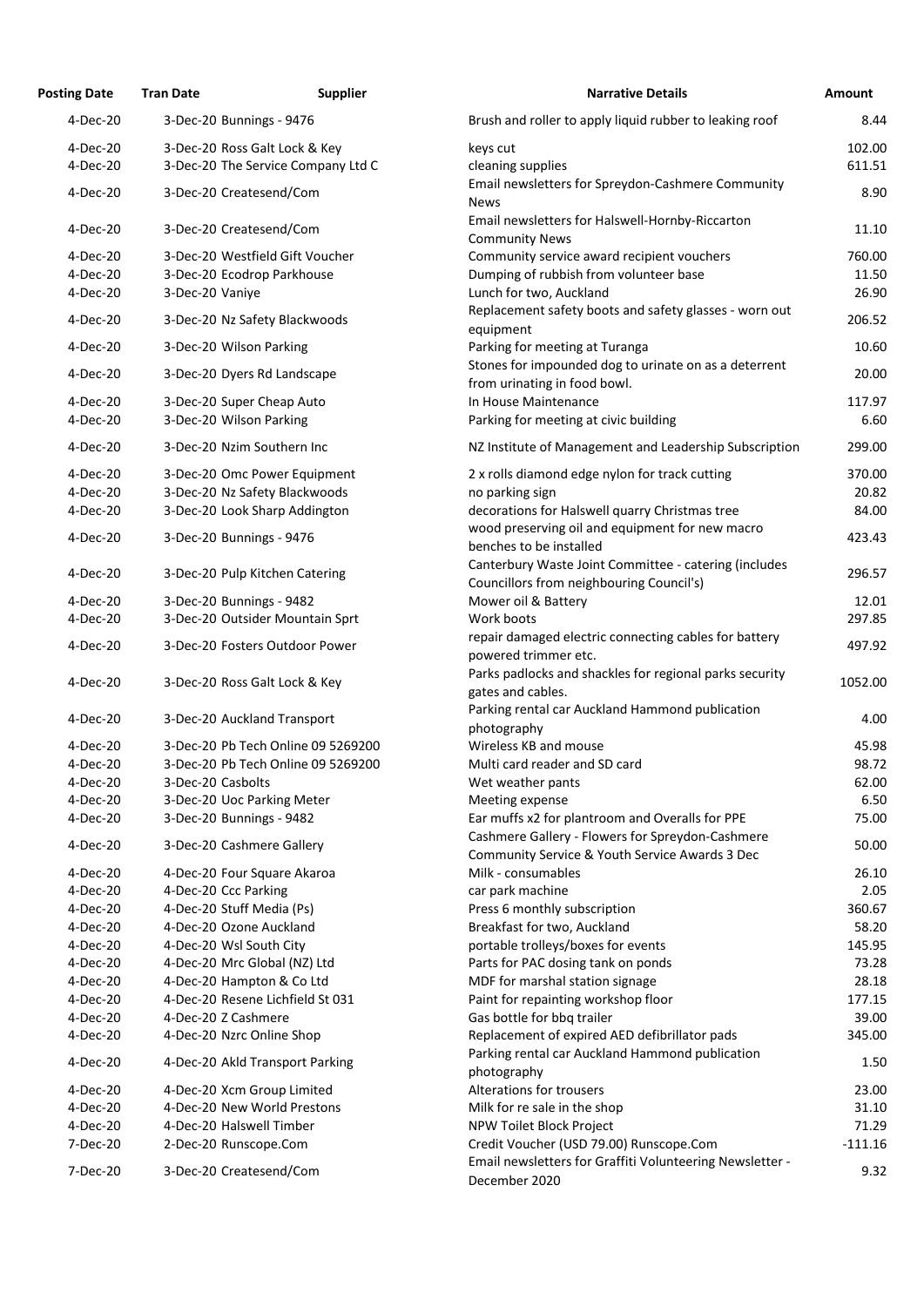| <b>Posting Date</b> | <b>Tran Date</b>                   | <b>Supplier</b> | <b>Narrative Details</b>                                                                                              | Amount |
|---------------------|------------------------------------|-----------------|-----------------------------------------------------------------------------------------------------------------------|--------|
| 7-Dec-20            | 3-Dec-20 Facebk *vu2wvy6bt2        |                 | Facebook boost for Drag Yourself to the Gallery event on<br>2 Dec, 2020.                                              | 16.35  |
| 7-Dec-20            | 3-Dec-20 Amazon Web Services       |                 | Hosting fees for Smart Christchurch projects.                                                                         | 108.40 |
| 7-Dec-20            | 3-Dec-20 Paypal *heartsavern       |                 | Yearly AED test                                                                                                       | 176.49 |
| 7-Dec-20            | 4-Dec-20 Wilson Parking            |                 | <b>Wilson Parking - Meeting Civic</b>                                                                                 | 14.60  |
| 7-Dec-20            | 4-Dec-20 Caltex Hornby             |                 | Milk for Hornby staff kitchen.<br>Safety glasses x 2 & planting gloves x 12 - For                                     | 6.00   |
| 7-Dec-20            | 4-Dec-20 Nz Safety Blackwoods      |                 | Charlesworth Reserve Garden, Hedge and Turf                                                                           | 63.38  |
| 7-Dec-20            | 4-Dec-20 Mailchimp                 |                 | GCP 2050 tracking how many people click on links                                                                      | 111.46 |
| 7-Dec-20            | 4-Dec-20 Egmont Commercial Lt M/O  |                 | Weed mats and pins for flax lines. shutoff valves for<br>dripper line in specimen trees                               | 391.72 |
| 7-Dec-20            | 4-Dec-20 George Henry & Co Ltd     |                 | Two pairs of Vernier Calipers for use with Laser Cutting<br>and Makerspace activities.                                | 79.01  |
| 7-Dec-20            | 4-Dec-20 Bunnings - 9476           |                 | Hardware supplies                                                                                                     | 95.59  |
| 7-Dec-20            | 4-Dec-20 Createsend/Com            |                 | Email newsletter for Lyttelton Harbour Wastewater<br>Project                                                          | 10.74  |
| 7-Dec-20            | 4-Dec-20 Uoc Parking Meter         |                 | Parking for meeting at UC                                                                                             | 9.50   |
| 7-Dec-20            | 4-Dec-20 Z Tom Pearce              |                 | Rental car petrol top up, leaving Auckland                                                                            | 51.44  |
| 7-Dec-20            | 4-Dec-20 Fosters Outdoor Power     |                 | Two Pocket boy blades 170 mm for park team.                                                                           | 82.00  |
| 7-Dec-20            | 4-Dec-20 Facebk *5tzkwy6bt2        |                 | Facebook boost for Hello Summer! Family Fun Day 5 Dec.                                                                | 30.00  |
| 7-Dec-20            | 4-Dec-20 Dominos Estore Christchur |                 | Pizzas and garlic bread for the performers on the Hello<br>Summer! Family Fun day.                                    | 129.13 |
| 7-Dec-20            | 4-Dec-20 Wilson Parking            |                 | <b>Wilson Parking - Meeting Civic</b>                                                                                 | 4.60   |
| 7-Dec-20            | 4-Dec-20 Lpg Chch Caerphilly       |                 | Gas bottle for bbq trailer                                                                                            | 22.50  |
| 7-Dec-20            | 4-Dec-20 Britomart Carpark         |                 | Parking Hammond publication photography Auckland                                                                      | 6.55   |
| 7-Dec-20            | 4-Dec-20 Mekong Vietnamese         |                 | meal expenses Hammond publication photography<br>Auckland                                                             | 44.00  |
| 7-Dec-20            | 4-Dec-20 Christchurch Airport      |                 | parking expenses Hammond publication photography<br>Auckland                                                          | 85.00  |
| 7-Dec-20            | 4-Dec-20 Nz Safety Blackwoods      |                 | Goods returned 11/12/20                                                                                               | 140.07 |
| 7-Dec-20            | 4-Dec-20 Pb Technologies           |                 | High Wattage wall charger                                                                                             | 29.71  |
| 7-Dec-20            | 4-Dec-20 Goyal Medical Practice    |                 | Personal Use in Error - Reimbursed Direct to card<br>17/12/20                                                         | 54.00  |
| 7-Dec-20            | 4-Dec-20 Couplands Bakeries        |                 | Bread for re sale in the shop                                                                                         | 4.80   |
| 7-Dec-20            | 4-Dec-20 Bunnings - 9476           |                 | NPW Toilet Block Project                                                                                              | 127.38 |
| 7-Dec-20            | 5-Dec-20 The Warehouse 181         |                 | ping pong balls                                                                                                       | 40.00  |
| 7-Dec-20            | 5-Dec-20 Stihl Shop Northwood      |                 | waterblaster heads                                                                                                    | 69.51  |
| 7-Dec-20            | 5-Dec-20 Bunnings - 9482           |                 | paint cupboard bbq scrapers hose sprinkler head                                                                       | 640.61 |
| 7-Dec-20            | 5-Dec-20 Zoom.Us 888-799-9666      |                 | Zoom video communication for month of December -                                                                      | 21.82  |
| 7-Dec-20            | 5-Dec-20 Createsend/Com            |                 | Greater Christchurch Partnership<br>Email newsletters for Parks Volunteering - International<br><b>Volunteers Day</b> | 9.39   |
| 7-Dec-20            | 5-Dec-20 Fulcrumapp.Com            |                 | Monthly fee for Fulcrum for asset data collection                                                                     | 276.50 |
| 7-Dec-20            | 6-Dec-20 The Christmas Hutt        |                 | stock for resale                                                                                                      | 44.00  |
| 7-Dec-20            | 6-Dec-20 Bunnings - 9476           |                 | Volunteer end of year "thank you" for team leaders                                                                    | 250.00 |
| 7-Dec-20            | 6-Dec-20 The Warehouse 183         |                 | 3 Stools for new wifi bench area in holiday park kitchen                                                              | 87.00  |
| 7-Dec-20            | 6-Dec-20 Nature Discoveries        |                 | New bubble machine for preschool programming                                                                          | 22.99  |
| 7-Dec-20            | 6-Dec-20 Bunnings - 9482           |                 | Batteries for various electronic equipment                                                                            | 14.98  |
| 7-Dec-20            | 6-Dec-20 Rebel Papanui             |                 | Games for summer                                                                                                      | 118.98 |
| 7-Dec-20            | 7-Dec-20 Cyclesurgery              |                 | New student helmets x 4                                                                                               | 240.00 |
| 7-Dec-20            | 7-Dec-20 The Warehouse 176         |                 | 2 x printing paper, 3 x correction tape, 2 x highlighters &<br>sellotape                                              | 31.96  |
| 7-Dec-20            | 7-Dec-20 The Warehouse 123         |                 | Set of forks for Outreach office                                                                                      | 5.00   |
| 7-Dec-20            | 7-Dec-20 Miro                      |                 | Coffee for the new Songpa-Gu sister city committee chair<br>and deputy chair                                          | 13.50  |
| 7-Dec-20            | 7-Dec-20 Mitre 10 Beckenham        |                 | Garden fork and washers                                                                                               | 38.72  |
| 7-Dec-20            | 7-Dec-20 New World Rolleston       |                 | kitchen supplies No 4 Riccarton ave                                                                                   | 29.83  |
| 8-Dec-20            | 6-Dec-20 Spotify P127a502cd        |                 | Music license for the Art Gallery                                                                                     | 14.99  |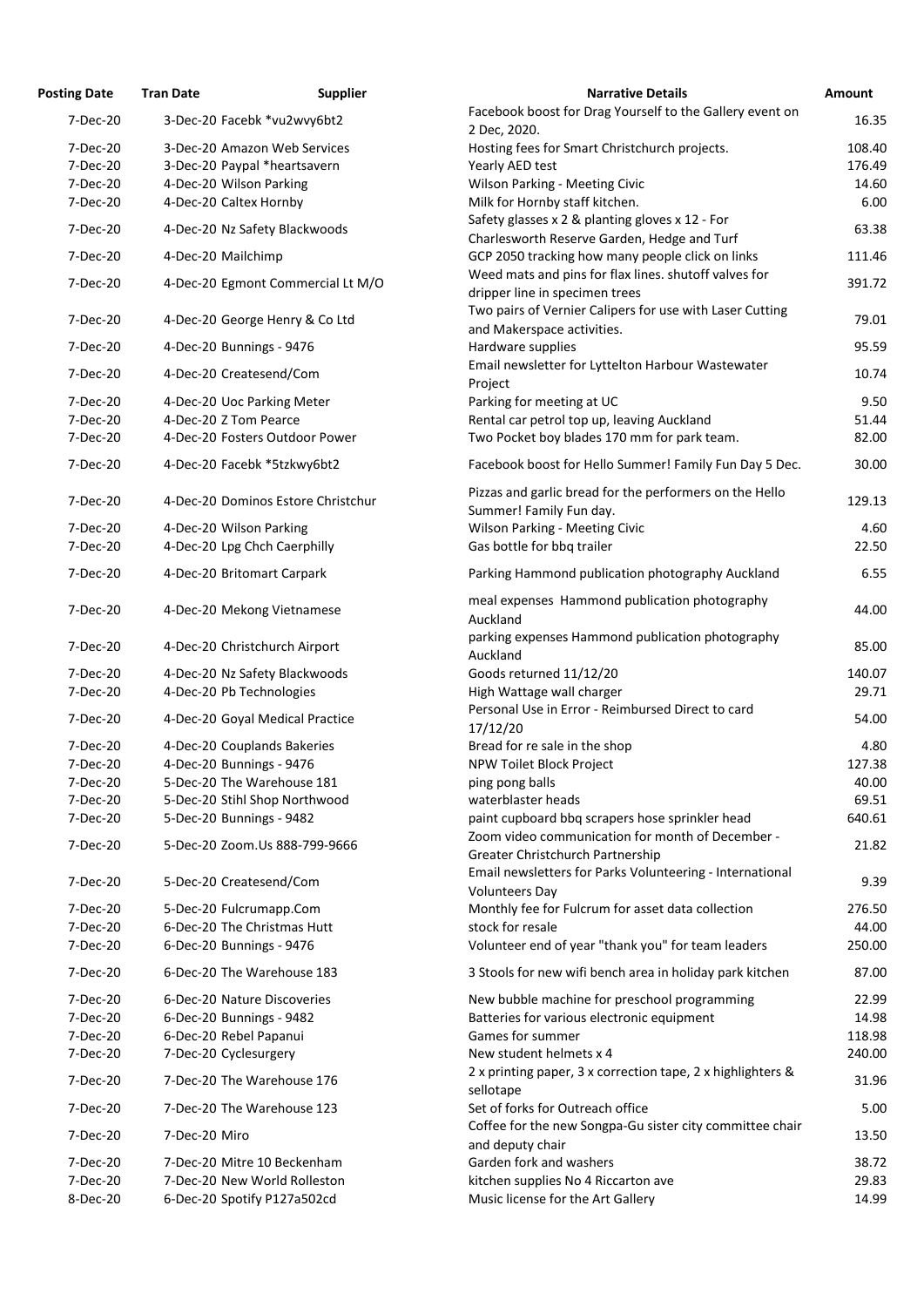| <b>Osting Date</b> | <b>Tran Date</b>                                                    | <b>Supplier</b> | <b>Narrative Details</b>                                                                           |
|--------------------|---------------------------------------------------------------------|-----------------|----------------------------------------------------------------------------------------------------|
| 8-Dec-20           | 6-Dec-20 Facebk *labwhywck2                                         |                 | FB Marketing for Event: Focus on your wellbeing -                                                  |
|                    |                                                                     |                 | educational Seminar                                                                                |
| 8-Dec-20           | 6-Dec-20 Nz Arb Assoc.                                              |                 | book purchases for Botanic Gardens library                                                         |
| 8-Dec-20           | 6-Dec-20 Ecart Uni Of Melb                                          |                 | Library book                                                                                       |
| 8-Dec-20           | 7-Dec-20 Pb Technologies                                            |                 | Lyttelton WWTP - Power Unit                                                                        |
| 8-Dec-20           | 7-Dec-20 Fendalton Supervalue                                       |                 | Milk for tea room                                                                                  |
| 8-Dec-20           | 7-Dec-20 Nz Red Cross                                               |                 | Incorrect Charge - Refunded 14/12/20                                                               |
| 8-Dec-20           | 7-Dec-20 Createsend/Com                                             |                 | Email newsletters for Water Supply Update 7 Dece                                                   |
| 8-Dec-20           | 7-Dec-20 Specsavers Riccarton                                       |                 | Eye examination and glasses contribution<br>Senior architectural designer - Licenced Building      |
| 8-Dec-20           | 7-Dec-20 Mbie-Lbp                                                   |                 | Practitioner scheme fee                                                                            |
| 8-Dec-20           | 7-Dec-20 Wilson Parking                                             |                 | <b>Wilson Parking - Meeting Civic</b>                                                              |
| 8-Dec-20           | 7-Dec-20 Farmers 5579                                               |                 | Volunteer recognition of two volunteers                                                            |
| 8-Dec-20           | 7-Dec-20 Wilson Parking                                             |                 | Parking for a meeting at Turanga                                                                   |
| 8-Dec-20           | 7-Dec-20 Wilson Parking                                             |                 | Parking for meeting                                                                                |
| 8-Dec-20           | 7-Dec-20 Wilson Parking                                             |                 | Parking for meeting at Turanga                                                                     |
| 8-Dec-20           | 7-Dec-20 Wilson Parking                                             |                 | Parking for attending shortlisting at Turanga and a<br>meeting at Civic.                           |
| 8-Dec-20           | 7-Dec-20 Rex Wheels & Castors                                       |                 | Lamson storage bin louvre panel for Ch store                                                       |
| 8-Dec-20           | 7-Dec-20 Kmart - Riccarton                                          |                 | Gf class equipment                                                                                 |
| 8-Dec-20           | 7-Dec-20 Bunnings - 9476                                            |                 | Fasteners                                                                                          |
| 8-Dec-20           | 7-Dec-20 Waterforce Christchurch                                    |                 | <b>Water Fittings</b>                                                                              |
| 8-Dec-20           | 7-Dec-20 Bp Connect Hoon Hay                                        |                 | Fuel for general machinery use                                                                     |
| 8-Dec-20           | 7-Dec-20 Bunnings - 9482                                            |                 | Drain cleaner gun, bucket and drainer unblocker                                                    |
| 8-Dec-20           | 7-Dec-20 Pb Tech Online 09 5269200                                  |                 | Logitech MX Ergo Advanced Bluetooth And Wireles                                                    |
| 8-Dec-20           | 7-Dec-20 The Frontrunner Bushin                                     |                 | Trackball Mouse Lyndon Hack Task 791184<br>Shoes                                                   |
| 8-Dec-20           | 7-Dec-20 Wilson Parking                                             |                 | Parking for recruitment meeting @Turanga                                                           |
| 8-Dec-20           | 7-Dec-20 Wilson Parking                                             |                 | Parking cost for truck                                                                             |
| 8-Dec-20           |                                                                     |                 |                                                                                                    |
| 8-Dec-20           | 7-Dec-20 The Service Company Ltd C<br>7-Dec-20 Seventhwave Wetsuits |                 | Bleach for cleaning office                                                                         |
| 8-Dec-20           |                                                                     |                 | Wader repair                                                                                       |
|                    | 7-Dec-20 Mitre 10 Mega Ferrymead                                    |                 | Sun block for B G outdoor staff                                                                    |
| 8-Dec-20           | 8-Dec-20 Z Cashmere                                                 |                 | FUEL for vehicle - No fuel card has arrived yet.                                                   |
| 8-Dec-20           | 8-Dec-20 Caltex Redwood                                             |                 | Milk for staff                                                                                     |
| 8-Dec-20           | 8-Dec-20 Mitre 10 Beckenham                                         |                 | Trailer plug for caged                                                                             |
| 8-Dec-20           | 8-Dec-20 The Warehouse 220                                          |                 | Glue and adhesive tape for mats in Rec pool                                                        |
| 8-Dec-20           | 8-Dec-20 Mitre 10 Mega Papanui                                      |                 | Graham Condon Rec & Sport Centre (Aquatics) clea<br>supplies                                       |
| 8-Dec-20           | 8-Dec-20 Photo & Video Interntnl                                    |                 | Colour Checker for image calibration                                                               |
| 8-Dec-20           | 8-Dec-20 Mrc Global (NZ) Ltd                                        |                 | In House Maintenance - WOGST# Pge 2                                                                |
| 8-Dec-20           | 8-Dec-20 Transdiesel Ltd                                            |                 | In House Maintence - WO                                                                            |
| 8-Dec-20           | 8-Dec-20 Riverside Collective                                       |                 | 5 x \$10 Riverside vouchers as survey incentive for 0                                              |
|                    |                                                                     |                 | Parking chch airport Hammond publication trip                                                      |
| 8-Dec-20           | 8-Dec-20 Cial Online Parking                                        |                 | wgtn/Hstgs                                                                                         |
| 8-Dec-20           | 8-Dec-20 Chch City Council Civic                                    |                 | Car parking coupons for selection and access team                                                  |
| 8-Dec-20           | 8-Dec-20 Mitre 10 Mega Hornby                                       |                 | <b>NPW Tools</b>                                                                                   |
| 9-Dec-20           | 7-Dec-20 Facebk *v63hyz2bt2                                         |                 | Facebook ad to advertise Wayne Youle's book sign<br>receipts                                       |
| 9-Dec-20           | 7-Dec-20 Visual Elements As                                         |                 | Electronic monthly subscription to chart building<br>software for Greater Christchurch Partnership |
| 9-Dec-20           | 7-Dec-20 Createsend/Com                                             |                 | Email newsletters for Papanui-Innes Community N                                                    |
| 9-Dec-20           |                                                                     |                 |                                                                                                    |
| 9-Dec-20           | 7-Dec-20 Sugarhorse<br>8-Dec-20 Bunnings - 9482                     |                 | End of year event for volunteers                                                                   |
| 9-Dec-20           | 8-Dec-20 Pak N Save Wainoni                                         |                 | ceiling hooks rope light cement mix                                                                |
|                    |                                                                     |                 | Food for Adults Christmas workshop                                                                 |
| 9-Dec-20           | 8-Dec-20 Uni Screen                                                 |                 | Screen ink for Simon Cuming workshops January 2                                                    |
| 9-Dec-20           | 8-Dec-20 Wilson Parking                                             |                 | Parking fees for meeting in TU.                                                                    |
| 9-Dec-20           | 8-Dec-20 Wilson Parking                                             |                 | Parking fees for meeting at TU.                                                                    |

| <b>Posting Date</b>  | <b>Tran Date</b>                                   | <b>Supplier</b>                    | <b>Narrative Details</b>                                                                            | Amount        |
|----------------------|----------------------------------------------------|------------------------------------|-----------------------------------------------------------------------------------------------------|---------------|
| 8-Dec-20             |                                                    | 6-Dec-20 Facebk *labwhywck2        | FB Marketing for Event: Focus on your wellbeing - Free<br>educational Seminar                       | 49.96         |
| 8-Dec-20             | 6-Dec-20 Nz Arb Assoc.                             |                                    | book purchases for Botanic Gardens library                                                          | 92.00         |
| 8-Dec-20             |                                                    | 6-Dec-20 Ecart Uni Of Melb         | Library book                                                                                        | $-105.03$     |
| 8-Dec-20             | 7-Dec-20 Pb Technologies                           |                                    | Lyttelton WWTP - Power Unit                                                                         | 6.32          |
| 8-Dec-20             |                                                    | 7-Dec-20 Fendalton Supervalue      | Milk for tea room                                                                                   | 6.29          |
| 8-Dec-20             | 7-Dec-20 Nz Red Cross                              |                                    | Incorrect Charge - Refunded 14/12/20                                                                | 172.50        |
| 8-Dec-20             | 7-Dec-20 Createsend/Com                            |                                    | Email newsletters for Water Supply Update 7 December                                                | 25.06         |
| 8-Dec-20             |                                                    | 7-Dec-20 Specsavers Riccarton      | Eye examination and glasses contribution                                                            | 180.00        |
| 8-Dec-20             | 7-Dec-20 Mbie-Lbp                                  |                                    | Senior architectural designer - Licenced Building<br>Practitioner scheme fee                        | 239.00        |
| 8-Dec-20             | 7-Dec-20 Wilson Parking                            |                                    | <b>Wilson Parking - Meeting Civic</b>                                                               | 12.60         |
| 8-Dec-20             | 7-Dec-20 Farmers 5579                              |                                    | Volunteer recognition of two volunteers                                                             | 39.98         |
| 8-Dec-20             | 7-Dec-20 Wilson Parking                            |                                    | Parking for a meeting at Turanga                                                                    | 9.60          |
| 8-Dec-20             | 7-Dec-20 Wilson Parking                            |                                    | Parking for meeting                                                                                 | 9.60          |
| 8-Dec-20             | 7-Dec-20 Wilson Parking                            |                                    | Parking for meeting at Turanga                                                                      | 12.60         |
| 8-Dec-20             | 7-Dec-20 Wilson Parking                            |                                    | Parking for attending shortlisting at Turanga and a                                                 | 9.10          |
| 8-Dec-20             |                                                    | 7-Dec-20 Rex Wheels & Castors      | meeting at Civic.                                                                                   | 115.00        |
|                      |                                                    |                                    | Lamson storage bin louvre panel for Ch store                                                        |               |
| 8-Dec-20             | 7-Dec-20 Kmart - Riccarton                         |                                    | Gf class equipment                                                                                  | 172.60        |
| 8-Dec-20             | 7-Dec-20 Bunnings - 9476                           |                                    | Fasteners                                                                                           | 34.19         |
| 8-Dec-20             |                                                    | 7-Dec-20 Waterforce Christchurch   | <b>Water Fittings</b>                                                                               | 496.79        |
| 8-Dec-20             |                                                    | 7-Dec-20 Bp Connect Hoon Hay       | Fuel for general machinery use                                                                      | 74.61         |
| 8-Dec-20             | 7-Dec-20 Bunnings - 9482                           |                                    | Drain cleaner gun, bucket and drainer unblocker                                                     | 44.78         |
| 8-Dec-20             |                                                    | 7-Dec-20 Pb Tech Online 09 5269200 | Logitech MX Ergo Advanced Bluetooth And Wireless<br>Trackball Mouse Lyndon Hack Task 791184         | 165.02        |
| 8-Dec-20             |                                                    | 7-Dec-20 The Frontrunner Bushin    | Shoes                                                                                               | 180.00        |
| 8-Dec-20             | 7-Dec-20 Wilson Parking                            |                                    | Parking for recruitment meeting @Turanga                                                            | 9.60          |
| 8-Dec-20             | 7-Dec-20 Wilson Parking                            |                                    | Parking cost for truck                                                                              | 8.60          |
| 8-Dec-20             |                                                    | 7-Dec-20 The Service Company Ltd C | Bleach for cleaning office                                                                          | 55.25         |
|                      |                                                    | 7-Dec-20 Seventhwave Wetsuits      |                                                                                                     |               |
| 8-Dec-20             |                                                    |                                    | Wader repair                                                                                        | 29.00         |
| 8-Dec-20             |                                                    | 7-Dec-20 Mitre 10 Mega Ferrymead   | Sun block for B G outdoor staff                                                                     | 34.60         |
| 8-Dec-20             | 8-Dec-20 Z Cashmere                                |                                    | FUEL for vehicle - No fuel card has arrived yet.                                                    | 54.06         |
| 8-Dec-20             | 8-Dec-20 Caltex Redwood                            |                                    | Milk for staff                                                                                      | 5.60          |
| 8-Dec-20             |                                                    | 8-Dec-20 Mitre 10 Beckenham        | Trailer plug for caged                                                                              | 14.98         |
| 8-Dec-20             |                                                    | 8-Dec-20 The Warehouse 220         | Glue and adhesive tape for mats in Rec pool<br>Graham Condon Rec & Sport Centre (Aquatics) cleaning | 58.00         |
| 8-Dec-20             |                                                    | 8-Dec-20 Mitre 10 Mega Papanui     | supplies                                                                                            | 265.69        |
| 8-Dec-20             |                                                    | 8-Dec-20 Photo & Video Interntnl   | Colour Checker for image calibration                                                                | 79.00         |
| 8-Dec-20             |                                                    | 8-Dec-20 Mrc Global (NZ) Ltd       | In House Maintenance - WOGST# Pge 2                                                                 | 57.73         |
| 8-Dec-20             | 8-Dec-20 Transdiesel Ltd                           |                                    | In House Maintence - WO                                                                             | 232.81        |
| 8-Dec-20             |                                                    | 8-Dec-20 Riverside Collective      | 5 x \$10 Riverside vouchers as survey incentive for CCTP                                            | 50.00         |
| 8-Dec-20             |                                                    | 8-Dec-20 Cial Online Parking       | Parking chch airport Hammond publication trip<br>wgtn/Hstgs                                         | 82.00         |
| 8-Dec-20             |                                                    | 8-Dec-20 Chch City Council Civic   | Car parking coupons for selection and access team                                                   | 37.00         |
| 8-Dec-20             |                                                    | 8-Dec-20 Mitre 10 Mega Hornby      | <b>NPW Tools</b>                                                                                    | 26.33         |
| 9-Dec-20             |                                                    | 7-Dec-20 Facebk *v63hyz2bt2        | Facebook ad to advertise Wayne Youle's book signing 3/3<br>receipts                                 | 30.00         |
| 9-Dec-20             |                                                    | 7-Dec-20 Visual Elements As        | Electronic monthly subscription to chart building<br>software for Greater Christchurch Partnership  | 86.14         |
| 9-Dec-20             | 7-Dec-20 Createsend/Com                            |                                    | Email newsletters for Papanui-Innes Community News                                                  | 8.68          |
| 9-Dec-20             | 7-Dec-20 Sugarhorse                                |                                    | End of year event for volunteers                                                                    | 348.50        |
| 9-Dec-20             | 8-Dec-20 Bunnings - 9482                           |                                    | ceiling hooks rope light cement mix                                                                 | 787.48        |
| 9-Dec-20             |                                                    | 8-Dec-20 Pak N Save Wainoni        | Food for Adults Christmas workshop                                                                  | 25.97         |
| 9-Dec-20             | 8-Dec-20 Uni Screen                                |                                    | Screen ink for Simon Cuming workshops January 2021                                                  | 265.96        |
|                      |                                                    |                                    |                                                                                                     |               |
| 9-Dec-20<br>9-Dec-20 | 8-Dec-20 Wilson Parking<br>8-Dec-20 Wilson Parking |                                    | Parking fees for meeting in TU.<br>Parking fees for meeting at TU.                                  | 8.10<br>12.60 |
|                      |                                                    |                                    |                                                                                                     |               |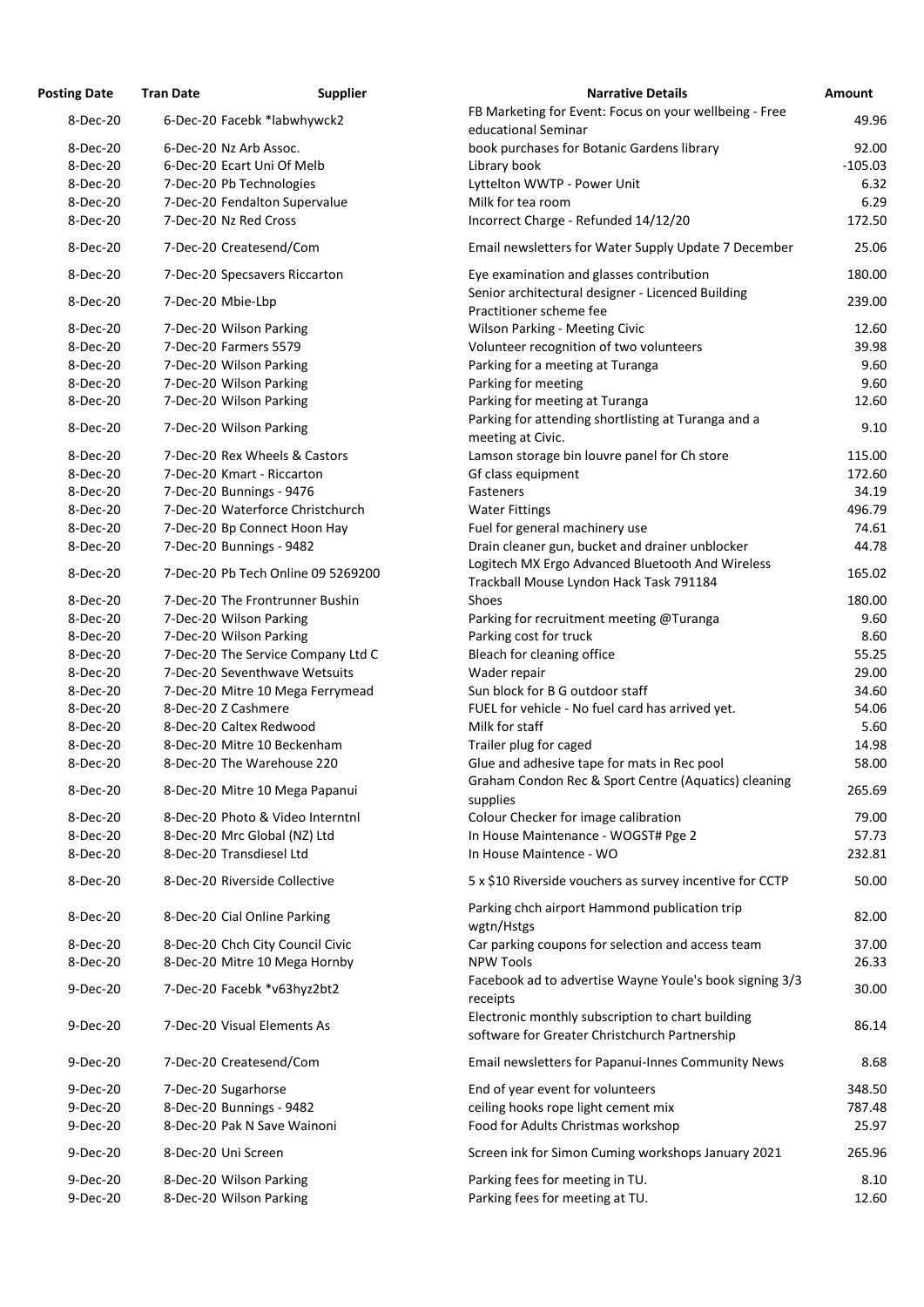| osting Date <sup></sup> | <b>Tran Date</b>   | <b>Supplier</b>                    | <b>Narrative Details</b>                                     |
|-------------------------|--------------------|------------------------------------|--------------------------------------------------------------|
| 9-Dec-20                |                    | 8-Dec-20 Ecodrop Metro             | rubbish fees                                                 |
| 9-Dec-20                |                    | 8-Dec-20 Ecodrop Parkhouse         | rubbish fees                                                 |
| 9-Dec-20                |                    | 8-Dec-20 Lighting Plus Christchurc | Replacement LED Bulbs for Parkview Lounge                    |
| 9-Dec-20                |                    | 8-Dec-20 Freshchoice City Mkt      | Lunch for Regional Climate Change Working Group              |
| 9-Dec-20                |                    | 8-Dec-20 Wilson Parking            | Parking for meeting at Turanga                               |
| 9-Dec-20                |                    | 8-Dec-20 Wilson Parking            | Duplicate Charge in Error - Refunded same day                |
| 9-Dec-20                |                    | 8-Dec-20 Wilson Parking            | Parking for meeting at Turnaga                               |
| 9-Dec-20                |                    | 8-Dec-20 Fitnessgear4u             | New Squat buddies (bands) for fitness centre                 |
| 9-Dec-20                |                    | 8-Dec-20 Nz Safety Blackwoods      | Masks for team, Groves, Sun glasses also.                    |
| 9-Dec-20                |                    | 8-Dec-20 Wilson P988               | Parking for meeting                                          |
| 9-Dec-20                |                    | 8-Dec-20 Nz Safety Blackwoods      | PPE replacement gear                                         |
| 9-Dec-20                |                    | 8-Dec-20 Farmers Riccarton         | Recognition for programme volunteers                         |
| 9-Dec-20                |                    | 8-Dec-20 Wilson Parking            | Parking for meeting at Turanga                               |
| 9-Dec-20                |                    | 8-Dec-20 Mainland Fasteners Ltd    | In House Maintenance - WO                                    |
| 9-Dec-20                |                    | 8-Dec-20 Kmart - Riccarton         | Coffee plunger for Lyttelton Governance staff room           |
| 9-Dec-20                |                    | 8-Dec-20 Hanafins Camera & Video   | Clock for Lyttelton Board room                               |
|                         |                    |                                    | Bubble machine for Shirley Story time and Baby time to       |
| 9-Dec-20                |                    | 8-Dec-20 Farmers - Shirley         | replace broken one.                                          |
|                         |                    |                                    | additional bag Hammond publication photography trip to       |
| 9-Dec-20                |                    | 8-Dec-20 Air NZ Online             | wgtn/hstsgs                                                  |
| 9-Dec-20                |                    | 8-Dec-20 Bunnings - 9476           | Paint Brush and tray roller                                  |
| 9-Dec-20                |                    | 8-Dec-20 Pay My Park               | parking fee                                                  |
| 9-Dec-20                |                    | 9-Dec-20 Mitre 10 Beckenham        | Multi use for tools                                          |
| 9-Dec-20                | 9-Dec-20 Map World |                                    | Replacement GPS tracker for pest control work                |
| 9-Dec-20                |                    | 9-Dec-20 Mitre 10 Mega Ferrymead   | Paint and tape to colour code tools.                         |
| 9-Dec-20                |                    | 9-Dec-20 Sydenham Bakery           | Afternoon tea for Whakaraupo quarterly meeting               |
| 9-Dec-20                |                    | 9-Dec-20 Mitre 10 Mega Ferrymead   | micro - gas burner                                           |
| 9-Dec-20                |                    | 9-Dec-20 Mitre 10 Mega Ferrymead   | micro - gas burner                                           |
|                         |                    |                                    | Contribution to staff farewell events - 15 - 30 years length |
| 9-Dec-20                |                    | 9-Dec-20 Citywide Florist          | of service.                                                  |
| 9-Dec-20                |                    | 9-Dec-20 Citywide Florist          | Staff leaving expenses 15 - 20 years service                 |
| 9-Dec-20                |                    | 9-Dec-20 Citywide Florist          | Staff leaving expenses 15 - 20 years service                 |
| 9-Dec-20                |                    | 9-Dec-20 Citywide Florist          | Staff leaving expenses 15 - 20 years service                 |
| 9-Dec-20                |                    | 9-Dec-20 Cemac Southern Limited    | drawer runners for WOP store                                 |
|                         |                    |                                    | Grease for Animal Management security gate +                 |
| 9-Dec-20                |                    | 9-Dec-20 Mitre 10 Mega Ferrymead   | weedkiller for treating weeds in Animal Management           |
|                         |                    |                                    | compound                                                     |
| 9-Dec-20                |                    | 9-Dec-20 Freshchoice Barrington    | farewell morning tea                                         |
| 9-Dec-20                |                    | 9-Dec-20 Pgg Wrightson Chch        | <b>NPW Fencing Project</b>                                   |
|                         |                    |                                    | Countdown - Catering for Older Adults Network meeting        |
| 9-Dec-20                | 9-Dec-20 Countdown |                                    | 9 December 2020.                                             |
| 10-Dec-20               |                    | 7-Dec-20 Paypal *relics            | Library book                                                 |
|                         |                    |                                    | Facebook ad to advertise Wayne Youle's book signing 2/3      |
| 10-Dec-20               |                    | 8-Dec-20 Facebk *jubbqxwbt2        | receipts                                                     |
|                         |                    |                                    |                                                              |
| 10-Dec-20               |                    | 8-Dec-20 Createsend/Com            | Email newsletters for Coastal-Burwood Community News         |
|                         |                    |                                    | Zoom Monthly Subscription - for hosting meetings with        |
| 10-Dec-20               |                    | 8-Dec-20 Zoom.Us 888-799-9666      |                                                              |
|                         |                    |                                    | community groups.                                            |
| 10-Dec-20               |                    | 8-Dec-20 Garmin Austral Subscrip   | Telecommunications - Usage summary by type - System,         |
|                         |                    |                                    | <b>Text Messaging, Tracking</b>                              |
| 10-Dec-20               |                    | 9-Dec-20 Bunnings - 9482           | ext cords spray paint cable clips mop heads                  |
| 10-Dec-20               |                    | 9-Dec-20 Wilson Parking            | <b>Wilson Parking - Meeting Civic</b>                        |
| 10-Dec-20               |                    | 9-Dec-20 Nz Safety Blackwoods      | Gloves for toilet cleaning and scrub cutting                 |
| 10-Dec-20               |                    | 9-Dec-20 Omc Power Equipment       | <b>Track Cutting</b>                                         |
| 10-Dec-20               |                    | 9-Dec-20 Airpark Canterbury        | Airport parking costs for site visit to Queenstown           |
| 10-Dec-20               |                    | 9-Dec-20 New World Durham Street   | Food for Adults Christmas craft workshop                     |
| 10-Dec-20               |                    | 9-Dec-20 Bunnings - 9476           | Solvent cleaner and brackets for soap dishes                 |
| 10-Dec-20               |                    | 9-Dec-20 The Service Company Ltd C | cleaning supplies                                            |
| 10-Dec-20               |                    | 9-Dec-20 Createsend/Com            | Email newsletters for Bromley odour                          |
| 10-Dec-20               |                    | 9-Dec-20 Wilson Parking            | <b>Wilson Parking - Civic Meeting</b>                        |
| 10-Dec-20               |                    | 9-Dec-20 Kens Cameras & Video      | Scanning                                                     |

| <b>Posting Date</b> | <b>Tran Date</b> | <b>Supplier</b>                    | <b>Narrative Details</b>                                                                | <b>Amount</b> |
|---------------------|------------------|------------------------------------|-----------------------------------------------------------------------------------------|---------------|
| 9-Dec-20            |                  | 8-Dec-20 Ecodrop Metro             | rubbish fees                                                                            | 36.27         |
| 9-Dec-20            |                  | 8-Dec-20 Ecodrop Parkhouse         | rubbish fees                                                                            | 97.75         |
| 9-Dec-20            |                  | 8-Dec-20 Lighting Plus Christchurc | Replacement LED Bulbs for Parkview Lounge                                               | 156.48        |
| 9-Dec-20            |                  | 8-Dec-20 Freshchoice City Mkt      | Lunch for Regional Climate Change Working Group                                         | 1.00          |
| 9-Dec-20            |                  | 8-Dec-20 Wilson Parking            | Parking for meeting at Turanga                                                          | 9.60          |
| 9-Dec-20            |                  | 8-Dec-20 Wilson Parking            | Duplicate Charge in Error - Refunded same day                                           | 9.60          |
| 9-Dec-20            |                  | 8-Dec-20 Wilson Parking            | Parking for meeting at Turnaga                                                          | 9.60          |
| 9-Dec-20            |                  | 8-Dec-20 Fitnessgear4u             | New Squat buddies (bands) for fitness centre                                            | 125.00        |
| 9-Dec-20            |                  | 8-Dec-20 Nz Safety Blackwoods      | Masks for team, Groves, Sun glasses also.                                               | 197.79        |
| 9-Dec-20            |                  | 8-Dec-20 Wilson P988               | Parking for meeting                                                                     | 7.60          |
| 9-Dec-20            |                  | 8-Dec-20 Nz Safety Blackwoods      | PPE replacement gear                                                                    | 86.48         |
| 9-Dec-20            |                  | 8-Dec-20 Farmers Riccarton         | Recognition for programme volunteers                                                    | 91.92         |
| 9-Dec-20            |                  | 8-Dec-20 Wilson Parking            | Parking for meeting at Turanga                                                          | 12.60         |
|                     |                  | 8-Dec-20 Mainland Fasteners Ltd    | In House Maintenance - WO                                                               |               |
| 9-Dec-20            |                  |                                    |                                                                                         | 310.73        |
| 9-Dec-20            |                  | 8-Dec-20 Kmart - Riccarton         | Coffee plunger for Lyttelton Governance staff room                                      | 8.00          |
| 9-Dec-20            |                  | 8-Dec-20 Hanafins Camera & Video   | Clock for Lyttelton Board room                                                          | 25.00         |
| 9-Dec-20            |                  | 8-Dec-20 Farmers - Shirley         | Bubble machine for Shirley Story time and Baby time to                                  | 9.59          |
|                     |                  |                                    | replace broken one.                                                                     |               |
| 9-Dec-20            |                  | 8-Dec-20 Air NZ Online             | additional bag Hammond publication photography trip to                                  | 70.00         |
|                     |                  |                                    | wgtn/hstsgs                                                                             |               |
| 9-Dec-20            |                  | 8-Dec-20 Bunnings - 9476           | Paint Brush and tray roller                                                             | 24.21         |
| 9-Dec-20            |                  | 8-Dec-20 Pay My Park               | parking fee                                                                             | 2.05          |
| 9-Dec-20            |                  | 9-Dec-20 Mitre 10 Beckenham        | Multi use for tools                                                                     | 11.20         |
| 9-Dec-20            |                  | 9-Dec-20 Map World                 | Replacement GPS tracker for pest control work                                           | 669.00        |
| 9-Dec-20            |                  | 9-Dec-20 Mitre 10 Mega Ferrymead   | Paint and tape to colour code tools.                                                    | 30.76         |
| 9-Dec-20            |                  | 9-Dec-20 Sydenham Bakery           | Afternoon tea for Whakaraupo quarterly meeting                                          | 51.00         |
| 9-Dec-20            |                  | 9-Dec-20 Mitre 10 Mega Ferrymead   | micro - gas burner                                                                      | 228.00        |
| 9-Dec-20            |                  | 9-Dec-20 Mitre 10 Mega Ferrymead   | micro - gas burner                                                                      | 594.00        |
|                     |                  |                                    | Contribution to staff farewell events - 15 - 30 years length                            |               |
| 9-Dec-20            |                  | 9-Dec-20 Citywide Florist          | of service.                                                                             | 105.00        |
| 9-Dec-20            |                  | 9-Dec-20 Citywide Florist          | Staff leaving expenses 15 - 20 years service                                            | 105.00        |
| 9-Dec-20            |                  | 9-Dec-20 Citywide Florist          | Staff leaving expenses 15 - 20 years service                                            | 109.00        |
| 9-Dec-20            |                  | 9-Dec-20 Citywide Florist          | Staff leaving expenses 15 - 20 years service                                            | 109.00        |
| 9-Dec-20            |                  | 9-Dec-20 Cemac Southern Limited    | drawer runners for WOP store<br>Grease for Animal Management security gate +            | 230.00        |
| 9-Dec-20            |                  | 9-Dec-20 Mitre 10 Mega Ferrymead   | weedkiller for treating weeds in Animal Management<br>compound                          | 60.40         |
| 9-Dec-20            |                  | 9-Dec-20 Freshchoice Barrington    | farewell morning tea                                                                    | 132.40        |
| 9-Dec-20            |                  | 9-Dec-20 Pgg Wrightson Chch        | <b>NPW Fencing Project</b>                                                              | 44.73         |
|                     |                  |                                    | Countdown - Catering for Older Adults Network meeting                                   |               |
| 9-Dec-20            |                  | 9-Dec-20 Countdown                 | 9 December 2020.                                                                        | 6.50          |
| 10-Dec-20           |                  | 7-Dec-20 Paypal *relics            | Library book                                                                            | 19.99         |
| 10-Dec-20           |                  | 8-Dec-20 Facebk *jubbqxwbt2        | Facebook ad to advertise Wayne Youle's book signing 2/3<br>receipts                     | 50.00         |
| 10-Dec-20           |                  | 8-Dec-20 Createsend/Com            | Email newsletters for Coastal-Burwood Community News                                    | 11.53         |
| 10-Dec-20           |                  | 8-Dec-20 Zoom.Us 888-799-9666      | Zoom Monthly Subscription - for hosting meetings with<br>community groups.              | 21.83         |
| 10-Dec-20           |                  | 8-Dec-20 Garmin Austral Subscrip   | Telecommunications - Usage summary by type - System,<br><b>Text Messaging, Tracking</b> | 59.00         |
| 10-Dec-20           |                  | 9-Dec-20 Bunnings - 9482           | ext cords spray paint cable clips mop heads                                             | 315.46        |
| 10-Dec-20           |                  | 9-Dec-20 Wilson Parking            | <b>Wilson Parking - Meeting Civic</b>                                                   | 4.60          |
| 10-Dec-20           |                  | 9-Dec-20 Nz Safety Blackwoods      | Gloves for toilet cleaning and scrub cutting                                            | 182.65        |
| 10-Dec-20           |                  | 9-Dec-20 Omc Power Equipment       | <b>Track Cutting</b>                                                                    | 502.80        |
| 10-Dec-20           |                  | 9-Dec-20 Airpark Canterbury        | Airport parking costs for site visit to Queenstown                                      | 44.66         |
| 10-Dec-20           |                  | 9-Dec-20 New World Durham Street   | Food for Adults Christmas craft workshop                                                | 15.17         |
| 10-Dec-20           |                  | 9-Dec-20 Bunnings - 9476           | Solvent cleaner and brackets for soap dishes                                            | 55.80         |
| 10-Dec-20           |                  | 9-Dec-20 The Service Company Ltd C | cleaning supplies                                                                       | 460.51        |
| 10-Dec-20           |                  | 9-Dec-20 Createsend/Com            | Email newsletters for Bromley odour                                                     | 7.48          |
| 10-Dec-20           |                  | 9-Dec-20 Wilson Parking            | <b>Wilson Parking - Civic Meeting</b>                                                   | 14.60         |
|                     |                  | 9-Dec-20 Kens Cameras & Video      |                                                                                         |               |
| 10-Dec-20           |                  |                                    | Scanning                                                                                | 390.00        |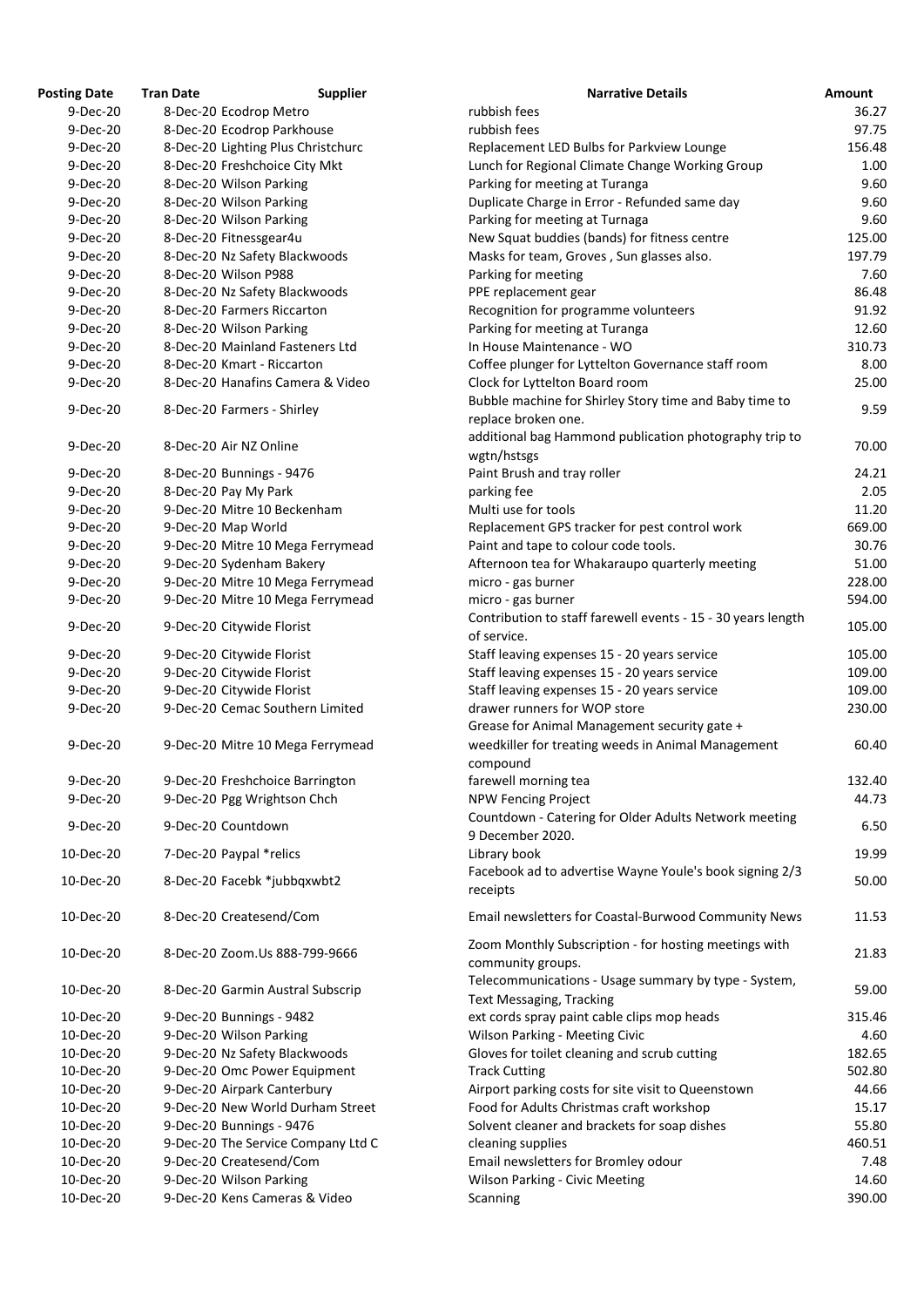| <b>Posting Date</b> | <b>Supplier</b><br><b>Tran Date</b> | <b>Narrative Details</b>                                                                         |
|---------------------|-------------------------------------|--------------------------------------------------------------------------------------------------|
| 10-Dec-20           | 9-Dec-20 Wilson Parking             | Parking for a staff member to attend meetings at Civic                                           |
| 10-Dec-20           | 9-Dec-20 Comes & Goes Limited       | Offices<br>Lunch, Petone - Bill Hammond photography trip                                         |
| 10-Dec-20           | 9-Dec-20 Nz Safety Blackwoods       | 6 x cans of Line marker white paint and 1 line master<br>Machine                                 |
|                     |                                     | Impounded dog Scooby became unwell and needed                                                    |
| 10-Dec-20           | 9-Dec-20 Avonside Wainoni Vet       | treatment for deep ear problem                                                                   |
| 10-Dec-20           | 9-Dec-20 Nz Safety Blackwoods       | ITDONW PPE gear for \$56 of total                                                                |
| 10-Dec-20           | 9-Dec-20 Nz Safety Blackwoods       | ITDONW PPE gear for \$190 of total                                                               |
| 10-Dec-20           | 9-Dec-20 Stowers Containment Solut  | bottles                                                                                          |
| 10-Dec-20           | 9-Dec-20 The Service Company - Hea  | Bio-zyme                                                                                         |
| 10-Dec-20           | 9-Dec-20 Bp 2go Linwood             | Chorus mural                                                                                     |
| 10-Dec-20           | 10-Dec-20 Chch Ready Mix Concrete   | crusher dust for paths                                                                           |
| 10-Dec-20           | 10-Dec-20 Ccc Art Gallery Car Prk   | Parking for meeting in civic offices                                                             |
| 10-Dec-20           | 10-Dec-20 Countdown                 | Purchase of cling wrap and baking paper for staff room at<br><b>Upper Riccarton Library</b>      |
| 10-Dec-20           | 10-Dec-20 Bed Bath Papakura         | 9 x 2 pack of White pillow cases for new cabins                                                  |
| 10-Dec-20           | 10-Dec-20 The Warehouse Online      | 5 x 2 pack pillows for new cabins                                                                |
| 10-Dec-20           | 10-Dec-20 The Warehouse Online      | <b>Matress Protectors</b>                                                                        |
| 10-Dec-20           | 10-Dec-20 Unichem Cashel Pharmacy   | Postage to send a parcel to US Embassy in Wellington                                             |
| 10-Dec-20           | 10-Dec-20 Mitre 10 Beckenham        | Hardware for Naval Point signs install                                                           |
| 10-Dec-20           | 10-Dec-20 Prebble Seeds Ltd         | herbicide for halswell quarry weed control                                                       |
| 10-Dec-20           | 10-Dec-20 Ccc Art Gallery Car Prk   | Parking for meetings at Civic                                                                    |
| 10-Dec-20           | 10-Dec-20 Mitre 10 Mega Hornby      | Mounting foam for plaque in SP library                                                           |
| 10-Dec-20           | 10-Dec-20 Resene - Ferrymead        | Paint for children's table at HA                                                                 |
| 10-Dec-20           | 10-Dec-20 Long Black Cafe           | Meal expenses Hammond publication photography trip<br>wgtn/hastings                              |
| 10-Dec-20           | 10-Dec-20 Ccc Parking               | Unit H&S meeting and CCTV training                                                               |
| 10-Dec-20           | 10-Dec-20 New World Prestons        | Milk for re sale in the shop                                                                     |
| 10-Dec-20           | 10-Dec-20 Mitre 10 Mega Papanui     | Bolts, screws, washers                                                                           |
| 10-Dec-20           | 10-Dec-20 Ninox Orchids             | Orchids for resale in the B G V C Gift shop                                                      |
| 11-Dec-20           | 8-Dec-20 Wilson Parking             | Credit Voucher Wilson Parking - Refund for duplicate<br>charge in error 08/12/20                 |
| 11-Dec-20           | 9-Dec-20 Facebk *nv5k5ysbt2         | Facebook ad to advertise Wayne Youle's book signing 1/3                                          |
|                     |                                     | receipts                                                                                         |
| 11-Dec-20           | 9-Dec-20 Hms Airport Terminal       | meal expense Hammond publication photography trip<br>wellington/napier                           |
| 11-Dec-20           | 9-Dec-20 Oaks Wellington Hotel      | Expense - Hammond publication photography trip                                                   |
| 11-Dec-20           | 9-Dec-20 Paypal *info               | Wellington/Napier<br>Library book                                                                |
| 11-Dec-20           | 9-Dec-20 Paypal *info               | Library book                                                                                     |
| 11-Dec-20           | 10-Dec-20 Ross Galt Lock & Key      | lock reset and batteries                                                                         |
| 11-Dec-20           | 10-Dec-20 Wsl South City            | Printing for Greater Christchurch Partnership                                                    |
| 11-Dec-20           | 10-Dec-20 Wilson Parking            | Parking for a staff member to attend meetings at Civic<br>Offices                                |
| 11-Dec-20           | 10-Dec-20 Bunnings Online 2         | Online purchase but goods not available on pickup.                                               |
| 11-Dec-20           | 10-Dec-20 Mitre 10 Mega Hornby      | Refund processed 11/12/20<br>3 x Roller Blinds for new Cabins                                    |
| 11-Dec-20           | 10-Dec-20 Halswell Post Shop        | Postage                                                                                          |
|                     |                                     | eye examination and employer contribution for new                                                |
| 11-Dec-20           | 10-Dec-20 Richard Suckling          | plastic progressive lenses                                                                       |
| 11-Dec-20           | 10-Dec-20 Sprout Social, Inc        | <b>ITDPCX Sprout Social mthly sub</b><br>Toaster for Little River staff room and bread knife for |
| 11-Dec-20           | 10-Dec-20 The Warehouse 178         | Lyttelton                                                                                        |
| 11-Dec-20           | 10-Dec-20 Countdown                 | Biscuits for external guests to Turanga                                                          |
| 11-Dec-20           | 10-Dec-20 Maritime New Zealand      | Ranger boat - Maritime levy                                                                      |
| 11-Dec-20           |                                     | fuel for rental vehicle Hammond publication photography                                          |
|                     | 10-Dec-20 Z Kennedy Rd              | trip wgtn/hastings                                                                               |
| 11-Dec-20           | 10-Dec-20 Pb Tech Online 09 5269200 | 10 USB wall chargers for stock for phones                                                        |

| <b>Posting Date</b> | <b>Tran Date</b>             | <b>Supplier</b>                     | <b>Narrative Details</b>                                                                         | Amount  |
|---------------------|------------------------------|-------------------------------------|--------------------------------------------------------------------------------------------------|---------|
| 10-Dec-20           | 9-Dec-20 Wilson Parking      |                                     | Parking for a staff member to attend meetings at Civic<br><b>Offices</b>                         | 8.60    |
| 10-Dec-20           |                              | 9-Dec-20 Comes & Goes Limited       | Lunch, Petone - Bill Hammond photography trip                                                    | 43.30   |
| 10-Dec-20           |                              | 9-Dec-20 Nz Safety Blackwoods       | 6 x cans of Line marker white paint and 1 line master<br>Machine                                 | 541.11  |
| 10-Dec-20           |                              | 9-Dec-20 Avonside Wainoni Vet       | Impounded dog Scooby became unwell and needed<br>treatment for deep ear problem                  | 280.90  |
| 10-Dec-20           |                              | 9-Dec-20 Nz Safety Blackwoods       | ITDONW PPE gear for \$56 of total                                                                | 56.03   |
| 10-Dec-20           |                              | 9-Dec-20 Nz Safety Blackwoods       | ITDONW PPE gear for \$190 of total                                                               | 190.00  |
| 10-Dec-20           |                              | 9-Dec-20 Stowers Containment Solut  | bottles                                                                                          | 36.55   |
| 10-Dec-20           |                              | 9-Dec-20 The Service Company - Hea  | Bio-zyme                                                                                         | 915.40  |
| 10-Dec-20           | 9-Dec-20 Bp 2go Linwood      |                                     | Chorus mural                                                                                     | 411.90  |
| 10-Dec-20           |                              | 10-Dec-20 Chch Ready Mix Concrete   | crusher dust for paths                                                                           | 285.82  |
| 10-Dec-20           |                              | 10-Dec-20 Ccc Art Gallery Car Prk   | Parking for meeting in civic offices                                                             | 4.00    |
| 10-Dec-20           | 10-Dec-20 Countdown          |                                     | Purchase of cling wrap and baking paper for staff room at<br><b>Upper Riccarton Library</b>      | 15.50   |
| 10-Dec-20           | 10-Dec-20 Bed Bath Papakura  |                                     | 9 x 2 pack of White pillow cases for new cabins                                                  | 98.10   |
| 10-Dec-20           |                              | 10-Dec-20 The Warehouse Online      | 5 x 2 pack pillows for new cabins                                                                | 133.00  |
| 10-Dec-20           |                              | 10-Dec-20 The Warehouse Online      | <b>Matress Protectors</b>                                                                        | 383.00  |
| 10-Dec-20           |                              | 10-Dec-20 Unichem Cashel Pharmacy   | Postage to send a parcel to US Embassy in Wellington                                             | 32.10   |
| 10-Dec-20           |                              | 10-Dec-20 Mitre 10 Beckenham        | Hardware for Naval Point signs install                                                           | 97.75   |
| 10-Dec-20           | 10-Dec-20 Prebble Seeds Ltd  |                                     | herbicide for halswell quarry weed control                                                       | 505.70  |
| 10-Dec-20           |                              | 10-Dec-20 Ccc Art Gallery Car Prk   | Parking for meetings at Civic                                                                    | 14.00   |
| 10-Dec-20           |                              | 10-Dec-20 Mitre 10 Mega Hornby      | Mounting foam for plaque in SP library                                                           | 6.98    |
| 10-Dec-20           |                              | 10-Dec-20 Resene - Ferrymead        | Paint for children's table at HA<br>Meal expenses Hammond publication photography trip           | 57.80   |
| 10-Dec-20           | 10-Dec-20 Long Black Cafe    |                                     | wgtn/hastings                                                                                    | 14.20   |
| 10-Dec-20           | 10-Dec-20 Ccc Parking        |                                     | Unit H&S meeting and CCTV training                                                               | 6.70    |
| 10-Dec-20           |                              | 10-Dec-20 New World Prestons        | Milk for re sale in the shop                                                                     | 21.33   |
| 10-Dec-20           |                              | 10-Dec-20 Mitre 10 Mega Papanui     | Bolts, screws, washers                                                                           | 31.12   |
| 10-Dec-20           | 10-Dec-20 Ninox Orchids      |                                     | Orchids for resale in the B G V C Gift shop                                                      | 1000.50 |
| 11-Dec-20           | 8-Dec-20 Wilson Parking      |                                     | Credit Voucher Wilson Parking - Refund for duplicate<br>charge in error 08/12/20                 | $-9.60$ |
| 11-Dec-20           |                              | 9-Dec-20 Facebk *nv5k5ysbt2         | Facebook ad to advertise Wayne Youle's book signing 1/3<br>receipts                              | 20.00   |
| 11-Dec-20           |                              | 9-Dec-20 Hms Airport Terminal       | meal expense Hammond publication photography trip<br>wellington/napier                           | 9.50    |
| 11-Dec-20           |                              | 9-Dec-20 Oaks Wellington Hotel      | Expense - Hammond publication photography trip                                                   | 25.50   |
| 11-Dec-20           | 9-Dec-20 Paypal *info        |                                     | Wellington/Napier<br>Library book                                                                | 44.00   |
| 11-Dec-20           | 9-Dec-20 Paypal *info        |                                     | Library book                                                                                     | 119.00  |
| 11-Dec-20           |                              | 10-Dec-20 Ross Galt Lock & Key      | lock reset and batteries                                                                         | 364.00  |
| 11-Dec-20           | 10-Dec-20 Wsl South City     |                                     | Printing for Greater Christchurch Partnership                                                    | 363.50  |
| 11-Dec-20           | 10-Dec-20 Wilson Parking     |                                     | Parking for a staff member to attend meetings at Civic<br><b>Offices</b>                         | 14.60   |
| 11-Dec-20           | 10-Dec-20 Bunnings Online 2  |                                     | Online purchase but goods not available on pickup.<br>Refund processed 11/12/20                  | 99.00   |
| 11-Dec-20           |                              | 10-Dec-20 Mitre 10 Mega Hornby      | 3 x Roller Blinds for new Cabins                                                                 | 220.41  |
| 11-Dec-20           | 10-Dec-20 Halswell Post Shop |                                     | Postage                                                                                          | 14.90   |
|                     |                              |                                     | eye examination and employer contribution for new                                                |         |
| 11-Dec-20           | 10-Dec-20 Richard Suckling   |                                     | plastic progressive lenses                                                                       | 224.25  |
| 11-Dec-20           | 10-Dec-20 Sprout Social, Inc |                                     | <b>ITDPCX Sprout Social mthly sub</b><br>Toaster for Little River staff room and bread knife for | 469.75  |
| 11-Dec-20           |                              | 10-Dec-20 The Warehouse 178         | Lyttelton                                                                                        | 38.00   |
| 11-Dec-20           | 10-Dec-20 Countdown          |                                     | Biscuits for external guests to Turanga                                                          | 15.88   |
| 11-Dec-20           |                              | 10-Dec-20 Maritime New Zealand      | Ranger boat - Maritime levy                                                                      | 60.69   |
| 11-Dec-20           | 10-Dec-20 Z Kennedy Rd       |                                     | fuel for rental vehicle Hammond publication photography<br>trip wgtn/ hastings                   | 57.13   |
| 11-Dec-20           |                              | 10-Dec-20 Pb Tech Online 09 5269200 | 10 USB wall chargers for stock for phones                                                        | 58.35   |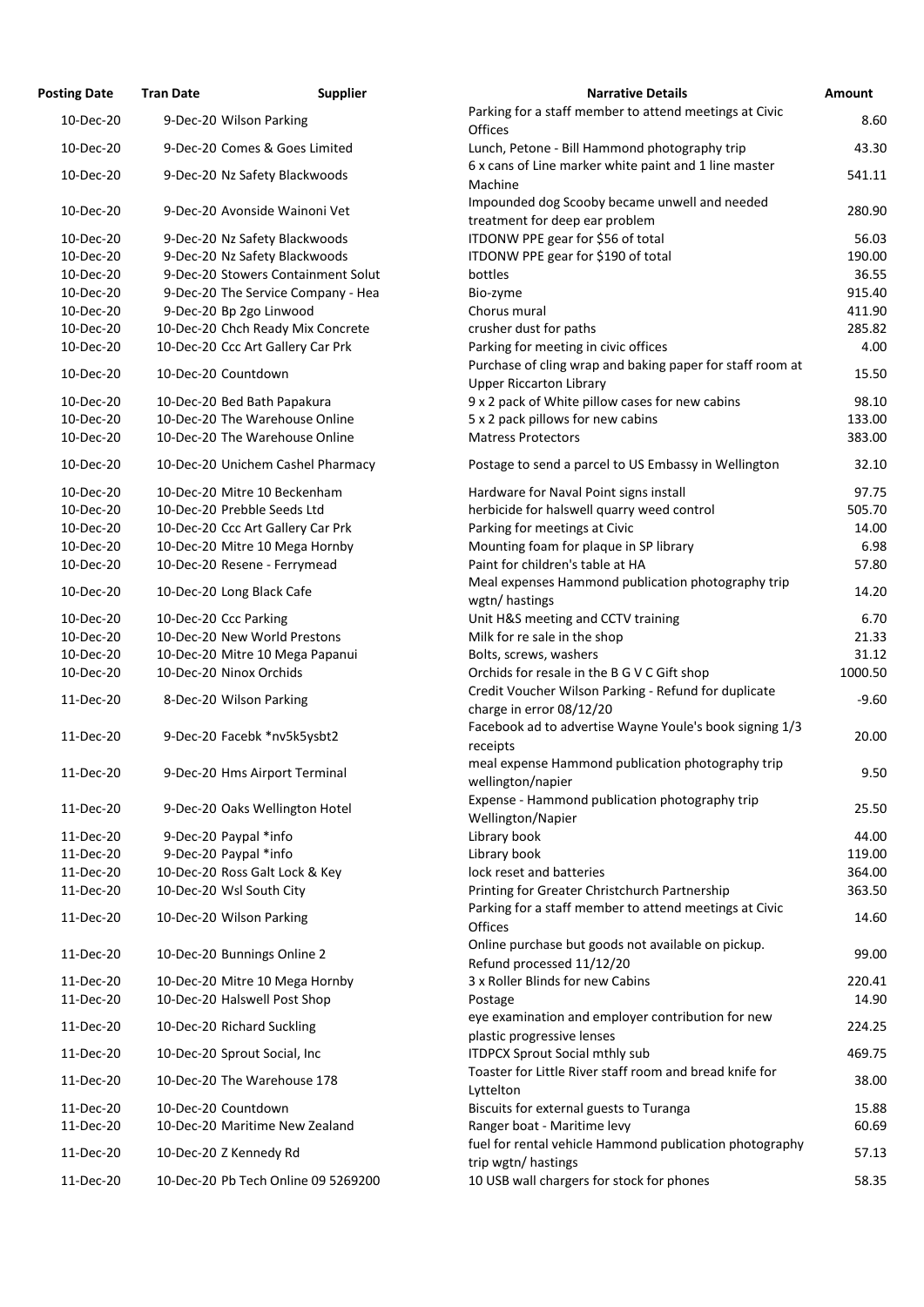| osting Date | <b>Tran Date</b>                    | <b>Supplier</b> | <b>Narrative Details</b>                                                                                    |
|-------------|-------------------------------------|-----------------|-------------------------------------------------------------------------------------------------------------|
| 11-Dec-20   | 10-Dec-20 Pb Tech Online 09 5269200 |                 | Replacement Bluetooth speaker & lightening cables for<br>outreach (Māori Services)                          |
| 11-Dec-20   | 10-Dec-20 Pb Tech Online 09 5269200 |                 | 2 x Seagate 10TB hard drives                                                                                |
| 11-Dec-20   | 10-Dec-20 Vendhq.Com                |                 | Fendalton Library - Enterprise 7.0: Renewal payment                                                         |
| 11-Dec-20   | 11-Dec-20 Pgg Wrightson Chch        |                 | Previcur, roundup and salt (for weed control)                                                               |
| 11-Dec-20   | 11-Dec-20 Hampton & Co Ltd          |                 | Supplies for Wharenui's steps<br>Replacement leads for the AED machine. Purchased                           |
| 11-Dec-20   | 11-Dec-20 Nzrc Online Shop          |                 | online from Red Cross                                                                                       |
| 11-Dec-20   | 11-Dec-20 St Martins Garage         |                 | 2 x 2L milk for tearoom                                                                                     |
| 11-Dec-20   | 11-Dec-20 Freshchoice City Mkt      |                 | Lunch for Regional Climate Change Working Group                                                             |
| 11-Dec-20   | 11-Dec-20 Hoyts Northlands          |                 | Youth pool event prizes for competitions<br>BBQ supplies for pool party funded by P-I Community             |
| 11-Dec-20   | 11-Dec-20 Pak N Save Northlands     |                 | <b>Board</b>                                                                                                |
| 11-Dec-20   | 11-Dec-20 The Caxton Press          |                 | digital prints for exhibition                                                                               |
| 11-Dec-20   | 11-Dec-20 Pak N Save Riccarton      |                 | BBQ equipment for community events                                                                          |
| 11-Dec-20   | 11-Dec-20 Aarque Group Limited      |                 | Maintenance Cartridge for HP7200 large format printer                                                       |
| 11-Dec-20   | 11-Dec-20 Mitre 10 Mega Hornby      |                 | cable ties                                                                                                  |
| 11-Dec-20   | 11-Dec-20 Mobil Sydenham            |                 | Milk for tea room                                                                                           |
| 11-Dec-20   | 11-Dec-20 Shanis Family Eatery      |                 | Meal expenses Hammond publication photography trip<br>wgtn/hastings                                         |
| 11-Dec-20   | 11-Dec-20 Moddex Nz                 |                 | <b>Hagley Oval Stair Maintenance</b>                                                                        |
| 14-Dec-20   | 9-Dec-20 Paypal *labwarehous        |                 | crucibles for chem lab                                                                                      |
| 14-Dec-20   | 9-Dec-20 Trumba Corporation         |                 | Monthly Trumba subscription                                                                                 |
| 14-Dec-20   | 10-Dec-20 Smk*wufoo.Com Charge      |                 | NYE 2020 - Food Vendor Registration Form - Wufoo                                                            |
| 14-Dec-20   | 10-Dec-20 Universo                  |                 | Catering for retirement function - as permitted per                                                         |
| 14-Dec-20   | 10-Dec-20 Www.Mountainwarehouse.    |                 | Council policy<br>Black out tent - Tu Manawa funding                                                        |
| 14-Dec-20   | 10-Dec-20 Loretta                   |                 | Meal expenses Hammond publication photography trip                                                          |
|             |                                     |                 | wgtn/hastings                                                                                               |
| 14-Dec-20   | 11-Dec-20 Wilson Parking            |                 | <b>Wilson Parking - Meeting Civic</b>                                                                       |
| 14-Dec-20   | 11-Dec-20 Caltex Hornby             |                 | Milk for Hornby staff kitchen.                                                                              |
| 14-Dec-20   | 11-Dec-20 Nz Red Cross Nelson       |                 | First aid training course                                                                                   |
| 14-Dec-20   | 11-Dec-20 Egmont Commercial Lt M/O  |                 | tree ties                                                                                                   |
| 14-Dec-20   | 11-Dec-20 Gordon Harris Chch        |                 | <b>Brushes</b>                                                                                              |
| 14-Dec-20   | 11-Dec-20 Articheck.Co.Uk           |                 | Articheck condition reporting software                                                                      |
| 14-Dec-20   | 11-Dec-20 Wilson Parking            |                 | Parking fees for recruitment meetings at TU.                                                                |
| 14-Dec-20   | 11-Dec-20 Para Rubber Christchur    |                 | Mats for rec pool<br>Payment for delivery of the Art Gallery's December                                     |
| 14-Dec-20   | 11-Dec-20 Createsend/Com            |                 | enewsletter.                                                                                                |
| 14-Dec-20   | 11-Dec-20 Createsend/Com            |                 | Email newsletters for Banks Peninsula Community New                                                         |
| 14-Dec-20   | 11-Dec-20 Createsend/Com            |                 | Email newsletter for Resource Consents.                                                                     |
| 14-Dec-20   | 11-Dec-20 Createsend/Com            |                 | Email newsletters for Te Pou Toetoe: Linwood Pool<br>update - December 2020.                                |
| 14-Dec-20   | 11-Dec-20 New World Fendalton       |                 | BBQ supplies for youth pool party funded by P-I<br><b>Community Board</b>                                   |
| 14-Dec-20   | 11-Dec-20 The Warehouse 120         |                 | Paints for the rocks that were scattered around facility t<br>customers to find at the Streets Summer Event |
| 14-Dec-20   | 11-Dec-20 Bunnings - 9476           |                 | End of year prize for volunteers function                                                                   |
| 14-Dec-20   | 11-Dec-20 Europcar New Zealand      |                 | Rental Car Wellington - Hammond Photography trip                                                            |
| 14-Dec-20   | 11-Dec-20 Bunnings Online 2         |                 | Credit Voucher Bunnings Online 2 - Non supply of items<br>purchased 10/12/20                                |
| 14-Dec-20   | 11-Dec-20 Countdown                 |                 | Supplies for youth event                                                                                    |
| 14-Dec-20   | 11-Dec-20 Wilson Parking            |                 | Parking for meeting at Turanga                                                                              |
| 14-Dec-20   | 11-Dec-20 Briscoes                  |                 | exhibition materials                                                                                        |
| 14-Dec-20   | 11-Dec-20 Kmart - Riccarton         |                 | Equipment for community BBQ events                                                                          |
| 14-Dec-20   | 11-Dec-20 Countdown                 |                 | milk for staff room                                                                                         |
| 14-Dec-20   | 11-Dec-20 Action Bicycle Club       |                 | Hire of 2 x E-Bikes for CNC opening event                                                                   |

| <b>Posting Date</b> | <b>Tran Date</b>               | <b>Supplier</b>                     | <b>Narrative Details</b>                                                           | Amount   |
|---------------------|--------------------------------|-------------------------------------|------------------------------------------------------------------------------------|----------|
| 11-Dec-20           |                                | 10-Dec-20 Pb Tech Online 09 5269200 | Replacement Bluetooth speaker & lightening cables for<br>outreach (Māori Services) | 663.99   |
| 11-Dec-20           |                                | 10-Dec-20 Pb Tech Online 09 5269200 | 2 x Seagate 10TB hard drives                                                       | 943.00   |
|                     |                                |                                     |                                                                                    |          |
| 11-Dec-20           | 10-Dec-20 Vendhq.Com           |                                     | Fendalton Library - Enterprise 7.0: Renewal payment                                | 1148.20  |
| 11-Dec-20           | 11-Dec-20 Pgg Wrightson Chch   |                                     | Previcur, roundup and salt (for weed control)                                      | 586.97   |
| 11-Dec-20           | 11-Dec-20 Hampton & Co Ltd     |                                     | Supplies for Wharenui's steps                                                      | 107.00   |
| 11-Dec-20           | 11-Dec-20 Nzrc Online Shop     |                                     | Replacement leads for the AED machine. Purchased                                   | 345.00   |
|                     |                                |                                     | online from Red Cross                                                              |          |
| 11-Dec-20           | 11-Dec-20 St Martins Garage    |                                     | 2 x 2L milk for tearoom                                                            | 7.99     |
| 11-Dec-20           |                                | 11-Dec-20 Freshchoice City Mkt      | Lunch for Regional Climate Change Working Group                                    | 88.68    |
| 11-Dec-20           | 11-Dec-20 Hoyts Northlands     |                                     | Youth pool event prizes for competitions                                           | 40.00    |
| 11-Dec-20           |                                | 11-Dec-20 Pak N Save Northlands     | BBQ supplies for pool party funded by P-I Community                                | 123.82   |
|                     |                                |                                     | <b>Board</b>                                                                       |          |
| 11-Dec-20           | 11-Dec-20 The Caxton Press     |                                     | digital prints for exhibition                                                      | 73.60    |
| 11-Dec-20           |                                | 11-Dec-20 Pak N Save Riccarton      | BBQ equipment for community events                                                 | 21.79    |
| 11-Dec-20           |                                | 11-Dec-20 Aarque Group Limited      | Maintenance Cartridge for HP7200 large format printer                              | 154.45   |
|                     |                                |                                     |                                                                                    |          |
| 11-Dec-20           |                                | 11-Dec-20 Mitre 10 Mega Hornby      | cable ties                                                                         | 31.28    |
| 11-Dec-20           | 11-Dec-20 Mobil Sydenham       |                                     | Milk for tea room                                                                  | 10.89    |
| 11-Dec-20           | 11-Dec-20 Shanis Family Eatery |                                     | Meal expenses Hammond publication photography trip                                 | 14.80    |
|                     |                                |                                     | wgtn/hastings                                                                      |          |
| 11-Dec-20           | 11-Dec-20 Moddex Nz            |                                     | Hagley Oval Stair Maintenance                                                      | 305.85   |
| 14-Dec-20           |                                | 9-Dec-20 Paypal *labwarehous        | crucibles for chem lab                                                             | 125.40   |
| 14-Dec-20           |                                | 9-Dec-20 Trumba Corporation         | Monthly Trumba subscription                                                        | 145.77   |
| 14-Dec-20           |                                | 10-Dec-20 Smk*wufoo.Com Charge      | NYE 2020 - Food Vendor Registration Form - Wufoo                                   | 56.88    |
| 14-Dec-20           | 10-Dec-20 Universo             |                                     | Catering for retirement function - as permitted per                                | 250.00   |
|                     |                                |                                     | Council policy                                                                     |          |
| 14-Dec-20           |                                | 10-Dec-20 Www.Mountainwarehouse.    | Black out tent - Tu Manawa funding                                                 | 109.99   |
| 14-Dec-20           | 10-Dec-20 Loretta              |                                     | Meal expenses Hammond publication photography trip                                 | 33.82    |
|                     |                                |                                     | wgtn/hastings                                                                      |          |
| 14-Dec-20           | 11-Dec-20 Wilson Parking       |                                     | <b>Wilson Parking - Meeting Civic</b>                                              | 8.60     |
| 14-Dec-20           | 11-Dec-20 Caltex Hornby        |                                     | Milk for Hornby staff kitchen.                                                     | 6.00     |
| 14-Dec-20           | 11-Dec-20 Nz Red Cross Nelson  |                                     | First aid training course                                                          | 82.00    |
| 14-Dec-20           |                                | 11-Dec-20 Egmont Commercial Lt M/O  | tree ties                                                                          | 224.71   |
| 14-Dec-20           | 11-Dec-20 Gordon Harris Chch   |                                     | <b>Brushes</b>                                                                     | 98.81    |
| 14-Dec-20           | 11-Dec-20 Articheck.Co.Uk      |                                     | Articheck condition reporting software                                             | 240.98   |
| 14-Dec-20           | 11-Dec-20 Wilson Parking       |                                     | Parking fees for recruitment meetings at TU.                                       | 11.10    |
| 14-Dec-20           |                                | 11-Dec-20 Para Rubber Christchur    | Mats for rec pool                                                                  | 849.90   |
|                     |                                |                                     | Payment for delivery of the Art Gallery's December                                 |          |
| 14-Dec-20           | 11-Dec-20 Createsend/Com       |                                     | enewsletter.                                                                       | 165.31   |
| 14-Dec-20           | 11-Dec-20 Createsend/Com       |                                     | Email newsletters for Banks Peninsula Community News                               | 10.30    |
|                     |                                |                                     |                                                                                    |          |
| 14-Dec-20           | 11-Dec-20 Createsend/Com       |                                     | Email newsletter for Resource Consents.                                            | 12.46    |
| 14-Dec-20           | 11-Dec-20 Createsend/Com       |                                     | Email newsletters for Te Pou Toetoe: Linwood Pool                                  | 16.86    |
|                     |                                |                                     | update - December 2020.                                                            |          |
| 14-Dec-20           |                                | 11-Dec-20 New World Fendalton       | BBQ supplies for youth pool party funded by P-I                                    | 54.71    |
|                     |                                |                                     | <b>Community Board</b>                                                             |          |
|                     |                                |                                     | Paints for the rocks that were scattered around facility for                       |          |
| 14-Dec-20           | 11-Dec-20 The Warehouse 120    |                                     | customers to find at the Streets Summer Event                                      | 31.99    |
|                     |                                |                                     |                                                                                    |          |
| 14-Dec-20           | 11-Dec-20 Bunnings - 9476      |                                     | End of year prize for volunteers function                                          | 40.00    |
| 14-Dec-20           |                                | 11-Dec-20 Europcar New Zealand      | Rental Car Wellington - Hammond Photography trip                                   | 331.04   |
| 14-Dec-20           | 11-Dec-20 Bunnings Online 2    |                                     | Credit Voucher Bunnings Online 2 - Non supply of items                             | $-99.00$ |
|                     |                                |                                     | purchased 10/12/20                                                                 |          |
| 14-Dec-20           | 11-Dec-20 Countdown            |                                     | Supplies for youth event                                                           | 7.50     |
| 14-Dec-20           | 11-Dec-20 Wilson Parking       |                                     | Parking for meeting at Turanga                                                     | 12.60    |
| 14-Dec-20           | 11-Dec-20 Briscoes             |                                     | exhibition materials                                                               | 39.99    |
| 14-Dec-20           | 11-Dec-20 Kmart - Riccarton    |                                     | Equipment for community BBQ events                                                 | 18.00    |
| 14-Dec-20           | 11-Dec-20 Countdown            |                                     | milk for staff room                                                                | 4.46     |
| 14-Dec-20           | 11-Dec-20 Action Bicycle Club  |                                     | Hire of 2 x E-Bikes for CNC opening event                                          | 150.00   |
|                     |                                |                                     |                                                                                    |          |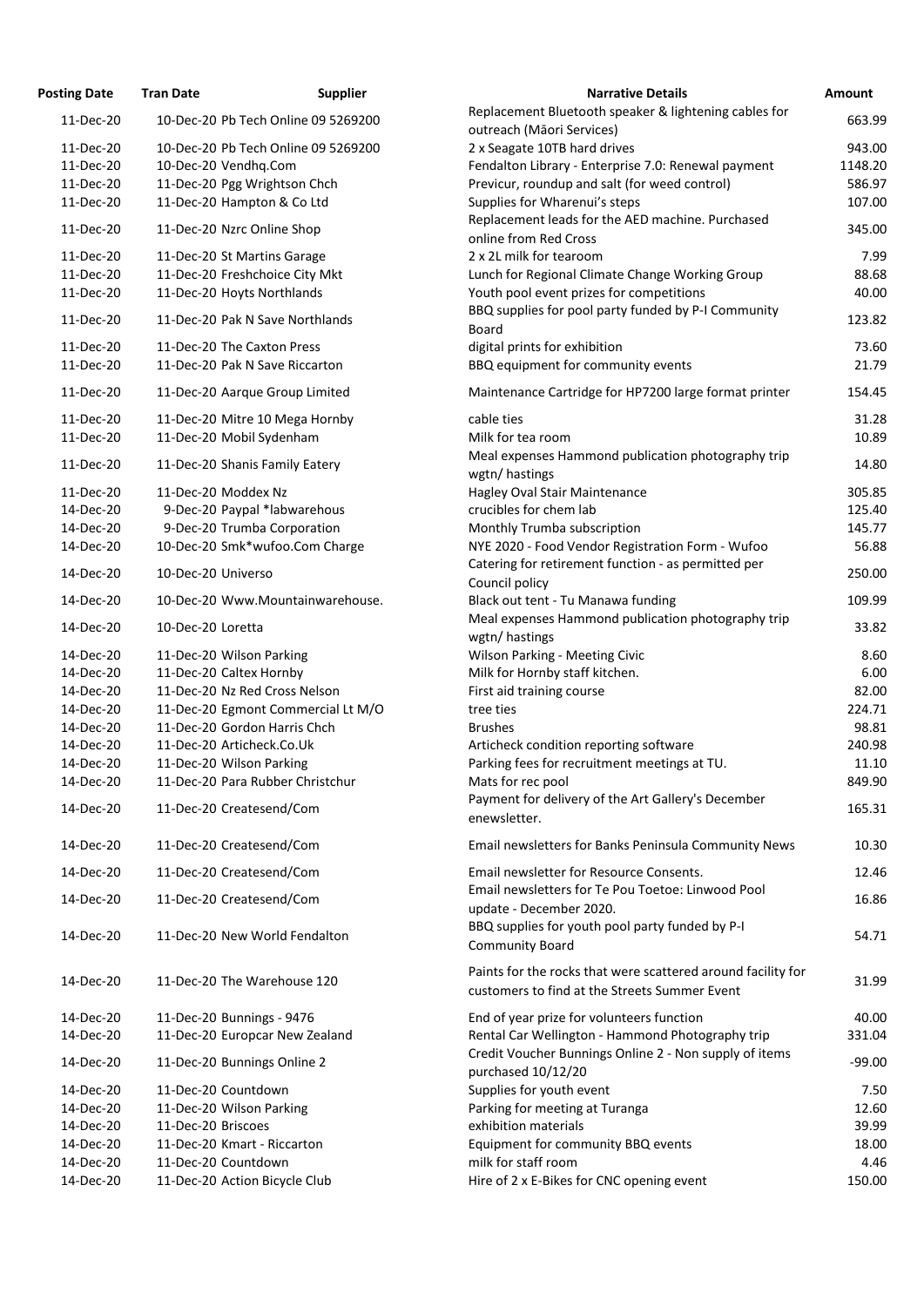| <b>Posting Date</b> | <b>Tran Date</b>                  | <b>Supplier</b>                      | <b>Narrative Details</b>                                                                           | <b>Amount</b> |
|---------------------|-----------------------------------|--------------------------------------|----------------------------------------------------------------------------------------------------|---------------|
| 14-Dec-20           |                                   | 11-Dec-20 Pb Tech Online 09 5269200  | Logitech MK270r Wireless Desktop Keyboard and Mouse<br>Combo                                       | 70.50         |
| 14-Dec-20           | 11-Dec-20 Nz Safety Blackwoods    |                                      | Credit Voucher Nz Safety Blackwoods - Returned<br>Purchase in full 04/12/20                        | $-140.07$     |
| 14-Dec-20           | 11-Dec-20 Nz Safety Blackwoods    |                                      | Hard hats to replace those that have expired                                                       | 184.00        |
| 14-Dec-20           | 11-Dec-20 Fmanz                   |                                      | Professional membership FMANZ x2                                                                   | 236.67        |
| 14-Dec-20           |                                   | 11-Dec-20 Mitre 10 Mega Papanui      | Jugs for chemicals materials and rescue pole caps                                                  | 97.58         |
| 14-Dec-20           | 11-Dec-20 Nz Safety Blackwoods    |                                      | facial masks and filters                                                                           | 530.20        |
| 14-Dec-20           | 11-Dec-20 Bp Connect Hoon Hay     |                                      | Touch up of mural and graffiti removal                                                             | 355.95        |
| 14-Dec-20           | 12-Dec-20 The Warehouse 181       |                                      | stock for resale                                                                                   | 48.00         |
| 14-Dec-20           | 12-Dec-20 Countdown               |                                      | cups plates tongs                                                                                  | 56.00         |
| 14-Dec-20           | 12-Dec-20 Ccc Lichfield Carpark   |                                      | parking machine did not dispense a ticket                                                          | 5.00          |
| 14-Dec-20           | 12-Dec-20 Mitre 10 Beckenham      |                                      | hardware supplies                                                                                  | 151.15        |
| 14-Dec-20           | 12-Dec-20 Facebk *wx3pcy6dr2      |                                      | Facebook campaign for NYs Eve Concerts                                                             | 100.00        |
| 14-Dec-20           | 12-Dec-20 Farmlands Co-Operati    |                                      | Solo Sprayer Diaphragm                                                                             | 25.49         |
| 14-Dec-20           | 12-Dec-20 Z Brougham St           |                                      | Volunteer deployment expenses                                                                      | 36.79         |
| 14-Dec-20           | 13-Dec-20 Wsl Belfast             |                                      | Xtra office stuff for ranger office log bk white board items                                       | 83.95         |
|                     |                                   |                                      |                                                                                                    |               |
| 14-Dec-20           | 14-Dec-20 Fans Massage            |                                      | Personal Use in Error - Repaid as Service Desk 14/12/20                                            | 56.10         |
| 14-Dec-20           | 14-Dec-20<br>You                  | Payment - Personal - Payment - Thank | Payment - Personal Payment - Thank You                                                             | $-56.10$      |
| 14-Dec-20           |                                   | 14-Dec-20 Mitre 10 Mega Ferrymead    | hoses for cuningham house watering + post hole digger                                              | 234.98        |
| 14-Dec-20           | 14-Dec-20 Mobil Aranui            |                                      | <b>Extra Milk</b>                                                                                  | 8.98          |
| 14-Dec-20           | 14-Dec-20 Spotlight Nz            |                                      | Foam for Polynesian Prints Schools Lesson 2021                                                     | 201.99        |
| 14-Dec-20           | 14-Dec-20 Nz Red Cross            |                                      | Credit Voucher Nz Red Cross - Refund for incorrect charge<br>07/12/20                              | $-172.50$     |
| 14-Dec-20           | 14-Dec-20 Caltex Dyers Road       |                                      | Fuel - (No fuel card yet)                                                                          | 91.00         |
| 14-Dec-20           | 14-Dec-20 Shirley Service Centre  |                                      | Parking Coupons for staff to attend meetings at civic<br>offices or central city meeting venues    | 111.00        |
| 14-Dec-20           | 14-Dec-20 Ccc Art Gallery Car Prk |                                      | Parking for recruitment.                                                                           | 3.00          |
| 14-Dec-20           | 14-Dec-20 Peninsula Trading Post  |                                      | fixings, exhibition-related                                                                        | 5.00          |
| 14-Dec-20           | 14-Dec-20 Peninsula Trading Post  |                                      | wall plugs, exhibition-related                                                                     | 7.80          |
| 14-Dec-20           | 14-Dec-20 Peninsula Trading Post  |                                      | plants for cottage garden                                                                          | 27.90         |
| 14-Dec-20           |                                   | 14-Dec-20 Eastern Pharmacy Aranui    | Postage                                                                                            | 3.50          |
| 14-Dec-20           | 14-Dec-20 Countdown               |                                      | swimmer nappies for re-sale                                                                        | 118.20        |
| 14-Dec-20           |                                   | 14-Dec-20 Mitre 10 Mega Papanui      | water makeup valve addition to isolate pool from street<br>mains                                   | 30.38         |
| 14-Dec-20           | 14-Dec-20 The Warehouse 120       |                                      | Resources for education programmes                                                                 | 48.00         |
| 14-Dec-20           |                                   | 14-Dec-20 Mitre 10 Mega Ferrymead    | Spray bottle, fertilizer                                                                           | 32.96         |
| 14-Dec-20           |                                   | 14-Dec-20 Oakleys Plumbing Suppli    | Grates for Pier ramp                                                                               | 798.79        |
| 14-Dec-20           | 14-Dec-20 New World Prestons      |                                      | Milk for re sale in the shop                                                                       | 21.33         |
| 14-Dec-20           |                                   | 14-Dec-20 Resene - Northwood 032     | Paint for park signs Styx                                                                          | 260.17        |
| 15-Dec-20           | 13-Dec-20 Rics Subs Nzd Cybs      |                                      | RICS subscription                                                                                  | 869.00        |
| 15-Dec-20           | 14-Dec-20 Nz Safety Blackwoods    |                                      | PPE for Chainsaw work                                                                              | 224.50        |
| 15-Dec-20           | 14-Dec-20 Super Cheap Auto        |                                      | Sampling Chilly Bin Chlorine                                                                       | 97.99         |
| 15-Dec-20           | 14-Dec-20 Wilson Parking          |                                      | Parking fees for part day recruitment assessment centre                                            | 14.60         |
| 15-Dec-20           | 14-Dec-20 Bunnings - 9482         |                                      | held in Civic.<br>Assembly evac sign and bracing brackets to secure                                | 32.74         |
|                     |                                   |                                      | signage for South Library                                                                          |               |
| 15-Dec-20           | 14-Dec-20 Createsend/Com          |                                      | Payment for correction to Gallery December eNewsletter<br>sent to a small segment of the audience. | 8.68          |
| 15-Dec-20           | 14-Dec-20 Createsend/Com          |                                      | Email newsletter for Recreation, Sports and Events<br>gymnastics update - December 2020            | 8.66          |
| 15-Dec-20           | 14-Dec-20 The Naked Baker Ltd     |                                      | Morning tea for staff member's - farewell, as per policy.                                          | 152.40        |
| 15-Dec-20           | 14-Dec-20 Bunnings - 9482         |                                      | 3 x Spray wands 45cm                                                                               | 119.94        |
| 15-Dec-20           | 14-Dec-20 Bunnings - 9476         |                                      | Scrapers for getting gum off the floor before contractors<br>came in to sand and poly the floor    | 27.20         |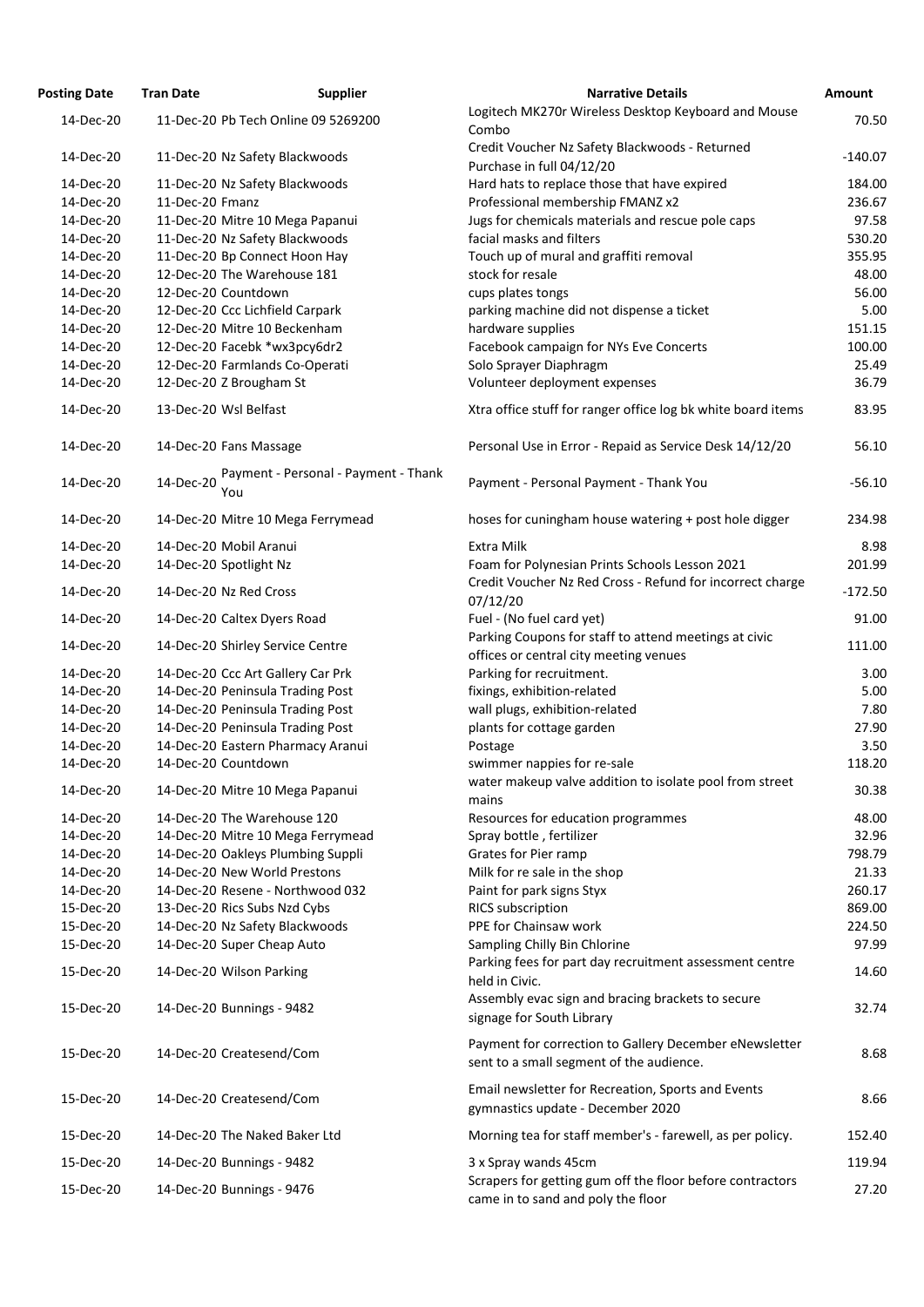| <b>Posting Date</b>    | <b>Tran Date</b>               | <b>Supplier</b>                     | <b>Narrative Details</b>                                                                                    | <b>Amount</b>  |
|------------------------|--------------------------------|-------------------------------------|-------------------------------------------------------------------------------------------------------------|----------------|
| 15-Dec-20              | 14-Dec-20 Taco Medic Ltd       |                                     | Lunch in Queenstown - Bill Hammond photography trip                                                         | 26.00          |
| 15-Dec-20              | 14-Dec-20 Stihl Shop Northwood |                                     | battery leaf blower for Travis wetland                                                                      | 470.25         |
| 15-Dec-20              |                                | 14-Dec-20 Teacherspayteachers.Com   | 8 Roll and Draw game templates for drop-in activities for<br>families 1 - 24 Jan, 2021                      | 20.97          |
| 15-Dec-20              | 14-Dec-20 Wilkins Internationa |                                     | Tu Manawa Funding Sensory parachute                                                                         | 354.99         |
| 15-Dec-20              | 14-Dec-20 Wilson Parking       |                                     | Parking for meeting at Turanga                                                                              | 8.60           |
| 15-Dec-20              |                                | 14-Dec-20 The Service Company Ltd C | H & S Consumables - Staff                                                                                   | 802.59         |
| 15-Dec-20              | 14-Dec-20 Mbie Standards Nz    |                                     | •EN 545:2010 - Ductile iron pipes, fittings, accessories<br>and their joints for water pipelines            | 644.29         |
| 15-Dec-20              | 14-Dec-20 Rex Wheels & Castors |                                     | new castors for trolley                                                                                     | 50.60          |
| 15-Dec-20              |                                | 14-Dec-20 Mainland Fasteners Ltd    | Drill bits and nuts for workshop support                                                                    | 76.76          |
| 15-Dec-20              | 14-Dec-20 New World Rolleston  |                                     | Kitchen supplies mona vale                                                                                  | 10.00          |
| 15-Dec-20              | 14-Dec-20 Wilson Parking       |                                     | Civic parking                                                                                               | 2.60           |
| 15-Dec-20              | 14-Dec-20 New World St Martins |                                     | Eastenders/Summit Rd Xmas BBQ (Volunteers)                                                                  | 243.55         |
| 15-Dec-20              |                                | 14-Dec-20 Airspresso Queenstown     | meal expense Hammond publication photography trip                                                           | 11.30          |
|                        |                                |                                     | queenstown<br>meal expenses Hammond publication photography trip                                            |                |
| 15-Dec-20              | 14-Dec-20 Taco Medic Ltd       |                                     | queenstown                                                                                                  | 21.00          |
| 15-Dec-20              | 14-Dec-20 Flythru Coffee Stop  |                                     | meal expense Hammond publication photography trip<br>wellington/napier                                      | 22.50          |
| 15-Dec-20              | 14-Dec-20 Wilson Parking       |                                     | pick new phone at civic offices                                                                             | 2.60           |
| 15-Dec-20              | 14-Dec-20 Smiths Hire          |                                     | hire water blaster for cleaning park furniture picnic area<br>stuff                                         | 95.00          |
| 15-Dec-20              | 14-Dec-20 St Martins Post Shop |                                     | Returned item to supplier for credit                                                                        | 8.80           |
| 15-Dec-20              | 15-Dec-20 Caltex Redwood       |                                     | Milk for staff                                                                                              | 5.60           |
| 15-Dec-20              | 15-Dec-20 Countdown            |                                     | Materials purchased for group activity session in<br>recruitment assessment centre                          | 7.79           |
| 15-Dec-20              | 15-Dec-20 Pak N Save Wainoni   |                                     | Gift Voucher to local community based graphic designer<br>who did the rebranding for I love New Brighton    | 250.00         |
| 15-Dec-20              | 15-Dec-20 Irrigation Warehouse |                                     | Oval bank irrigation parks.                                                                                 | 58.50          |
| 15-Dec-20              | 15-Dec-20 Paper Plus Hornby    |                                     | Camp Wall display calender for office                                                                       | 12.99          |
|                        |                                |                                     | Insect control cans, lightbulbs, smoke alarms, batteries,                                                   |                |
| 15-Dec-20              |                                | 15-Dec-20 Mitre 10 Mega Hornby      | door hooks for new cabins, paint roller etc                                                                 | 168.39         |
| 15-Dec-20              | 15-Dec-20 Resene - Hornby 043  |                                     | 3 x tins of paint for exterior and roof of cabins                                                           | 331.59         |
| 15-Dec-20              |                                | 15-Dec-20 Mitre 10 Mega Ferrymead   | Lyttelton WWTP - Misc goods                                                                                 | 121.15         |
| 15-Dec-20              |                                | 15-Dec-20 Rainey Designs Limited    | Three brooches for the farewell gifts for long serving<br>Songpa Gu Sister City Committee members           | 103.50         |
| 15-Dec-20              |                                | 15-Dec-20 Papanui Service Centre    | Parking coupons for Papanui-Innes Community<br>Governance Team members                                      | 148.00         |
| 15-Dec-20              | 15-Dec-20 Jaycar Pty Ltd       |                                     | Hagley Light meter                                                                                          | 214.10         |
| 16-Dec-20              |                                | 14-Dec-20 Amzn Mktp Us*j88ut59b3    | Combined pen and stylus combo                                                                               | 56.10          |
| 16-Dec-20              | 14-Dec-20 Christchurch Airport |                                     | Airport parking Hammond publication photography trip<br>queenstown                                          | 30.00          |
| 16-Dec-20              | 15-Dec-20 Wilson Parking       |                                     | <b>Wilson Parking - Civic Meeting</b>                                                                       | 8.60           |
| 16-Dec-20              | 15-Dec-20 Nz Safety Blackwoods |                                     | Ear plugs for noisy work                                                                                    | 88.50          |
| 16-Dec-20              | 15-Dec-20 Wilson Parking       |                                     | Parking fees for whole of day recruitment centre held in                                                    | 45.60          |
|                        |                                |                                     | Civic                                                                                                       |                |
| 16-Dec-20              | 15-Dec-20 Wilson Parking       |                                     | <b>Wilson Parking - Meeting Civic</b>                                                                       | 10.60          |
| 16-Dec-20              | 15-Dec-20 99 Bikes Hornby      |                                     | Grips and pliers                                                                                            | 111.68         |
| 16-Dec-20<br>16-Dec-20 | 15-Dec-20 Wilson Parking       | 15-Dec-20 Bernina Dress Sundries    | Used for parking in order to help with recruitment<br>Second hand bobbin replacement for one taken from the | 14.60<br>60.00 |
|                        |                                |                                     | production studio.                                                                                          |                |
| 16-Dec-20              |                                | 15-Dec-20 Outsider Mountain Sprt    | PPE boots                                                                                                   | 385.25         |
| 16-Dec-20              | 15-Dec-20 Wilson Parking       |                                     | Parking for recruitment round                                                                               | 12.60          |
| 16-Dec-20              | 15-Dec-20 Mister Minit Hornby  |                                     | 3 Key Fobs for new cabins with cabin number engraved<br>on                                                  | 50.70          |
| 16-Dec-20              | 15-Dec-20 Bunnings - 9476      |                                     | 3 x Spray cans for frosting new cabins windows                                                              | 64.50          |
| 16-Dec-20              | 15-Dec-20 Solutions NZ Limited |                                     | Tu Manawa Funding equipment for the Southern Centre                                                         | 337.52         |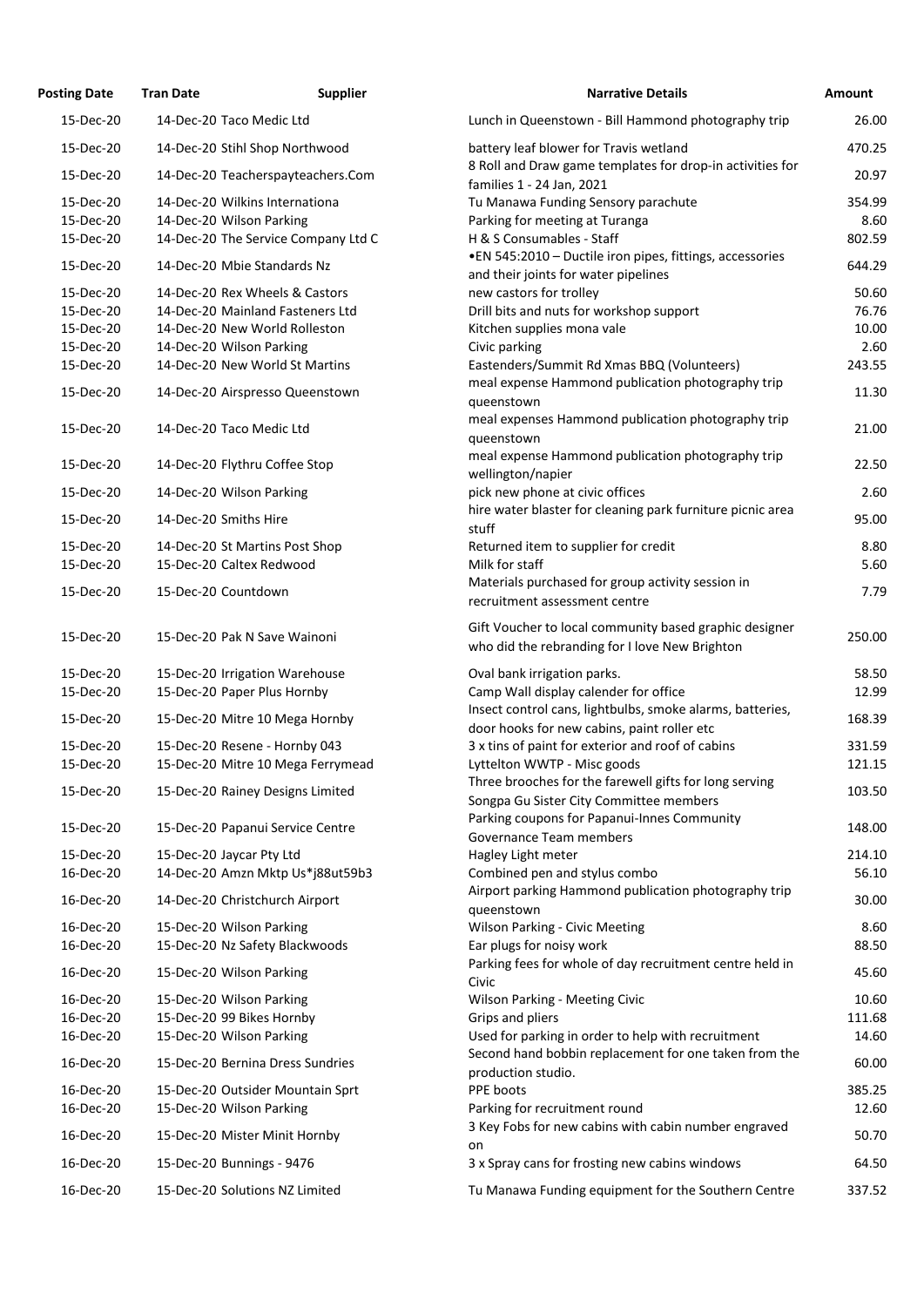| <b>Osting Date</b> | <b>Tran Date</b><br><b>Supplier</b> | <b>Narrative Details</b>                                 |
|--------------------|-------------------------------------|----------------------------------------------------------|
| 16-Dec-20          | 15-Dec-20 Kmart Online              | Bands to be used in GF.                                  |
| 16-Dec-20          | 15-Dec-20 Mister Minit South City   | Cutting keys for office staff                            |
| 16-Dec-20          | 15-Dec-20 Nz Safety Blackwoods      | Hazard Tape, Earmuffs, cleaning signs                    |
| 16-Dec-20          | 15-Dec-20 Mitre 10 Mega Hornby      | Asphalt for pot hole repair etc                          |
| 16-Dec-20          | 15-Dec-20 Bunnings - 9476           | Lightbulbs & items to reorganize cleaning sheds etc      |
| 16-Dec-20          | 15-Dec-20 Philip Moore & Co (S      | Cleaning & caretaking items                              |
| 16-Dec-20          | 15-Dec-20 Animates Tower Junction   | bird nesting material                                    |
| 16-Dec-20          | 15-Dec-20 Bunnings - 9476           | Line trimmer cord                                        |
| 16-Dec-20          | 15-Dec-20 Surveymonkey              | Charged in error and disputed with supplier              |
| 16-Dec-20          | 15-Dec-20 Nz Safety Blackwoods      | Spray respirator, gloves for weed work                   |
| 16-Dec-20          | 15-Dec-20 Ballingers Hunting & Fish | Waders for weed work                                     |
| 16-Dec-20          | 16-Dec-20 Gardenmakers              | Pavers/ sand for Wharenui                                |
| 16-Dec-20          | 16-Dec-20 Ccc Art Gallery Car Prk   | Parking for meeting in Civic Offices                     |
| 16-Dec-20          | 16-Dec-20 Irrigation Warehouse      | Oval bank irrigation parks.                              |
| 16-Dec-20          | 16-Dec-20 Countdown                 | <b>Milk</b>                                              |
| 16-Dec-20          | 16-Dec-20 Placemakers Riccarton     | glazing bead for hanging maps                            |
| 16-Dec-20          | 16-Dec-20 The Caxton Press          | interp panels for Cocksfoot exhibition                   |
| 16-Dec-20          |                                     | A print copy of New Citizens Celebration event attendee. |
|                    | 16-Dec-20 Unichem Cashel Pharmacy   | The print originally posted.                             |
| 16-Dec-20          | 16-Dec-20 Q Variety Store Palm      | Resources for education programmes                       |
| 16-Dec-20          | 16-Dec-20 Mitre 10 Mega Ferrymead   | Water jerry can, coach bolt                              |
| 16-Dec-20          | 16-Dec-20 Mitre 10 Mega Hornby      | Secateus x 5 plus pouches                                |
| 16-Dec-20          | 16-Dec-20 Kilmarnock Enterprises    | Skype Headset refurbishing 46 units                      |
| 16-Dec-20          | 16-Dec-20 Ccc Parking               | parking for meeting at Tūranga                           |
| 17-Dec-20          | 15-Dec-20 Project Mgmt Institute    | Project Management Institute certification renewal       |
| 17-Dec-20          | 15-Dec-20 Createsend/Com            | Email newsletters for Fendalton-Waimairi-Harewood        |
|                    |                                     | <b>Community News</b>                                    |
| 17-Dec-20          | 16-Dec-20 Wilson Parking            | Parking fee while attending recruitment assessment       |
|                    |                                     | centre in Civic offices on Wednesday 16 December         |
| 17-Dec-20          | 16-Dec-20 Bunnings - 9476           | Credit Voucher Bunnings - 9476                           |
| 17-Dec-20          | 16-Dec-20 Bunnings - 9476           | spray paint to repair Christmas Babbles                  |
| 17-Dec-20          | 16-Dec-20 Ecodrop Parkhouse         | Dump rubbish from outdoor pools                          |
| 17-Dec-20          | 16-Dec-20 Bunnings - 9476           | Hose and sprinkler for Halswell                          |
| 17-Dec-20          | 16-Dec-20 Pak N Save Wainoni        | Swim Nappies for resale at Taiora QEII                   |
| 17-Dec-20          | 16-Dec-20 The Tile Shoppe           | outdoor pool side wall tiles                             |
| 17-Dec-20          | 16-Dec-20 The Service Company Ltd C | cleaning supplies                                        |
| 17-Dec-20          | 16-Dec-20 The Service Company Ltd C | disposable gloves                                        |
| 17-Dec-20          | 16-Dec-20 Createsend/Com            | Email newsletter for CMUA Update 16 December 2020        |
|                    |                                     | Email newsletters for St Albans, Edgeware and Mairehau   |
| 17-Dec-20          | 16-Dec-20 Createsend/Com            | transport projects December                              |
|                    |                                     |                                                          |
| 17-Dec-20          | 16-Dec-20 Engineering New Zealand   | Structural engineer Engineering NZ annual membership     |
| 17-Dec-20          | 16-Dec-20 Avonside Wainoni Vet      | Impounded dog Scooby had follow up exam from             |
|                    |                                     | previous week for ear injury                             |
| 17-Dec-20          | 16-Dec-20 Bunnings - 9476           | batteries and fixings for exhibition (Cocksfoot)         |
| 17-Dec-20          | 16-Dec-20 Shipleys Audiovisual      | new lamp for projector                                   |
| 17-Dec-20          | 16-Dec-20 Look Sharp Addington      | Facepaints for community events                          |
| 17-Dec-20          | 16-Dec-20 Garden Fresh              | Staff farewell                                           |
| 17-Dec-20          | 16-Dec-20 Pak N Save Wainoni        | Staff farewell                                           |
| 17-Dec-20          | 16-Dec-20 Blacks Fasteners          | Parts for Dryer 2                                        |
| 17-Dec-20          | 16-Dec-20 Rex Wheels & Castors      | swivel castors for CH trollies                           |
| 17-Dec-20          | 16-Dec-20 Saturdays Cafe            | Prize for social media 12 days of Christmas              |
| 17-Dec-20          | 16-Dec-20 Sp * Meindl Nz            | boots and wax for two rangers                            |
| 17-Dec-20          | 16-Dec-20 Countdown                 | Strike wipes for cleaning library I.T equipment          |
| 17-Dec-20          | 16-Dec-20 Wilson Parking            | Parking to cover for story time at turanga.              |
| 17-Dec-20          | 16-Dec-20 Pataka Porirua Museum     | Library book                                             |
| 17-Dec-20          | 16-Dec-20 Nz Safety Blackwoods      | Safety glasses for staff                                 |
| 17-Dec-20          | 17-Dec-20 Nzrc Online Shop          | <b>First Aid Training</b>                                |
| 17-Dec-20          | 17-Dec-20 The Warehouse Online      | Jars for Term 1 School Holiday Programme                 |

| <b>Posting Date</b>    | <b>Tran Date</b> | <b>Supplier</b>                                              | <b>Narrative Details</b>                                                                                | <b>Amount</b>  |
|------------------------|------------------|--------------------------------------------------------------|---------------------------------------------------------------------------------------------------------|----------------|
| 16-Dec-20              |                  | 15-Dec-20 Kmart Online                                       | Bands to be used in GF.                                                                                 | 480.00         |
| 16-Dec-20              |                  | 15-Dec-20 Mister Minit South City                            | Cutting keys for office staff                                                                           | 79.20          |
| 16-Dec-20              |                  | 15-Dec-20 Nz Safety Blackwoods                               | Hazard Tape, Earmuffs, cleaning signs                                                                   | 163.37         |
| 16-Dec-20              |                  | 15-Dec-20 Mitre 10 Mega Hornby                               | Asphalt for pot hole repair etc                                                                         | 165.25         |
| 16-Dec-20              |                  | 15-Dec-20 Bunnings - 9476                                    | Lightbulbs & items to reorganize cleaning sheds etc                                                     | 614.53         |
| 16-Dec-20              |                  | 15-Dec-20 Philip Moore & Co (S                               | Cleaning & caretaking items                                                                             | 766.46         |
| 16-Dec-20              |                  | 15-Dec-20 Animates Tower Junction                            | bird nesting material                                                                                   | 12.79          |
| 16-Dec-20              |                  | 15-Dec-20 Bunnings - 9476                                    | Line trimmer cord                                                                                       | 170.00         |
| 16-Dec-20              |                  | 15-Dec-20 Surveymonkey                                       | Charged in error and disputed with supplier                                                             | 1308.00        |
| 16-Dec-20              |                  | 15-Dec-20 Nz Safety Blackwoods                               | Spray respirator, gloves for weed work                                                                  | 119.40         |
| 16-Dec-20              |                  | 15-Dec-20 Ballingers Hunting & Fish                          | Waders for weed work                                                                                    | 229.99         |
| 16-Dec-20              |                  | 16-Dec-20 Gardenmakers                                       | Pavers/ sand for Wharenui                                                                               | 195.60         |
| 16-Dec-20              |                  | 16-Dec-20 Ccc Art Gallery Car Prk                            | Parking for meeting in Civic Offices                                                                    | 3.00           |
| 16-Dec-20              |                  | 16-Dec-20 Irrigation Warehouse                               | Oval bank irrigation parks.                                                                             | 17.77          |
| 16-Dec-20              |                  | 16-Dec-20 Countdown                                          | Milk                                                                                                    | 2.31           |
| 16-Dec-20              |                  | 16-Dec-20 Placemakers Riccarton                              | glazing bead for hanging maps                                                                           | 49.32          |
| 16-Dec-20              |                  | 16-Dec-20 The Caxton Press                                   | interp panels for Cocksfoot exhibition                                                                  | 204.70         |
| 16-Dec-20              |                  | 16-Dec-20 Unichem Cashel Pharmacy                            | A print copy of New Citizens Celebration event attendee.<br>The print originally posted.                | 0.49           |
| 16-Dec-20              |                  | 16-Dec-20 Q Variety Store Palm                               | Resources for education programmes                                                                      | 6.42           |
| 16-Dec-20              |                  | 16-Dec-20 Mitre 10 Mega Ferrymead                            | Water jerry can, coach bolt                                                                             | 30.95          |
| 16-Dec-20              |                  | 16-Dec-20 Mitre 10 Mega Hornby                               | Secateus x 5 plus pouches                                                                               | 204.80         |
| 16-Dec-20              |                  | 16-Dec-20 Kilmarnock Enterprises                             | Skype Headset refurbishing 46 units                                                                     | 82.00          |
| 16-Dec-20              |                  |                                                              |                                                                                                         | 6.70           |
|                        |                  | 16-Dec-20 Ccc Parking                                        | parking for meeting at Tūranga                                                                          |                |
| 17-Dec-20<br>17-Dec-20 |                  | 15-Dec-20 Project Mgmt Institute<br>15-Dec-20 Createsend/Com | Project Management Institute certification renewal<br>Email newsletters for Fendalton-Waimairi-Harewood | 99.98<br>10.39 |
| 17-Dec-20              |                  | 16-Dec-20 Wilson Parking                                     | <b>Community News</b><br>Parking fee while attending recruitment assessment                             | 10.60          |
|                        |                  |                                                              | centre in Civic offices on Wednesday 16 December                                                        |                |
| 17-Dec-20              |                  | 16-Dec-20 Bunnings - 9476                                    | Credit Voucher Bunnings - 9476                                                                          | $-12.25$       |
| 17-Dec-20              |                  | 16-Dec-20 Bunnings - 9476                                    | spray paint to repair Christmas Babbles                                                                 | 108.75         |
| 17-Dec-20              |                  | 16-Dec-20 Ecodrop Parkhouse                                  | Dump rubbish from outdoor pools                                                                         | 28.75          |
| 17-Dec-20              |                  | 16-Dec-20 Bunnings - 9476                                    | Hose and sprinkler for Halswell                                                                         | 56.98          |
| 17-Dec-20              |                  | 16-Dec-20 Pak N Save Wainoni                                 | Swim Nappies for resale at Taiora QEII                                                                  | 123.50         |
| 17-Dec-20              |                  | 16-Dec-20 The Tile Shoppe                                    | outdoor pool side wall tiles                                                                            | 263.35         |
| 17-Dec-20              |                  | 16-Dec-20 The Service Company Ltd C                          | cleaning supplies                                                                                       | 286.12         |
| 17-Dec-20              |                  | 16-Dec-20 The Service Company Ltd C                          | disposable gloves                                                                                       | 827.54         |
| 17-Dec-20              |                  | 16-Dec-20 Createsend/Com                                     | Email newsletter for CMUA Update 16 December 2020                                                       | 16.39          |
| 17-Dec-20              |                  | 16-Dec-20 Createsend/Com                                     | Email newsletters for St Albans, Edgeware and Mairehau<br>transport projects December                   | 16.70          |
| 17-Dec-20              |                  | 16-Dec-20 Engineering New Zealand                            | Structural engineer Engineering NZ annual membership                                                    | 483.00         |
| 17-Dec-20              |                  | 16-Dec-20 Avonside Wainoni Vet                               | Impounded dog Scooby had follow up exam from<br>previous week for ear injury                            | 46.20          |
| 17-Dec-20              |                  | 16-Dec-20 Bunnings - 9476                                    | batteries and fixings for exhibition (Cocksfoot)                                                        | 28.57          |
| 17-Dec-20              |                  | 16-Dec-20 Shipleys Audiovisual                               | new lamp for projector                                                                                  | 184.00         |
| 17-Dec-20              |                  | 16-Dec-20 Look Sharp Addington                               | Facepaints for community events                                                                         | 7.00           |
| 17-Dec-20              |                  | 16-Dec-20 Garden Fresh                                       | Staff farewell                                                                                          | 17.55          |
| 17-Dec-20              |                  | 16-Dec-20 Pak N Save Wainoni                                 | Staff farewell                                                                                          | 97.47          |
| 17-Dec-20              |                  | 16-Dec-20 Blacks Fasteners                                   | Parts for Dryer 2                                                                                       | 12.93          |
| 17-Dec-20              |                  | 16-Dec-20 Rex Wheels & Castors                               | swivel castors for CH trollies                                                                          | 447.80         |
| 17-Dec-20              |                  | 16-Dec-20 Saturdays Cafe                                     | Prize for social media 12 days of Christmas                                                             | 54.00          |
| 17-Dec-20              |                  | 16-Dec-20 Sp * Meindl Nz                                     | boots and wax for two rangers                                                                           | 1044.20        |
| 17-Dec-20              |                  | 16-Dec-20 Countdown                                          | Strike wipes for cleaning library I.T equipment                                                         | 68.00          |
| 17-Dec-20              |                  | 16-Dec-20 Wilson Parking                                     | Parking to cover for story time at turanga.                                                             | 10.10          |
| 17-Dec-20              |                  | 16-Dec-20 Pataka Porirua Museum                              | Library book                                                                                            | 39.00          |
| 17-Dec-20              |                  | 16-Dec-20 Nz Safety Blackwoods                               | Safety glasses for staff                                                                                | 91.88          |
| 17-Dec-20              |                  | 17-Dec-20 Nzrc Online Shop                                   | <b>First Aid Training</b>                                                                               | 225.00         |
| 17-Dec-20              |                  | 17-Dec-20 The Warehouse Online                               | Jars for Term 1 School Holiday Programme                                                                | 285.97         |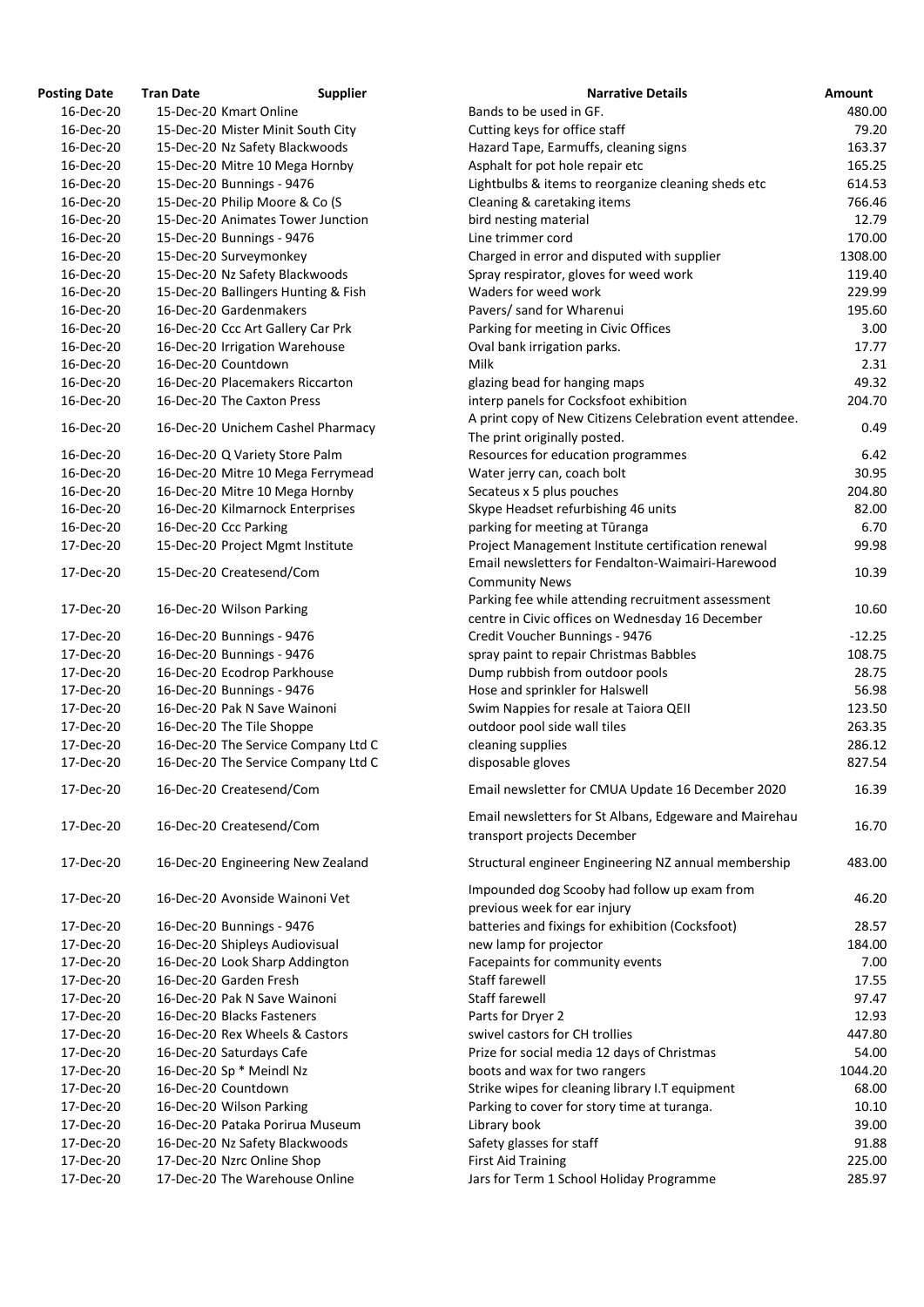| <b>Posting Date</b> | <b>Tran Date</b>             | <b>Supplier</b>                      | <b>Narrative Details</b>                                                                   | <b>Amount</b> |
|---------------------|------------------------------|--------------------------------------|--------------------------------------------------------------------------------------------|---------------|
| 17-Dec-20           | 17-Dec-20 Spotlight Nz       |                                      | Self-adhesive craft foam for Polynesian Prints schools<br>lesson available throughout 2021 | 331.99        |
| 17-Dec-20           | 17-Dec-20 Hampton & Co Ltd   |                                      | Ply for cnc and straight edge plus timber for Wharenui                                     | 201.43        |
| 17-Dec-20           | 17-Dec-20 La Rochelle        |                                      | Accommodation for staff member covering Akaroa<br>Service Desk                             | 1080.00       |
| 17-Dec-20           |                              | 17-Dec-20 Ccc Art Gallery Car Prk    | Parking for recruitment round.                                                             | 6.00          |
| 17-Dec-20           | 17-Dec-20 Four Square Akaroa |                                      | tea, coffee, milk, lightbulbs                                                              | 55.88         |
| 17-Dec-20           |                              | 17-Dec-20 Pak N Save Riccarton       | Flowers for staff farewell                                                                 | 14.99         |
| 17-Dec-20           |                              | 17-Dec-20 Mitre 10 Mega Ferrymead    | anchor screws and washers - Cave rock                                                      | 16.12         |
| 17-Dec-20           |                              | 17-Dec-20 Mitre 10 Mega Hornby       | Rhododendron fertiliser                                                                    | 97.38         |
| 17-Dec-20           |                              | 17-Dec-20 Irrigation Warehouse       | Irrigation requirements                                                                    | 202.79        |
| 17-Dec-20           |                              | 17-Dec-20 Ccc Art Gallery Car Prk    | Parking for recruitment Library Assistant                                                  | 7.00          |
| 17-Dec-20           | 17-Dec-20 Wsl Online         |                                      | Wireless pointer for presentations Task 2944383 /Task<br>2951851                           | 66.75         |
| 17-Dec-20           | 17-Dec-20<br>You             | Payment - Personal - Payment - Thank | Payment - Personal Payment - Thank You - Personal Use<br>in Error 04/12/20                 | $-54.00$      |
| 17-Dec-20           |                              | 17-Dec-20 The Warehouse 178          | Hangers for Champion retail items                                                          | 11.00         |
| 17-Dec-20           |                              | 17-Dec-20 Mitre 10 Mega Papanui      | Taps for underneath outdoor slide                                                          | 10.18         |
| 17-Dec-20           |                              | 17-Dec-20 Mitre 10 Mega Hornby       | Hagley Stairs maintenance                                                                  | 155.38        |
|                     |                              |                                      | Hearings and Council and Elected offical Zoom                                              |               |
| 18-Dec-20           |                              | 16-Dec-20 Zoom.Us 888-799-9666       | subscriptions                                                                              | 473.48        |
| 18-Dec-20           | 16-Dec-20 Createsend/Com     |                                      | Email newsletters for Halswell-Hornby-Riccarton<br><b>Community News.</b>                  | 10.38         |
| 18-Dec-20           | 16-Dec-20 Createsend/Com     |                                      | Email newsletters for Customer Specification Standard<br>(CSS) updated.                    | 14.95         |
| 18-Dec-20           | 16-Dec-20 Axure Software     |                                      | <b>ITDPCX Azure RP mthly sub</b>                                                           | 142.10        |
| 18-Dec-20           | 16-Dec-20 Swiftype.Com       |                                      | <b>ITDPCX Swiftype mthly sub</b>                                                           | 368.28        |
| 18-Dec-20           | 16-Dec-20 Surveymonkey       |                                      | Credit Voucher Surveymonkey - charged in error                                             | $-1308.00$    |
| 18-Dec-20           | 17-Dec-20 Bunnings - 9482    |                                      | Timber for path new laundry, gate latch                                                    | 446.94        |
| 18-Dec-20           | 17-Dec-20 Ccc Parking        |                                      | CCC Parking Lichfield St - Meeting Beca                                                    | 6.70          |
| 18-Dec-20           | 17-Dec-20 Levin Sawmakers    |                                      | 9 x Atlas Spades for Styx Living laboratory Trust                                          | 1076.40       |
| 18-Dec-20           | 17-Dec-20 Lanyards Nz        |                                      | Zebra Printer Ribbon for Graham Condon                                                     | 578.04        |
|                     |                              |                                      | Membership/concession cards<br>Zebra Printer Ribbon for Membership/Concession Cards        |               |
| 18-Dec-20           | 17-Dec-20 Lanyards Nz        |                                      | at TQEII                                                                                   | 578.04        |
| 18-Dec-20           | 17-Dec-20 Wilson Parking     |                                      | Parking fees for recruitment held in Civic                                                 | 14.60         |
| 18-Dec-20           | 17-Dec-20 Createsend/Com     |                                      | Email newsletter for IDS Part 12 As-built requirements                                     | 14.31         |
| 18-Dec-20           | 17-Dec-20 Repco              |                                      | Windscreen wiper blades for van                                                            | 21.98         |
| 18-Dec-20           |                              | 17-Dec-20 Irrigation Warehouse       | Lateral Tube 4mm, 4mm Barbed Joiner                                                        | 86.31         |
| 18-Dec-20           | 17-Dec-20 Wilson Parking     |                                      | Parking for attending recruitment at Civic                                                 | 14.60         |
| 18-Dec-20           |                              | 17-Dec-20 George Henry & Co Ltd      | deep sockets for workshop support                                                          | 24.93         |
| 18-Dec-20           |                              | 17-Dec-20 Rex Wheels & Castors       | storage stacker bins for CH                                                                | 276.00        |
| 18-Dec-20           | 17-Dec-20 Sign Network Ltd   |                                      | Resources for education programmes                                                         | 51.06         |
| 18-Dec-20           | 17-Dec-20 Hall Machinery     |                                      | Repair of submersible pump for clean out of summer<br>pools                                | 149.50        |
| 18-Dec-20           | 17-Dec-20 Hall Machinery     |                                      | For repair of submersible pump to clean out summer<br>pools.                               | 149.50        |
| 18-Dec-20           | 17-Dec-20 Blacks Fasteners   |                                      | Dyna bolts - Cave rock fencing                                                             | 20.10         |
| 18-Dec-20           | 17-Dec-20 Bunnings - 9482    |                                      | Various garden hosing & watering equipment                                                 | 136.88        |
| 18-Dec-20           | 17-Dec-20 Smiths Hire        |                                      | water blaster for cleaning BBQ                                                             | 95.00         |
| 18-Dec-20           |                              | 17-Dec-20 Rex Wheels & Castors       | Inner tubes for sac barrow                                                                 | 20.50         |
| 18-Dec-20           | 17-Dec-20 Lanyards Nz        |                                      | Card printer ribbons - pioneer replacement                                                 | 578.04        |
| 18-Dec-20           | 17-Dec-20 Lanyards Nz        |                                      | Card printer ribbon for QEII                                                               | 578.04        |
| 18-Dec-20           | 17-Dec-20 Kmart              |                                      | CPR training infant dolls                                                                  | 90.00         |
| 18-Dec-20           | 17-Dec-20 Kmart              |                                      | CPR training infant dolls                                                                  | 90.00         |
| 18-Dec-20           | 17-Dec-20 Bp 2go Linwood     |                                      | Paint and art tools                                                                        | 155.95        |
| 18-Dec-20           | 17-Dec-20 Bp 2go Linwood     |                                      | <b>Chorus Mural</b>                                                                        | 355.95        |
|                     |                              |                                      | Webbing belt and bottle pouch for holding cut n paste                                      |               |
| 18-Dec-20           |                              | 17-Dec-20 Army And Outdoors          | bottles                                                                                    | 58.50         |

| ting Date              | Tran Date       | Supplier                                           | Narrative Details                                                                           | <b>Amount</b>   |
|------------------------|-----------------|----------------------------------------------------|---------------------------------------------------------------------------------------------|-----------------|
| 17-Dec-20              |                 | 17-Dec-20 Spotlight Nz                             | Self-adhesive craft foam for Polynesian Prints schools<br>lesson available throughout 2021  | 331.99          |
| 17-Dec-20              |                 | 17-Dec-20 Hampton & Co Ltd                         | Ply for cnc and straight edge plus timber for Wharenui                                      | 201.43          |
| 17-Dec-20              |                 | 17-Dec-20 La Rochelle                              | Accommodation for staff member covering Akaroa<br>Service Desk                              | 1080.00         |
| 17-Dec-20              |                 | 17-Dec-20 Ccc Art Gallery Car Prk                  | Parking for recruitment round.                                                              | 6.00            |
| 17-Dec-20              |                 | 17-Dec-20 Four Square Akaroa                       | tea, coffee, milk, lightbulbs                                                               | 55.88           |
| 17-Dec-20              |                 | 17-Dec-20 Pak N Save Riccarton                     | Flowers for staff farewell                                                                  | 14.99           |
| 17-Dec-20              |                 | 17-Dec-20 Mitre 10 Mega Ferrymead                  | anchor screws and washers - Cave rock                                                       | 16.12           |
| 17-Dec-20              |                 | 17-Dec-20 Mitre 10 Mega Hornby                     | Rhododendron fertiliser                                                                     | 97.38           |
| 17-Dec-20              |                 | 17-Dec-20 Irrigation Warehouse                     | Irrigation requirements                                                                     | 202.79          |
| 17-Dec-20              |                 | 17-Dec-20 Ccc Art Gallery Car Prk                  | Parking for recruitment Library Assistant                                                   | 7.00            |
| 17-Dec-20              |                 | 17-Dec-20 Wsl Online                               | Wireless pointer for presentations Task 2944383 /Task<br>2951851                            | 66.75           |
| 17-Dec-20              | 17-Dec-20       | Payment - Personal - Payment - Thank<br>You        | Payment - Personal Payment - Thank You - Personal Use<br>in Error 04/12/20                  | $-54.00$        |
| 17-Dec-20              |                 | 17-Dec-20 The Warehouse 178                        | Hangers for Champion retail items                                                           | 11.00           |
| 17-Dec-20              |                 | 17-Dec-20 Mitre 10 Mega Papanui                    | Taps for underneath outdoor slide                                                           | 10.18           |
| 17-Dec-20              |                 | 17-Dec-20 Mitre 10 Mega Hornby                     | Hagley Stairs maintenance                                                                   | 155.38          |
| 18-Dec-20              |                 | 16-Dec-20 Zoom.Us 888-799-9666                     | Hearings and Council and Elected offical Zoom<br>subscriptions                              | 473.48          |
|                        |                 |                                                    | Email newsletters for Halswell-Hornby-Riccarton                                             |                 |
| 18-Dec-20              |                 | 16-Dec-20 Createsend/Com                           | Community News.                                                                             | 10.38           |
| 18-Dec-20              |                 | 16-Dec-20 Createsend/Com                           | Email newsletters for Customer Specification Standard<br>(CSS) updated.                     | 14.95           |
| 18-Dec-20              |                 | 16-Dec-20 Axure Software                           | <b>ITDPCX Azure RP mthly sub</b>                                                            | 142.10          |
| 18-Dec-20              |                 | 16-Dec-20 Swiftype.Com                             | <b>ITDPCX Swiftype mthly sub</b>                                                            | 368.28          |
| 18-Dec-20              |                 | 16-Dec-20 Surveymonkey                             | Credit Voucher Surveymonkey - charged in error                                              | $-1308.00$      |
| 18-Dec-20              |                 | 17-Dec-20 Bunnings - 9482                          | Timber for path new laundry, gate latch                                                     | 446.94          |
| 18-Dec-20              |                 | 17-Dec-20 Ccc Parking                              | CCC Parking Lichfield St - Meeting Beca                                                     | 6.70            |
| 18-Dec-20              |                 | 17-Dec-20 Levin Sawmakers                          | 9 x Atlas Spades for Styx Living laboratory Trust<br>Zebra Printer Ribbon for Graham Condon | 1076.40         |
| 18-Dec-20              |                 | 17-Dec-20 Lanyards Nz                              | Membership/concession cards                                                                 | 578.04          |
| 18-Dec-20              |                 | 17-Dec-20 Lanyards Nz                              | Zebra Printer Ribbon for Membership/Concession Cards<br>at TQEII                            | 578.04          |
| 18-Dec-20              |                 | 17-Dec-20 Wilson Parking                           | Parking fees for recruitment held in Civic                                                  | 14.60           |
| 18-Dec-20              |                 | 17-Dec-20 Createsend/Com                           | Email newsletter for IDS Part 12 As-built requirements                                      | 14.31           |
| 18-Dec-20              | 17-Dec-20 Repco |                                                    | Windscreen wiper blades for van                                                             | 21.98           |
| 18-Dec-20              |                 | 17-Dec-20 Irrigation Warehouse                     | Lateral Tube 4mm, 4mm Barbed Joiner                                                         | 86.31           |
| 18-Dec-20              |                 | 17-Dec-20 Wilson Parking                           | Parking for attending recruitment at Civic                                                  | 14.60           |
| 18-Dec-20              |                 | 17-Dec-20 George Henry & Co Ltd                    | deep sockets for workshop support                                                           | 24.93           |
| 18-Dec-20              |                 | 17-Dec-20 Rex Wheels & Castors                     | storage stacker bins for CH                                                                 | 276.00          |
| 18-Dec-20<br>18-Dec-20 |                 | 17-Dec-20 Sign Network Ltd                         | Resources for education programmes<br>Repair of submersible pump for clean out of summer    | 51.06<br>149.50 |
|                        |                 | 17-Dec-20 Hall Machinery                           | pools<br>For repair of submersible pump to clean out summer                                 |                 |
| 18-Dec-20              |                 | 17-Dec-20 Hall Machinery                           | pools.                                                                                      | 149.50          |
| 18-Dec-20<br>18-Dec-20 |                 | 17-Dec-20 Blacks Fasteners                         | Dyna bolts - Cave rock fencing                                                              | 20.10           |
| 18-Dec-20              |                 | 17-Dec-20 Bunnings - 9482<br>17-Dec-20 Smiths Hire | Various garden hosing & watering equipment                                                  | 136.88<br>95.00 |
|                        |                 | 17-Dec-20 Rex Wheels & Castors                     | water blaster for cleaning BBQ<br>Inner tubes for sac barrow                                | 20.50           |
| 18-Dec-20<br>18-Dec-20 |                 | 17-Dec-20 Lanyards Nz                              | Card printer ribbons - pioneer replacement                                                  | 578.04          |
| 18-Dec-20              |                 | 17-Dec-20 Lanyards Nz                              | Card printer ribbon for QEII                                                                | 578.04          |
| 18-Dec-20              | 17-Dec-20 Kmart |                                                    | CPR training infant dolls                                                                   | 90.00           |
| 18-Dec-20              | 17-Dec-20 Kmart |                                                    | CPR training infant dolls                                                                   | 90.00           |
| 18-Dec-20              |                 | 17-Dec-20 Bp 2go Linwood                           | Paint and art tools                                                                         | 155.95          |
| 18-Dec-20              |                 | 17-Dec-20 Bp 2go Linwood                           | <b>Chorus Mural</b>                                                                         | 355.95          |
|                        |                 |                                                    | Webbing belt and bottle pouch for holding cut n paste                                       |                 |
| 18-Dec-20              |                 | 17-Dec-20 Army And Outdoors                        | bottles                                                                                     | 58.50           |
|                        |                 |                                                    |                                                                                             |                 |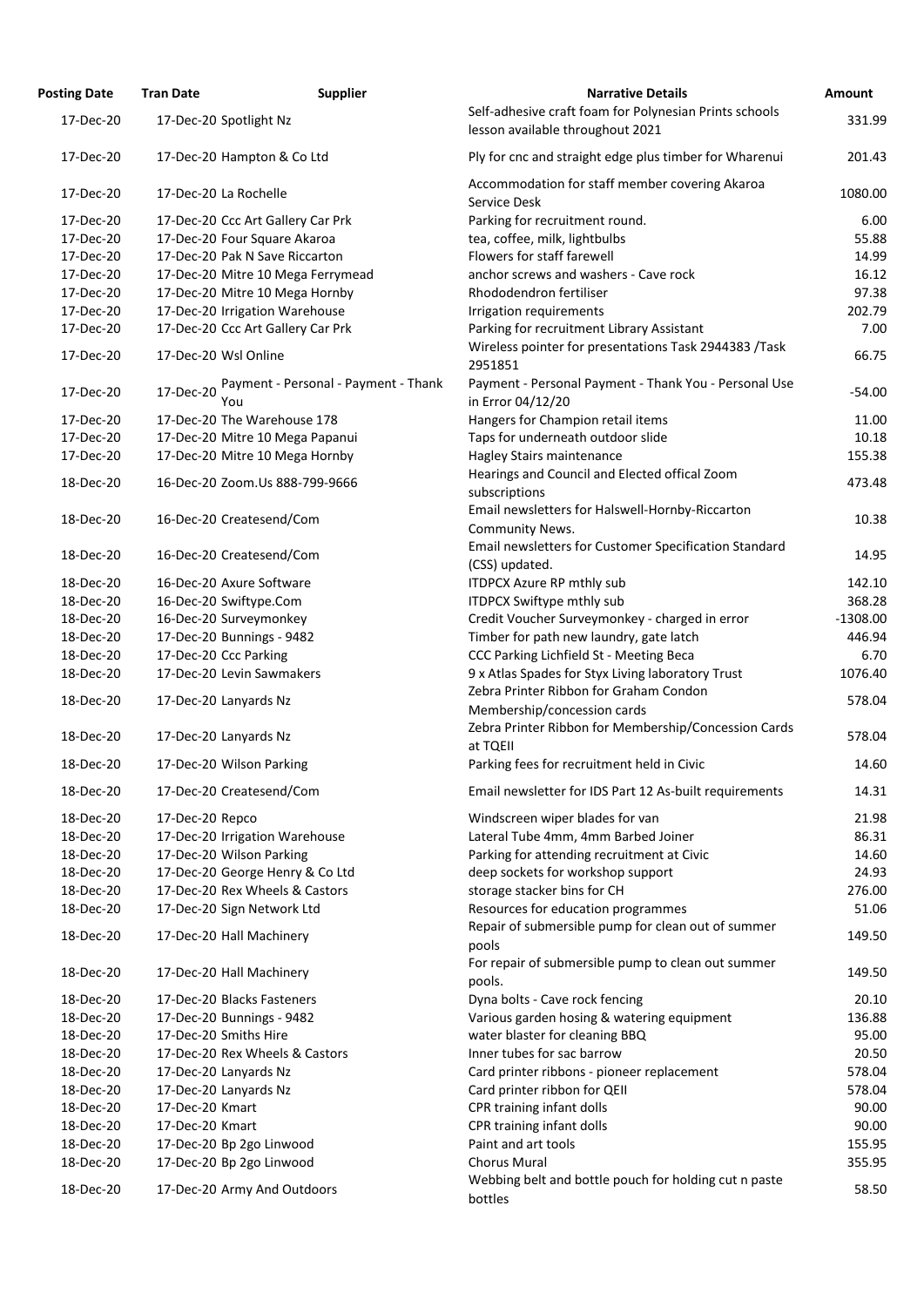| <b>Posting Date</b> | <b>Tran Date</b><br><b>Supplier</b>                      | <b>Narrative Details</b>                                                                   | <b>Amount</b>  |
|---------------------|----------------------------------------------------------|--------------------------------------------------------------------------------------------|----------------|
| 18-Dec-20           | 17-Dec-20 Bunnings - 9482                                | Cargo case, gloves, tie downs Drill holster                                                | 421.87         |
| 18-Dec-20           | 17-Dec-20 Hornby Toolshed                                | Dewalt cordless drill and impact driver for weed work                                      | 873.54         |
| 18-Dec-20           | 18-Dec-20 Gardenmakers                                   | Sand and pave lock for Wharenui                                                            | 70.80          |
| 18-Dec-20           | 18-Dec-20 Hampton & Co Ltd                               | Ply for cnc and screws for tool kit                                                        | 156.11         |
| 18-Dec-20           | 18-Dec-20 Mitre 10 Mega Papanui                          | chlorine ute parts                                                                         | 2.39           |
| 18-Dec-20           | 18-Dec-20 Mitre 10 Mega Papanui                          | chlorine ute parts                                                                         | 44.82          |
| 18-Dec-20           | 18-Dec-20 Fresh Choice Parklands                         | volunteer support Travis Wetland trust work day                                            | 65.75          |
| 18-Dec-20           | 18-Dec-20 Peter Timbs Meats                              | volunteer support Travis wetland trust work day                                            | 71.62          |
| 18-Dec-20           | 18-Dec-20 Hampton & Co Ltd                               | plywood for printing tiles for education                                                   | 157.23         |
| 18-Dec-20           | 18-Dec-20 Hampton & Co Ltd                               | plywood for Calder crate                                                                   | 550.30         |
| 18-Dec-20           | 18-Dec-20 Waterforce Christchurch                        | <b>Water fittings</b>                                                                      | 201.44         |
| 18-Dec-20           | 18-Dec-20 New World Prestons                             | Food and drink for combined Thank you lunch for IHC<br>volunteers Bottle Lake & Travis     | 75.74          |
| 21-Dec-20           | 14-Dec-20 Sp * Discountoffice                            | Information board for operators at LWTP                                                    | 116.10         |
| 21-Dec-20           |                                                          |                                                                                            |                |
| 21-Dec-20           | 16-Dec-20 Paypal *taggs-R-Us<br>17-Dec-20 Createsend/Com | NYE20 - Equipment Supplies - TAGGS<br>Email newsletters for Spreydon-Cashmere Community    | 375.19<br>8.88 |
|                     |                                                          | <b>News</b>                                                                                |                |
| 21-Dec-20           | 17-Dec-20 Calendly                                       | Calendly monthly fee                                                                       | 43.16          |
| 21-Dec-20           | 17-Dec-20 Calendly                                       | Calendly monthly charge                                                                    | 64.73          |
| 21-Dec-20           | 17-Dec-20 Calendly                                       | Calendly monthly charge                                                                    | 86.31          |
| 21-Dec-20           | 17-Dec-20 Calendly                                       | Calendly charge for Pioneer                                                                | 129.47         |
| 21-Dec-20           | 17-Dec-20 lamfa                                          | <b>IAMFA</b> receipt<br>Morning tea for children modelling for all art all summer          | 287.70         |
| 21-Dec-20           | 17-Dec-20 Universo                                       | promo video                                                                                | 10.00          |
| 21-Dec-20           | 18-Dec-20 Gooses Screen Design 2007                      | Work shirts and jackets                                                                    | 747.45         |
| 21-Dec-20           | 18-Dec-20 Wilson Parking                                 | <b>Wilson Parking - Civic Meeting</b>                                                      | 8.60           |
| 21-Dec-20           | 18-Dec-20 Caltex Hornby                                  | Milk for Hornby staff kitchen.                                                             | 6.00           |
| 21-Dec-20           | 18-Dec-20 Blacks Fasteners                               | In House Maintenance - WO                                                                  | 6.82           |
| 21-Dec-20           | 18-Dec-20 Createsend/Com                                 | Email newsletters for Coastal Hazards Adaptation<br><b>Planning Programme</b>              | 8.90           |
| 21-Dec-20           | 18-Dec-20 Hcd Christchurch                               | chlorine trailer parts                                                                     | 47.90          |
| 21-Dec-20           | 18-Dec-20 Safet                                          | Graham Condon Recreation & Sport Centre - Aquatics.<br>Faceshields for First Aid Training. | 81.97          |
| 21-Dec-20           | 18-Dec-20 Safet                                          | Graham Condon Recreation & Sport Centre - Aquatics.<br>First Aid equipment & PPE equipment | 335.98         |
| 21-Dec-20           | 18-Dec-20 Giftsandgames                                  | Pack of Bolivia/Canasta cards for library card activities                                  | 32.50          |
| 21-Dec-20           | 18-Dec-20 Cpa Australia Limited                          | CPA Annual Subscription - Australian registered<br>accountant                              | 822.00         |
| 21-Dec-20           | 18-Dec-20 Philip Moore & Co (S                           | Spray cleaning bottles                                                                     | 33.47          |
| 21-Dec-20           | 18-Dec-20 Bunnings - 9476                                | Lock, plastic covering for cleaning shed etc                                               | 218.88         |
| 21-Dec-20           | 18-Dec-20 Waterforce Christchurch                        | Water purifier                                                                             | 577.90         |
| 21-Dec-20           | 18-Dec-20 Bp Connect Marshlands                          | Milk for BLFP                                                                              | 9.40           |
| 21-Dec-20           | 18-Dec-20 Bunnings - 9476                                | 9v batteries x 2 for scree garden irrigation times                                         | 33.78          |
| 21-Dec-20           | 18-Dec-20 Bunnings - 9482                                | Electricity surge adaptor                                                                  | 4.98           |
| 21-Dec-20           | 18-Dec-20 Ecodrop Styx                                   | Dumping of failed irrigation components                                                    | 11.50          |
| 21-Dec-20           | 18-Dec-20 Amznmktplace                                   | Library book                                                                               | 79.39          |
| 21-Dec-20           | 18-Dec-20 R & S Trade Centre                             | graffiti tools for volunteers                                                              | 154.57         |
| 21-Dec-20           | 18-Dec-20 Dominos Shirley                                | Pizza's for thank-you Xmas lunch for IHC outwork crews                                     | 123.58         |
| 21-Dec-20           | 19-Dec-20 Super Cheap Auto                               | Vehicle Maintenance - Tow Ball covers                                                      | 26.97          |
| 21-Dec-20           | 19-Dec-20 Bunnings - 9476                                | Sika for shower trays gc                                                                   | 17.98          |
| 21-Dec-20           | 19-Dec-20 Mitre 10 Mega Papanui                          | chlorine trailer parts                                                                     | 66.57          |
| 21-Dec-20           | 19-Dec-20 Mitre 10 Mega Hornby                           | Spouting and attachments for the 3 new Cabins                                              | 524.32         |
| 21-Dec-20           | 19-Dec-20 Jotform Inc.                                   | Description - H&S Reporting Tool for Contractors                                           | 27.33          |
| 21-Dec-20           | 19-Dec-20 Bunnings - 9482                                | Ply wood- Pier deck repairs                                                                | 120.11         |
| 21-Dec-20           | 19-Dec-20 Countdown                                      | Milk for re sale in the shop                                                               | 27.64          |
| 21-Dec-20           | 20-Dec-20 Surveymonkey                                   | Survey done for Greater Christchurch Partnership                                           | 49.00          |
| 21-Dec-20           | 20-Dec-20 Mitre 10 Mega Papanui                          | chlorine trailer parts                                                                     | 10.24          |
| 21-Dec-20           | 20-Dec-20 Mitre 10 Mega Papanui                          | chlorine trailer parts                                                                     | 34.35          |
|                     |                                                          |                                                                                            |                |

| Cargo case, gloves, tie downs Drill holster                              | 421.87 |
|--------------------------------------------------------------------------|--------|
| Dewalt cordless drill and impact driver for weed work                    | 873.54 |
| Sand and pave lock for Wharenui                                          | 70.80  |
| Ply for cnc and screws for tool kit                                      | 156.11 |
| chlorine ute parts                                                       | 2.39   |
| chlorine ute parts                                                       | 44.82  |
| volunteer support Travis Wetland trust work day                          | 65.75  |
| volunteer support Travis wetland trust work day                          | 71.62  |
| plywood for printing tiles for education                                 | 157.23 |
| plywood for Calder crate                                                 | 550.30 |
| Water fittings                                                           | 201.44 |
| Food and drink for combined Thank you lunch for IHC                      | 75.74  |
| volunteers Bottle Lake & Travis                                          |        |
| Information board for operators at LWTP                                  | 116.10 |
| NYE20 - Equipment Supplies - TAGGS                                       | 375.19 |
| Email newsletters for Spreydon-Cashmere Community                        | 8.88   |
| <b>News</b>                                                              |        |
| Calendly monthly fee                                                     | 43.16  |
| Calendly monthly charge                                                  | 64.73  |
| Calendly monthly charge                                                  | 86.31  |
| Calendly charge for Pioneer                                              | 129.47 |
| <b>IAMFA</b> receipt                                                     | 287.70 |
| Morning tea for children modelling for all art all summer<br>promo video | 10.00  |
| Work shirts and jackets                                                  | 747.45 |
| <b>Wilson Parking - Civic Meeting</b>                                    | 8.60   |
| Milk for Hornby staff kitchen.                                           | 6.00   |
| In House Maintenance - WO                                                | 6.82   |
| <b>Email newsletters for Coastal Hazards Adaptation</b>                  |        |
| <b>Planning Programme</b>                                                | 8.90   |
| chlorine trailer parts                                                   | 47.90  |
| Graham Condon Recreation & Sport Centre - Aquatics.                      | 81.97  |
| Faceshields for First Aid Training.                                      |        |
| Graham Condon Recreation & Sport Centre - Aquatics.                      | 335.98 |
| First Aid equipment & PPE equipment                                      |        |
| Pack of Bolivia/Canasta cards for library card activities                | 32.50  |
| CPA Annual Subscription - Australian registered                          |        |
| accountant                                                               | 822.00 |
| Spray cleaning bottles                                                   | 33.47  |
| Lock, plastic covering for cleaning shed etc                             | 218.88 |
| Water purifier                                                           | 577.90 |
| Milk for BLFP                                                            | 9.40   |
| 9v batteries x 2 for scree garden irrigation times                       | 33.78  |
| Electricity surge adaptor                                                | 4.98   |
| Dumping of failed irrigation components                                  | 11.50  |
| Library book                                                             | 79.39  |
| graffiti tools for volunteers                                            | 154.57 |
| Pizza's for thank-you Xmas lunch for IHC outwork crews                   | 123.58 |
| <b>Vehicle Maintenance - Tow Ball covers</b>                             | 26.97  |
| Sika for shower trays gc                                                 | 17.98  |
| chlorine trailer parts                                                   | 66.57  |
| Spouting and attachments for the 3 new Cabins                            | 524.32 |
| Description - H&S Reporting Tool for Contractors                         | 27.33  |
| Ply wood- Pier deck repairs                                              | 120.11 |
| Milk for re sale in the shop                                             | 27.64  |
| Survey done for Greater Christchurch Partnership                         | 49.00  |
| chlorine trailer parts                                                   | 10.24  |
| chlorine trailer narts                                                   | 34 35  |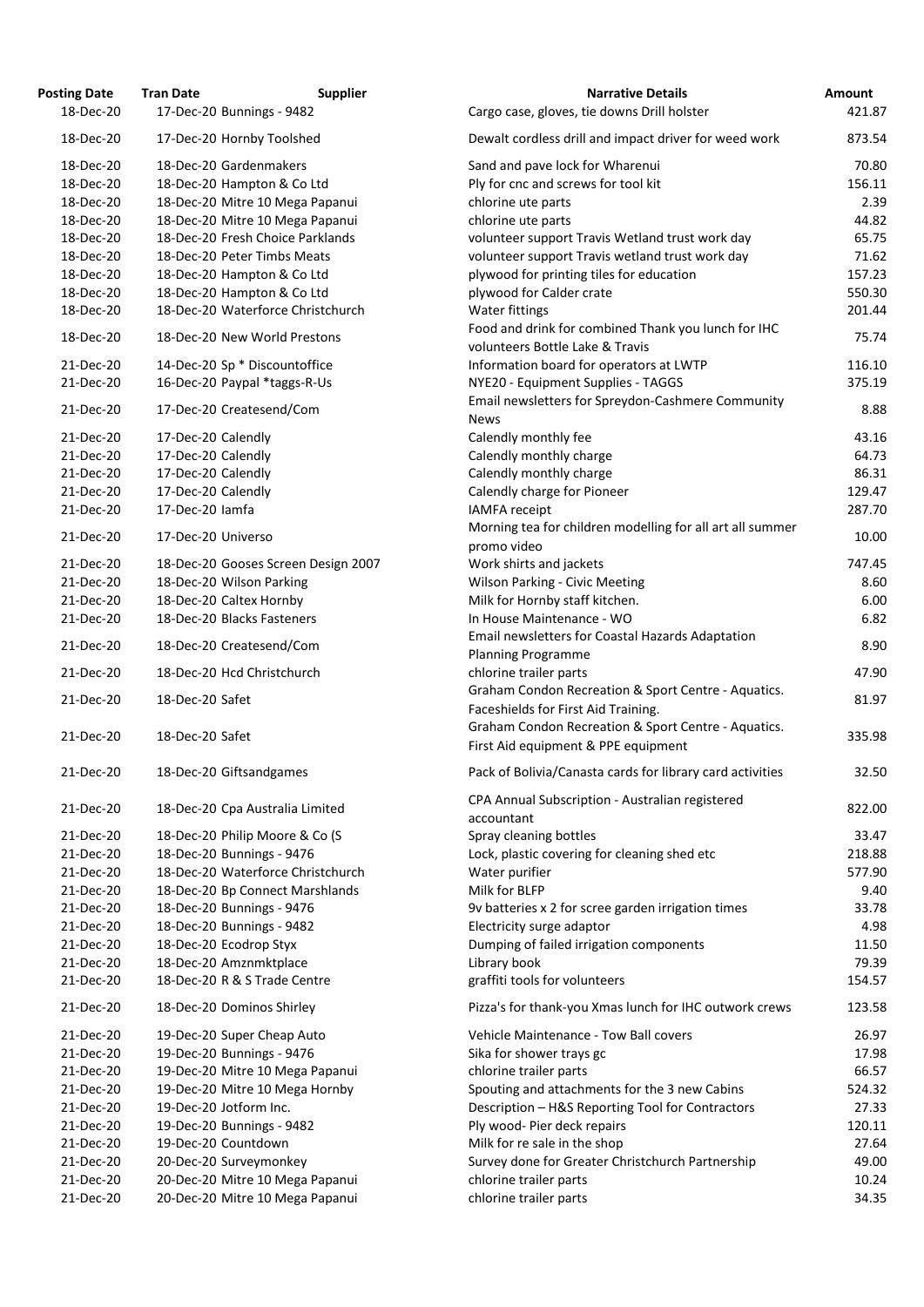| osting Date            | <b>Tran Date</b><br><b>Supplier</b>                            | <b>Narrative Details</b>                                                                      |
|------------------------|----------------------------------------------------------------|-----------------------------------------------------------------------------------------------|
| 21-Dec-20              | 20-Dec-20 Spotify P12a959c16                                   | facility music                                                                                |
| 21-Dec-20              | 21-Dec-20 Z Moorhouse                                          | LPG gas for weed control on paths                                                             |
| 21-Dec-20              | 21-Dec-20 Mitre 10 Beckenham                                   | M5 Nuts, Screws & Brackets                                                                    |
| 21-Dec-20              | 21-Dec-20 Mitre 10 Beckenham                                   | Pipe & straight coupler                                                                       |
| 21-Dec-20              | 21-Dec-20 Stuff Ps Recurring                                   | Monthly Press Subscription.                                                                   |
| 21-Dec-20              | 21-Dec-20 Stuff Ps Recurring                                   | Monthly Press subscripton.                                                                    |
| 21-Dec-20              | 21-Dec-20 Stuff Ps Recurring                                   | Monthly Press Subscription.                                                                   |
| 21-Dec-20              | 21-Dec-20 Stuff Ps Recurring                                   | Monthly Press subscription.                                                                   |
| 21-Dec-20              | 21-Dec-20 Novel Cafe                                           | Catering provided for retirement function as permitted                                        |
| 21-Dec-20              | 21-Dec-20 Ccc Parking                                          | per Council policy<br>Parking                                                                 |
| 21-Dec-20              | 21-Dec-20 Specsavers Windmill                                  | Credit Voucher Specsavers Windmill - Refund for<br>incorrect charge 01/12/20                  |
| 21-Dec-20              | 21-Dec-20 Stuff Ps Recurring                                   | Press subscription CAG Library                                                                |
| 21-Dec-20              | 21-Dec-20 Mitre 10 Mega Ferrymead                              | Tree stakes for temp signage                                                                  |
| 21-Dec-20              | 21-Dec-20 Wsl South City                                       | Storage boxes for stationery in storeroom                                                     |
| 21-Dec-20              | 21-Dec-20 Mitre 10 Mega Papanui                                | Plastic trellis for planting over Galanthus bulbs donated<br>by the Cartmans                  |
|                        |                                                                |                                                                                               |
| 21-Dec-20              | 21-Dec-20 Mitre 10 Mega Papanui                                | Materials for climbers in bedding display                                                     |
| 22-Dec-20              | 20-Dec-20 Facebk *jr4wgywcr2                                   | What's on NYE20                                                                               |
| 22-Dec-20              | 20-Dec-20 Facebk *w9qjcyabt2                                   | Facebook promotion for public programme events in Dec<br>2020                                 |
| 22-Dec-20              | 21-Dec-20 Mindkits Ltd                                         | Filament for Turanga 3D printers                                                              |
| 22-Dec-20              | 21-Dec-20 Super Cheap Auto                                     | Rev light bulb for truck                                                                      |
| 22-Dec-20              | 21-Dec-20 The Service Company Ltd C                            | Cleaning products for Jellie                                                                  |
| 22-Dec-20              | 21-Dec-20 Mitre 10 Beckenham                                   | Hardware supplies                                                                             |
| 22-Dec-20              | 21-Dec-20 Ross Galt Lock & Key                                 | Lock box for templeton pool                                                                   |
| 22-Dec-20              | 21-Dec-20 Createsend/Com                                       | Email newsletters for Papanui-Innes Community News                                            |
|                        |                                                                |                                                                                               |
| 22-Dec-20              | 21-Dec-20 Createsend/Com                                       | Email newsletters for Hornby facility update - December<br>2020                               |
| 22-Dec-20              | 21-Dec-20 Createsend/Com                                       | Email newsletters forIDS Part 12 As-built requirements<br>(489 recipients)                    |
| 22-Dec-20              | 21-Dec-20 Wilson Parking                                       | Parking - Meeting                                                                             |
| 22-Dec-20              | 21-Dec-20 Pitch & Pixel                                        | Digitising LP to CD                                                                           |
| 22-Dec-20              | 21-Dec-20 Voyager Internet Ltd                                 | <b>Bulletin messaging</b>                                                                     |
| 22-Dec-20              | 21-Dec-20 The Chain Man Ltd                                    | Chainman Ltd - PPE -test & tag harness & tail lanyard                                         |
| 22-Dec-20              | 21-Dec-20 Pb Technologies Christchu                            | Hard Drive - view ROV footage, Water & Waste Water                                            |
|                        |                                                                | Ops                                                                                           |
| 22-Dec-20              | 21-Dec-20 New World Halswell                                   | light bulbs                                                                                   |
| 22-Dec-20<br>22-Dec-20 | 21-Dec-20 Mrc Global (NZ) Ltd<br>21-Dec-20 Mrc Global (NZ) Ltd | Water drain lines for grit pumps<br>Accidentally put card through twice, this transaction has |
|                        |                                                                | been refunded.                                                                                |
| 22-Dec-20              | 21-Dec-20 Mrc Global (NZ) Ltd                                  | Credit Voucher Mrc Global (NZ) Ltd                                                            |
| 22-Dec-20              | 21-Dec-20 Bridon New Zealand - Chch                            | Weir wires for step screens                                                                   |
| 22-Dec-20              | 21-Dec-20 Little River Cafe & Sto                              | milk for staff little River                                                                   |
| 22-Dec-20              | 21-Dec-20 Ministry Ofjustice 300                               | Speeding fine                                                                                 |
| 22-Dec-20              | 21-Dec-20 Bunnings - 9482                                      | Expandable barrier                                                                            |
| 22-Dec-20              | 21-Dec-20 Ucsa                                                 | Cost of stall at UC Ori-Market to promote cycling & cycle<br>safety.                          |
| 22-Dec-20              | 21-Dec-20 Countdown                                            | Variety if items for re sale in the shop                                                      |
| 22-Dec-20              | 21-Dec-20 The Warehouse 181                                    | Varity of items for the camp                                                                  |
|                        |                                                                |                                                                                               |
| 22-Dec-20              | 21-Dec-20 James Bull & Co                                      | Lichfield keys (spare/property/lock box)                                                      |
| 22-Dec-20              | 22-Dec-20 Caltex Redwood                                       | Milk for staff coffee                                                                         |
| 22-Dec-20              | 22-Dec-20 Pak N Save Wainoni                                   | leaving function catering                                                                     |
| 22-Dec-20              | 22-Dec-20 Garden Box                                           | screened soil to top dress turf repairs on Archery Lawn                                       |
| 22-Dec-20              | 22-Dec-20 Adgraphix Ltd                                        | Okains Signage project. Initial signage print run.                                            |
| 22-Dec-20              | 22-Dec-20 Little Big Tree Co                                   | Claret Ash tree for Jellie to provide shade                                                   |
| 22-Dec-20              | 22-Dec-20 Npd Port Hills Road                                  | Fuel for tractor and lawnmower                                                                |

| <b>Posting Date</b> | <b>Tran Date</b> | <b>Supplier</b>                     | <b>Narrative Details</b>                                  | <b>Amount</b> |
|---------------------|------------------|-------------------------------------|-----------------------------------------------------------|---------------|
| 21-Dec-20           |                  | 20-Dec-20 Spotify P12a959c16        | facility music                                            | 22.50         |
| 21-Dec-20           |                  | 21-Dec-20 Z Moorhouse               | LPG gas for weed control on paths                         | 156.00        |
| 21-Dec-20           |                  | 21-Dec-20 Mitre 10 Beckenham        | M5 Nuts, Screws & Brackets                                | 14.64         |
| 21-Dec-20           |                  | 21-Dec-20 Mitre 10 Beckenham        | Pipe & straight coupler                                   | 20.55         |
| 21-Dec-20           |                  | 21-Dec-20 Stuff Ps Recurring        | Monthly Press Subscription.                               | 65.87         |
| 21-Dec-20           |                  | 21-Dec-20 Stuff Ps Recurring        | Monthly Press subscripton.                                | 71.07         |
| 21-Dec-20           |                  | 21-Dec-20 Stuff Ps Recurring        | Monthly Press Subscription.                               | 71.07         |
| 21-Dec-20           |                  | 21-Dec-20 Stuff Ps Recurring        | Monthly Press subscription.                               | 87.10         |
|                     |                  |                                     | Catering provided for retirement function as permitted    |               |
| 21-Dec-20           |                  | 21-Dec-20 Novel Cafe                | per Council policy                                        | 340.00        |
| 21-Dec-20           |                  | 21-Dec-20 Ccc Parking               | Parking                                                   | 6.70          |
|                     |                  |                                     | Credit Voucher Specsavers Windmill - Refund for           |               |
| 21-Dec-20           |                  | 21-Dec-20 Specsavers Windmill       | incorrect charge 01/12/20                                 | $-60.00$      |
| 21-Dec-20           |                  |                                     |                                                           |               |
|                     |                  | 21-Dec-20 Stuff Ps Recurring        | Press subscription CAG Library                            | 68.90         |
| 21-Dec-20           |                  | 21-Dec-20 Mitre 10 Mega Ferrymead   | Tree stakes for temp signage                              | 58.70         |
| 21-Dec-20           |                  | 21-Dec-20 Wsl South City            | Storage boxes for stationery in storeroom                 | 100.00        |
| 21-Dec-20           |                  | 21-Dec-20 Mitre 10 Mega Papanui     | Plastic trellis for planting over Galanthus bulbs donated | 16.98         |
|                     |                  |                                     | by the Cartmans                                           |               |
| 21-Dec-20           |                  | 21-Dec-20 Mitre 10 Mega Papanui     | Materials for climbers in bedding display                 | 138.62        |
| 22-Dec-20           |                  | 20-Dec-20 Facebk *jr4wgywcr2        | What's on NYE20                                           | 150.00        |
|                     |                  |                                     | Facebook promotion for public programme events in Dec     |               |
| 22-Dec-20           |                  | 20-Dec-20 Facebk *w9qjcyabt2        | 2020                                                      | 30.00         |
| 22-Dec-20           |                  | 21-Dec-20 Mindkits Ltd              | Filament for Turanga 3D printers                          | 277.60        |
| 22-Dec-20           |                  | 21-Dec-20 Super Cheap Auto          | Rev light bulb for truck                                  | 5.49          |
| 22-Dec-20           |                  | 21-Dec-20 The Service Company Ltd C | Cleaning products for Jellie                              | 713.85        |
| 22-Dec-20           |                  | 21-Dec-20 Mitre 10 Beckenham        | Hardware supplies                                         | 73.05         |
| 22-Dec-20           |                  | 21-Dec-20 Ross Galt Lock & Key      | Lock box for templeton pool                               | 165.00        |
|                     |                  |                                     |                                                           |               |
| 22-Dec-20           |                  | 21-Dec-20 Createsend/Com            | Email newsletters for Papanui-Innes Community News        | 8.71          |
|                     |                  |                                     |                                                           |               |
| 22-Dec-20           |                  | 21-Dec-20 Createsend/Com            | Email newsletters for Hornby facility update - December   | 11.86         |
|                     |                  |                                     | 2020                                                      |               |
| 22-Dec-20           |                  | 21-Dec-20 Createsend/Com            | Email newsletters forIDS Part 12 As-built requirements    | 14.34         |
|                     |                  |                                     | (489 recipients)                                          |               |
| 22-Dec-20           |                  | 21-Dec-20 Wilson Parking            | Parking - Meeting                                         | 16.60         |
| 22-Dec-20           |                  | 21-Dec-20 Pitch & Pixel             | Digitising LP to CD                                       | 11.50         |
| 22-Dec-20           |                  | 21-Dec-20 Voyager Internet Ltd      | <b>Bulletin messaging</b>                                 | 22.26         |
|                     |                  | 21-Dec-20 The Chain Man Ltd         |                                                           |               |
| 22-Dec-20           |                  |                                     | Chainman Ltd - PPE -test & tag harness & tail lanyard     | 61.81         |
|                     |                  |                                     | Hard Drive - view ROV footage, Water & Waste Water        |               |
| 22-Dec-20           |                  | 21-Dec-20 Pb Technologies Christchu | Ops                                                       | 152.72        |
| 22-Dec-20           |                  | 21-Dec-20 New World Halswell        | light bulbs                                               | 25.47         |
| 22-Dec-20           |                  | 21-Dec-20 Mrc Global (NZ) Ltd       | Water drain lines for grit pumps                          | 227.13        |
|                     |                  |                                     | Accidentally put card through twice, this transaction has |               |
| 22-Dec-20           |                  | 21-Dec-20 Mrc Global (NZ) Ltd       | been refunded.                                            | 227.13        |
|                     |                  |                                     |                                                           |               |
| 22-Dec-20           |                  | 21-Dec-20 Mrc Global (NZ) Ltd       | Credit Voucher Mrc Global (NZ) Ltd                        | $-227.13$     |
| 22-Dec-20           |                  | 21-Dec-20 Bridon New Zealand - Chch | Weir wires for step screens                               | 395.83        |
| 22-Dec-20           |                  | 21-Dec-20 Little River Cafe & Sto   | milk for staff little River                               | 16.00         |
| 22-Dec-20           |                  | 21-Dec-20 Ministry Ofjustice 300    | Speeding fine                                             | 60.00         |
| 22-Dec-20           |                  | 21-Dec-20 Bunnings - 9482           | Expandable barrier                                        | 110.00        |
| 22-Dec-20           | 21-Dec-20 Ucsa   |                                     | Cost of stall at UC Ori-Market to promote cycling & cycle | 586.50        |
|                     |                  |                                     | safety.                                                   |               |
| 22-Dec-20           |                  | 21-Dec-20 Countdown                 | Variety if items for re sale in the shop                  | 185.50        |
| 22-Dec-20           |                  | 21-Dec-20 The Warehouse 181         | Varity of items for the camp                              | 424.00        |
| 22-Dec-20           |                  | 21-Dec-20 James Bull & Co           | Lichfield keys (spare/property/lock box)                  | 60.00         |
| 22-Dec-20           |                  | 22-Dec-20 Caltex Redwood            | Milk for staff coffee                                     | 5.60          |
| 22-Dec-20           |                  | 22-Dec-20 Pak N Save Wainoni        | leaving function catering                                 | 72.46         |
|                     |                  |                                     |                                                           |               |
| 22-Dec-20           |                  | 22-Dec-20 Garden Box                | screened soil to top dress turf repairs on Archery Lawn   | 19.50         |
| 22-Dec-20           |                  | 22-Dec-20 Adgraphix Ltd             | Okains Signage project. Initial signage print run.        | 496.80        |
| 22-Dec-20           |                  | 22-Dec-20 Little Big Tree Co        | Claret Ash tree for Jellie to provide shade               | 110.00        |
| 22-Dec-20           |                  | 22-Dec-20 Npd Port Hills Road       | Fuel for tractor and lawnmower                            | 49.77         |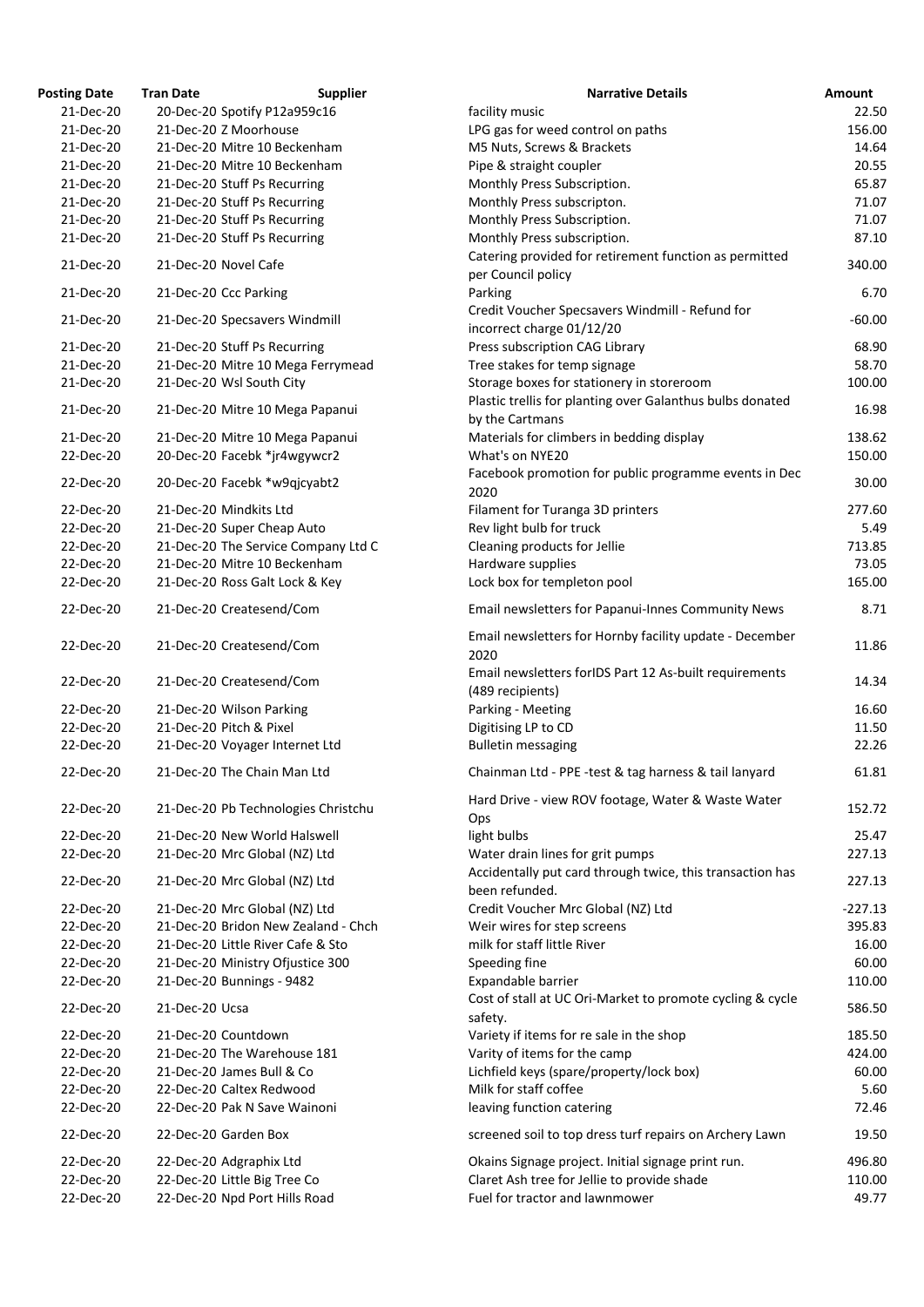| <b>Osting Date</b>     | <b>Tran Date</b>                                               | <b>Supplier</b>                     | <b>Narrative Details</b>                                                                                    |
|------------------------|----------------------------------------------------------------|-------------------------------------|-------------------------------------------------------------------------------------------------------------|
| 22-Dec-20              | 22-Dec-20 Agpro New Zealand Ltd                                |                                     | Glyphosate gel (10kg) for pest plant control                                                                |
| 22-Dec-20              | 22-Dec-20 The Warehouse 123                                    |                                     | maintenance BT packs                                                                                        |
| 22-Dec-20              | 22-Dec-20 Signwise                                             |                                     | speed restriction signs for Halswell quarry                                                                 |
| 22-Dec-20              | 22-Dec-20 Mitre 10 Mega Papanui                                |                                     | Shower accessories and chain                                                                                |
| 22-Dec-20              | 22-Dec-20 Mitre 10 Beckenham                                   |                                     | Sugar soap for cleaning                                                                                     |
| 22-Dec-20              | 22-Dec-20 Burwood Produce                                      |                                     | animal area seed for birds and saw dust for rabbits                                                         |
| 22-Dec-20              | 22-Dec-20 Mitre 10 Mega Papanui                                |                                     | green pads for cleanings and caustic soda                                                                   |
| 23-Dec-20              | 21-Dec-20 Ichem - Nzd                                          |                                     | Membership subscription - IChemE                                                                            |
| 23-Dec-20              | 21-Dec-20 Www.Aliexpress.Com                                   |                                     | Hair nets                                                                                                   |
| 23-Dec-20              | 21-Dec-20 Nz Arb Assoc.                                        |                                     | Arb Association Registration                                                                                |
| 23-Dec-20              |                                                                | 22-Dec-20 Drummond & Etheridge Ltd  | Ride on mower shute                                                                                         |
| 23-Dec-20              |                                                                | 22-Dec-20 Drummond & Etheridge Ltd  | <b>Mower Service</b>                                                                                        |
| 23-Dec-20              | 22-Dec-20 Couplands Bakeries                                   |                                     | catering for retirement function                                                                            |
| 23-Dec-20              | 22-Dec-20 Oderings Nurseries                                   |                                     | plants for Curators House Vegetable Gardens                                                                 |
| 23-Dec-20              | 22-Dec-20 Nz Safety Blackwoods                                 |                                     | Anchor Sleeve x 4                                                                                           |
| 23-Dec-20              | 22-Dec-20 Nz Safety Blackwoods                                 |                                     | Tryoflash safety glasses & fluro jacket                                                                     |
| 23-Dec-20              | 22-Dec-20 Bunnings - 9532 Chch Arpt                            |                                     | Disposable paint brushes to apply liquid rubber                                                             |
| 23-Dec-20              | 22-Dec-20 Aliexpress.Com                                       |                                     | ribbons for making resources for Babytimes Packs                                                            |
| 23-Dec-20              | 22-Dec-20 The Warehouse 175                                    |                                     | Adhesive for Water Conservation Meter being made he<br>at Tūranga                                           |
| 23-Dec-20              | 22-Dec-20 Wsl South City                                       |                                     | Adhesive for Water conservation meter being made he                                                         |
|                        |                                                                |                                     | at Tūranga                                                                                                  |
| 23-Dec-20              | 22-Dec-20 Mitre 10 Mega Ferrymead                              |                                     | water - tee connection for steadfast reserve - for                                                          |
|                        |                                                                |                                     | watering plants<br>work shorts                                                                              |
| 23-Dec-20              | 22-Dec-20 Nz Safety Blackwoods                                 |                                     |                                                                                                             |
| 23-Dec-20              | 22-Dec-20 Omc Power Equipment                                  |                                     | repairs to line trimmer and a roll of nylon for hqp                                                         |
| 23-Dec-20              | 22-Dec-20 Mitre 10 Mega Ferrymead                              |                                     | Sunscreen for tea room                                                                                      |
| 23-Dec-20              | 22-Dec-20 Bunnings - 9476                                      |                                     | secateurs snips, propagation sand and misc                                                                  |
| 23-Dec-20              | 22-Dec-20 Cutnpaste Weed Gels                                  |                                     | Weed control paste                                                                                          |
| 23-Dec-20              | 22-Dec-20 Metrolink Trading Ltd                                |                                     | R-GO HE Mouse medium right wired                                                                            |
| 23-Dec-20              | 22-Dec-20 Nationwide Books                                     | 22-Dec-20 The Service Company - Hea | New hand sanitizer dispensers for whole camp                                                                |
| 23-Dec-20              |                                                                |                                     | Library book<br>Work Boots for river staff                                                                  |
| 23-Dec-20              | 22-Dec-20 Outsider Mountain Sprt                               |                                     |                                                                                                             |
| 23-Dec-20              | 23-Dec-20 Spotlight Nz                                         |                                     | Credit Voucher Spotlight Nz - 17/12/20 Foam for<br>Polynesian Prints Schools Lesson 2021 Returned           |
| 23-Dec-20              | 23-Dec-20 Mitre 10 Mega Ferrymead                              |                                     | NYE20 - Equipment Supplies - Mitre10                                                                        |
| 23-Dec-20<br>23-Dec-20 | 23-Dec-20 Mitre 10 Mega Papanui<br>23-Dec-20 The Warehouse 123 |                                     | 2x new brooms and dustpan for Abberley Park Halls<br>Adhesive for Water conservation meter being made he    |
|                        |                                                                |                                     | at Tūranga                                                                                                  |
| 23-Dec-20              | 23-Dec-20 Mitre 10 Mega Hornby                                 |                                     | Jar of Screws                                                                                               |
| 23-Dec-20              | 23-Dec-20 Wsl Hornby                                           |                                     | 3 x timesheets books                                                                                        |
|                        |                                                                |                                     | 6 x Domestos Toilet Cleaner, High Lighters, Glue stick,                                                     |
| 23-Dec-20              | 23-Dec-20 The Warehouse 128                                    |                                     | memo cube refill                                                                                            |
| 23-Dec-20              | 23-Dec-20 Pak N Save Wainoni                                   |                                     | 1 months supply of dog rolls purchased for shelter dog                                                      |
| 23-Dec-20              | 23-Dec-20 Mitre 10 Beckenham                                   |                                     | Staples and safety glasses                                                                                  |
| 23-Dec-20<br>23-Dec-20 | 23-Dec-20 Mrc Global (NZ) Ltd                                  |                                     | Whale pool fittings for vacuum release on lint pot<br>Double sided tape to secure Heath and Safety hazard - |
|                        | 23-Dec-20 Mitre 10 Mega Ferrymead                              |                                     | mat that was lifting                                                                                        |
| 23-Dec-20              | 23-Dec-20 Pak N Save Wainoni                                   |                                     | Pet rolls for fussy dogs - Dog Shelter                                                                      |
| 23-Dec-20              | 23-Dec-20 New World Prestons                                   |                                     | Milk for re sale in the shop                                                                                |
| 24-Dec-20              | 22-Dec-20 Createsend/Com                                       |                                     | Email newsletter for Toi Ōtautahi December.                                                                 |
| 24-Dec-20              | 22-Dec-20 Www.Aliexpress.Com                                   |                                     | maintenance Babytimes Packs                                                                                 |
| 24-Dec-20              | 22-Dec-20 Ab* Abebooks.Co Ihp9dg                               |                                     | Library book                                                                                                |
| 24-Dec-20              | 23-Dec-20 Wilson Parking                                       |                                     | <b>Wilson Parking - Civic Meeting</b>                                                                       |
| 24-Dec-20              |                                                                | 23-Dec-20 Egmont Commercial Lt M/O  | shade cloth for covering potting mix bin                                                                    |
| 24-Dec-20              | 23-Dec-20 Gardenmakers                                         |                                     | Stakes for tree shade project                                                                               |
| 24-Dec-20              | 23-Dec-20 Gardenmakers                                         |                                     | Soil and fert for Jellie tree shade project                                                                 |
| 24-Dec-20              | 23-Dec-20 Mitre 10 Beckenham                                   |                                     | Tape and plastic for Wigram gym goof repair                                                                 |
| 24-Dec-20              | 23-Dec-20 The National Business                                |                                     | Monthly subscription to NBR.                                                                                |
| 24-Dec-20              | 23-Dec-20 Repco                                                |                                     | New petrol cap and spout to replace broken one                                                              |

| <b>Posting Date</b>    | <b>Tran Date</b>   | <b>Supplier</b>                     | <b>Narrative Details</b>                                | Amount    |
|------------------------|--------------------|-------------------------------------|---------------------------------------------------------|-----------|
| 22-Dec-20              |                    | 22-Dec-20 Agpro New Zealand Ltd     | Glyphosate gel (10kg) for pest plant control            | 363.17    |
| 22-Dec-20              |                    | 22-Dec-20 The Warehouse 123         | maintenance BT packs                                    | 8.00      |
| 22-Dec-20              | 22-Dec-20 Signwise |                                     | speed restriction signs for Halswell quarry             | 168.00    |
| 22-Dec-20              |                    | 22-Dec-20 Mitre 10 Mega Papanui     | Shower accessories and chain                            | 128.06    |
| 22-Dec-20              |                    | 22-Dec-20 Mitre 10 Beckenham        | Sugar soap for cleaning                                 | 9.96      |
| 22-Dec-20              |                    | 22-Dec-20 Burwood Produce           | animal area seed for birds and saw dust for rabbits     | 181.40    |
| 22-Dec-20              |                    | 22-Dec-20 Mitre 10 Mega Papanui     | green pads for cleanings and caustic soda               | 40.91     |
| 23-Dec-20              |                    | 21-Dec-20 Ichem - Nzd               | Membership subscription - IChemE                        | 258.00    |
| 23-Dec-20              |                    | 21-Dec-20 Www.Aliexpress.Com        | Hair nets                                               | 45.09     |
| 23-Dec-20              |                    | 21-Dec-20 Nz Arb Assoc.             | Arb Association Registration                            | 350.00    |
| 23-Dec-20              |                    | 22-Dec-20 Drummond & Etheridge Ltd  | Ride on mower shute                                     | 514.83    |
| 23-Dec-20              |                    | 22-Dec-20 Drummond & Etheridge Ltd  | <b>Mower Service</b>                                    | 983.70    |
| 23-Dec-20              |                    | 22-Dec-20 Couplands Bakeries        | catering for retirement function                        | 86.91     |
| 23-Dec-20              |                    | 22-Dec-20 Oderings Nurseries        | plants for Curators House Vegetable Gardens             | 61.04     |
| 23-Dec-20              |                    | 22-Dec-20 Nz Safety Blackwoods      | Anchor Sleeve x 4                                       | 1.77      |
| 23-Dec-20              |                    | 22-Dec-20 Nz Safety Blackwoods      | Tryoflash safety glasses & fluro jacket                 | 100.02    |
| 23-Dec-20              |                    | 22-Dec-20 Bunnings - 9532 Chch Arpt | Disposable paint brushes to apply liquid rubber         | 24.90     |
| 23-Dec-20              |                    | 22-Dec-20 Aliexpress.Com            | ribbons for making resources for Babytimes Packs        | 30.90     |
|                        |                    |                                     | Adhesive for Water Conservation Meter being made here   |           |
| 23-Dec-20              |                    | 22-Dec-20 The Warehouse 175         | at Tūranga                                              | 6.99      |
|                        |                    |                                     | Adhesive for Water conservation meter being made here   |           |
| 23-Dec-20              |                    | 22-Dec-20 Wsl South City            | at Tūranga                                              | 20.97     |
|                        |                    |                                     | water - tee connection for steadfast reserve - for      |           |
| 23-Dec-20              |                    | 22-Dec-20 Mitre 10 Mega Ferrymead   |                                                         | 10.13     |
|                        |                    |                                     | watering plants<br>work shorts                          | 24.72     |
| 23-Dec-20<br>23-Dec-20 |                    | 22-Dec-20 Nz Safety Blackwoods      |                                                         |           |
|                        |                    | 22-Dec-20 Omc Power Equipment       | repairs to line trimmer and a roll of nylon for hqp     | 548.86    |
| 23-Dec-20              |                    | 22-Dec-20 Mitre 10 Mega Ferrymead   | Sunscreen for tea room                                  | 55.80     |
| 23-Dec-20              |                    | 22-Dec-20 Bunnings - 9476           | secateurs snips, propagation sand and misc              | 57.42     |
| 23-Dec-20              |                    | 22-Dec-20 Cutnpaste Weed Gels       | Weed control paste                                      | 271.40    |
| 23-Dec-20              |                    | 22-Dec-20 Metrolink Trading Ltd     | R-GO HE Mouse medium right wired                        | 138.00    |
| 23-Dec-20              |                    | 22-Dec-20 The Service Company - Hea | New hand sanitizer dispensers for whole camp            | 966.00    |
| 23-Dec-20              |                    | 22-Dec-20 Nationwide Books          | Library book                                            | 79.95     |
| 23-Dec-20              |                    | 22-Dec-20 Outsider Mountain Sprt    | Work Boots for river staff                              | 385.25    |
| 23-Dec-20              |                    | 23-Dec-20 Spotlight Nz              | Credit Voucher Spotlight Nz - 17/12/20 Foam for         | $-190.00$ |
|                        |                    |                                     | Polynesian Prints Schools Lesson 2021 Returned          |           |
| 23-Dec-20              |                    | 23-Dec-20 Mitre 10 Mega Ferrymead   | NYE20 - Equipment Supplies - Mitre10                    | 285.37    |
| 23-Dec-20              |                    | 23-Dec-20 Mitre 10 Mega Papanui     | 2x new brooms and dustpan for Abberley Park Halls       | 42.36     |
| 23-Dec-20              |                    | 23-Dec-20 The Warehouse 123         | Adhesive for Water conservation meter being made here   | 111.84    |
|                        |                    |                                     | at Tūranga                                              |           |
| 23-Dec-20              |                    | 23-Dec-20 Mitre 10 Mega Hornby      | Jar of Screws                                           | 14.76     |
| 23-Dec-20              |                    | 23-Dec-20 Wsl Hornby                | 3 x timesheets books                                    | 26.97     |
| 23-Dec-20              |                    | 23-Dec-20 The Warehouse 128         | 6 x Domestos Toilet Cleaner, High Lighters, Glue stick, | 46.45     |
|                        |                    |                                     | memo cube refill                                        |           |
|                        |                    |                                     |                                                         |           |
| 23-Dec-20              |                    | 23-Dec-20 Pak N Save Wainoni        | 1 months supply of dog rolls purchased for shelter dogs | 70.90     |
| 23-Dec-20              |                    | 23-Dec-20 Mitre 10 Beckenham        | Staples and safety glasses                              | 22.44     |
| 23-Dec-20              |                    | 23-Dec-20 Mrc Global (NZ) Ltd       | Whale pool fittings for vacuum release on lint pot      | 22.86     |
|                        |                    |                                     | Double sided tape to secure Heath and Safety hazard -   |           |
| 23-Dec-20              |                    | 23-Dec-20 Mitre 10 Mega Ferrymead   | mat that was lifting                                    | 19.98     |
| 23-Dec-20              |                    | 23-Dec-20 Pak N Save Wainoni        | Pet rolls for fussy dogs - Dog Shelter                  | 58.00     |
| 23-Dec-20              |                    | 23-Dec-20 New World Prestons        | Milk for re sale in the shop                            | 30.30     |
| 24-Dec-20              |                    | 22-Dec-20 Createsend/Com            | Email newsletter for Toi Otautahi December.             | 11.04     |
| 24-Dec-20              |                    | 22-Dec-20 Www.Aliexpress.Com        | maintenance Babytimes Packs                             | 52.70     |
| 24-Dec-20              |                    | 22-Dec-20 Ab* Abebooks.Co Ihp9dg    | Library book                                            | 60.66     |
| 24-Dec-20              |                    | 23-Dec-20 Wilson Parking            | <b>Wilson Parking - Civic Meeting</b>                   | 12.60     |
| 24-Dec-20              |                    | 23-Dec-20 Egmont Commercial Lt M/O  | shade cloth for covering potting mix bin                | 592.73    |
| 24-Dec-20              |                    | 23-Dec-20 Gardenmakers              | Stakes for tree shade project                           | 21.36     |
| 24-Dec-20              |                    | 23-Dec-20 Gardenmakers              |                                                         | 39.99     |
|                        |                    |                                     | Soil and fert for Jellie tree shade project             |           |
| 24-Dec-20              |                    | 23-Dec-20 Mitre 10 Beckenham        | Tape and plastic for Wigram gym goof repair             | 55.98     |
| 24-Dec-20              |                    | 23-Dec-20 The National Business     | Monthly subscription to NBR.                            | 35.00     |
| 24-Dec-20              | 23-Dec-20 Repco    |                                     | New petrol cap and spout to replace broken one          | 7.69      |